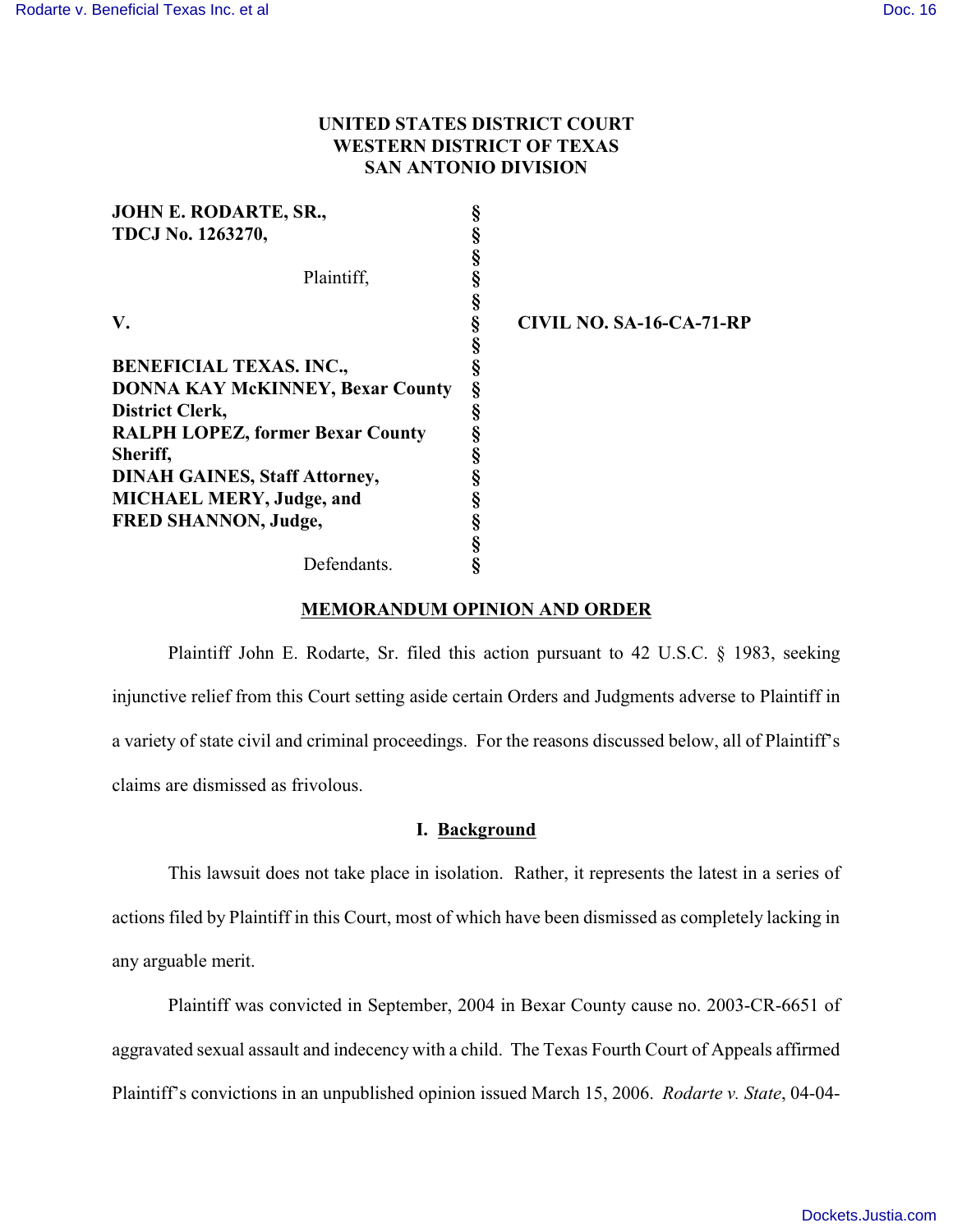00673-CR. 2006 WL 622516 (Tex. App. - San Antonio Mar. 15, 2006, *pet. ref'd*). The Texas Court of Criminal Appeals refused Plaintiff's petition for discretionary review on August 30, 2006. Plaintiff filed his first federal habeas corpus action challenging his 2003 state criminal convictions in this Court on December 3, 2007, as cause no. SA-07-CA-988-XR. This Court denied Plaintiff's request for federal habeas corpus relief on the merits and denied Plaintiff a Certificate of Appealability on October 23, 2008. The Fifth Circuit denied Plaintiff's request for a Certificate of Appealability in an unpublished Order issued October 22, 2009. *Rodarte v. Thaler*, No. 08-51253 (5th Cir.).

On December 26, 2013, Plaintiff filed a civil action in the Austin Division of this Court which was docketed as cause no. A-13-CA-1093-LY against senior state district judge Fred Shannon, Bexar County, Texas, the Bexar County Sheriff, a private attorney, and an Assistant Bexar County Criminal District Attorney, alleging Judge Shannon had improperly dismissed a state civil action (Bexar County cause no. 2005-CI-188884) which Plaintiff had brought against Bexar County and in which Plaintiff sought several million dollars in damages for a back injury Plaintiff claimed he sustained while in custody of the Bexar County Sheriff's Department. After that action was transferred to the San Antonio Division of this Court and docketed as cause no. SA-14-CA-100- DAE, Senior District Judge Ezra dismissed Plaintiff's claims, finding the state appellate courts had ruled Judge Shannon's dismissal of Plaintiff's state court action had been appropriate under state law and Plaintiff had failed to file a timely notice of appeal (*Rodarte v. Bexar County*, No. 04-12-211- CV, 2013 WL 1908381 (Tex. App. - San Antonio, May 8, 2013)). Judge Ezra concluded Plaintiff's federal civil rights claims in that lawsuit were, in fact, a collateral attack upon a state court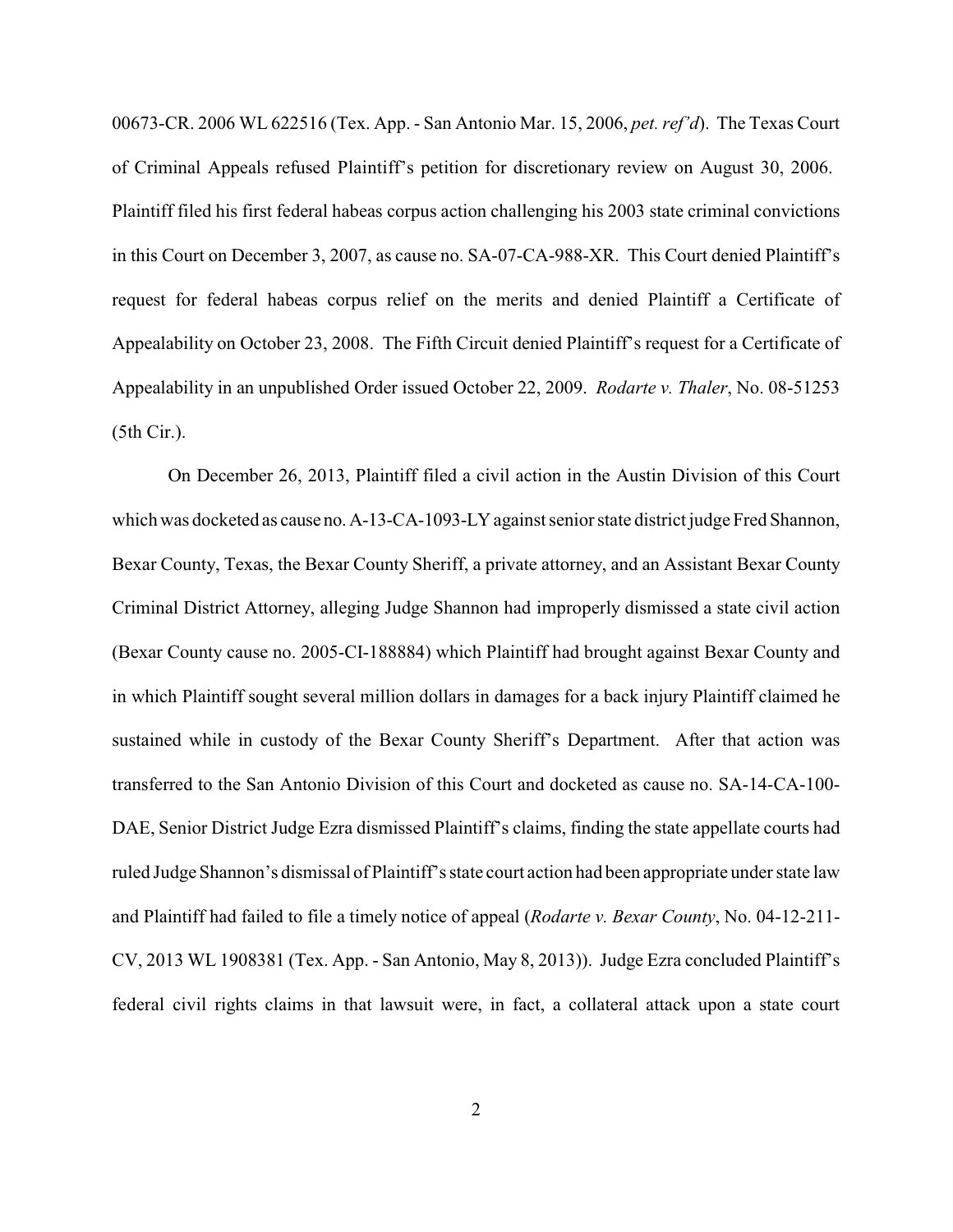proceeding and dismissed Plaintiff's claims for lack of jurisdiction, citing the Supreme Court's *Rooker-Feldman* doctrine.

On November 15, 2015, Plaintiff herein filed a Notice of Removal, seeking to remove to this Court a state civil foreclosure action brought against him by Beneficial Texas, Inc. (Bexar County cause no. 2010-CI-14597). Plaintiff's Notice of Removal was docketed as cause no. SA-15-CA-870-FB. In an Order issued November 10, 2015, then-Chief Judge Biery remanded that action to the state court, after concluding there was no basis for this Court to assert jurisdiction over the state law foreclosure action Beneficial Texas had brought against Plaintiff in state district court.

#### **II. Proceedings in this Action**

Plaintiff filed his original § 1983 complaint in his lawsuit on January 19, 2016 (ECF no. 1), naming as defendants senior state district judge Shannon, state district judge Michael Mery, former Bexar County Sheriff Lopez, the current Bexar County District Clerk, a person identified by Plaintiff as a state court staff attorney, and Beneficial Texas, Inc.<sup>1</sup> Plaintiff alleged in his original complaint that the defendants (1) failed to properly follow Texas state law regarding homestead, probate, and property matters, (2) failed to set his civil case for a jury trial, grant a motion for new trial, or reinstate a legal action Plaintiff filed against Beneficial Texas, Inc., (3) offered to settle out of court twice, (4) "denied medical," (5) removed the cause from the jury docket, (6) requested a no evidence summary judgment, (6) refused to proceed to jury trial, (7) failed to hold an evidentiary hearing, (8)

<sup>&</sup>lt;sup>1</sup>This Court takes judicial notice pursuant to Rule 201(b)(2), FED., R. EVID., that Michael Mery is currently judge of the 37th Judicial District Court of the State of Texas and Fred Shannon is the former judge of the 131st Judicial District Court of the State of Texas (1975-80) and a former District Judge of the United States District Court for the Western District of Texas (1980-84) who currently serves as a Senior District Judge within the Fourth Administrative Judicial Region of the State of Texas.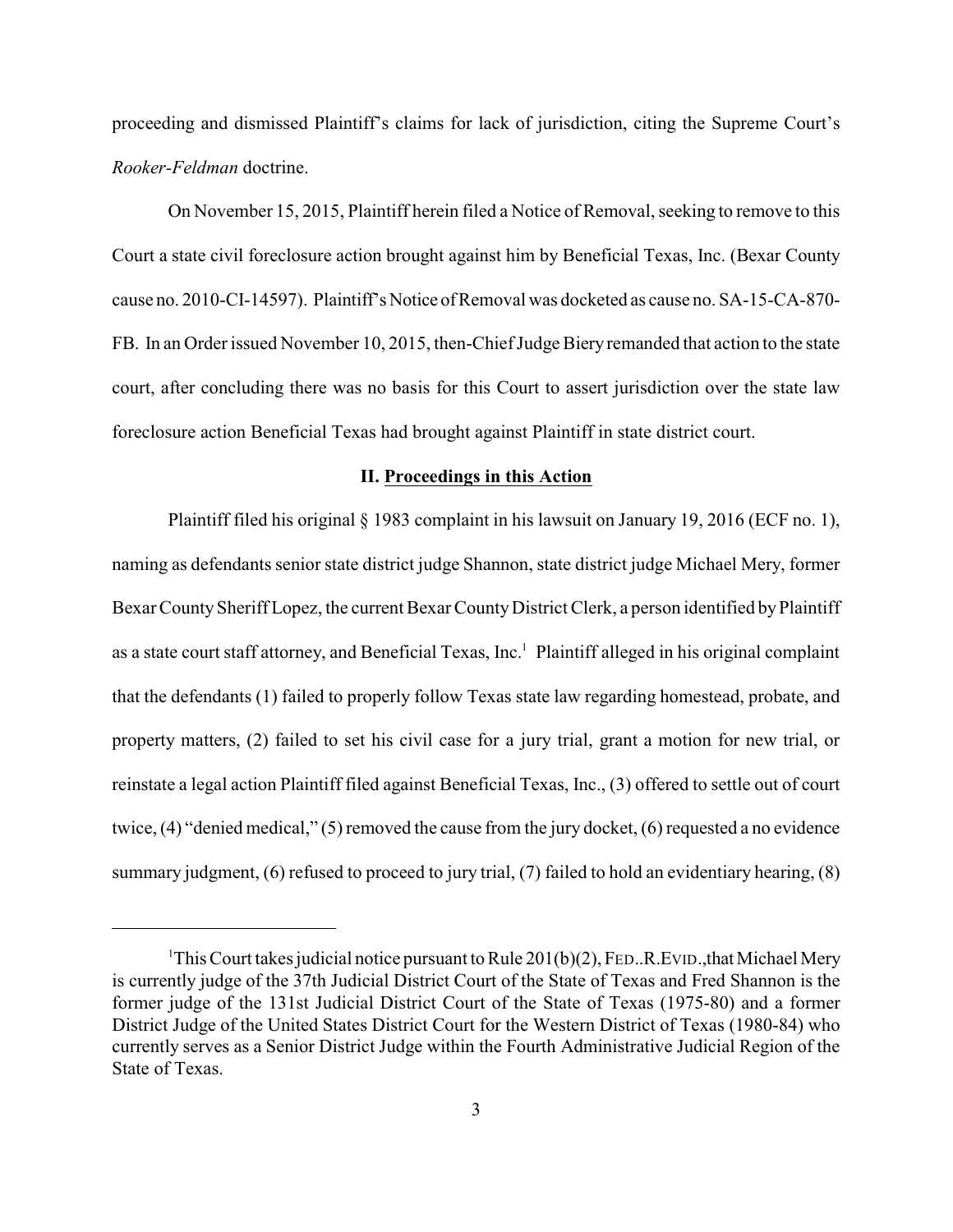mishandled a case file, and (9) failed to properly file motions and pleadings submitted for filing by Plaintiff, (10) held a hearing on October 7, 2015, which was outside the applicable statute of limitations, (11) denied a motion for jury trial, (12) denied Plaintiff due process, (13) are somehow responsible for deficiencies in the law library at the TDCJ's Clements Unit, (14) are somehow responsible for the refusal of the Texas Department of Family & Protective Services to turn over to Plaintiff an investigative file on Plaintiff's mother and son, (15) are somehow responsible for the refusal of the Texas Attorney General's Office to make available to Plaintiff another investigative file regarding 1996 outcry's made by Plaintiff's sons, (16) failed to make Plaintiff aware of certain lawsuits and filings made by or against Beneficial Texas, Inc. in cause no. 2010-CI-14597 and cause no. 2011-CI-03434, (17) acted to contravene a final judgment in cause no. 1995-CI-05393, (18) failed to furnish Plaintiff with copies of closing documents upon request, (19) denied Plaintiff agricultural and homestead exemptions, ( 20) failed to properly address requests for indigent status, (21) failed to properly docket and document pleadings submitted for filing by Plaintiff and a ruling by a state district judge reinstating action 2005-CI-18884, (22) denied Plaintiff's requests on unspecified dates for unidentified medications, and (23) rendered an improper summary judgment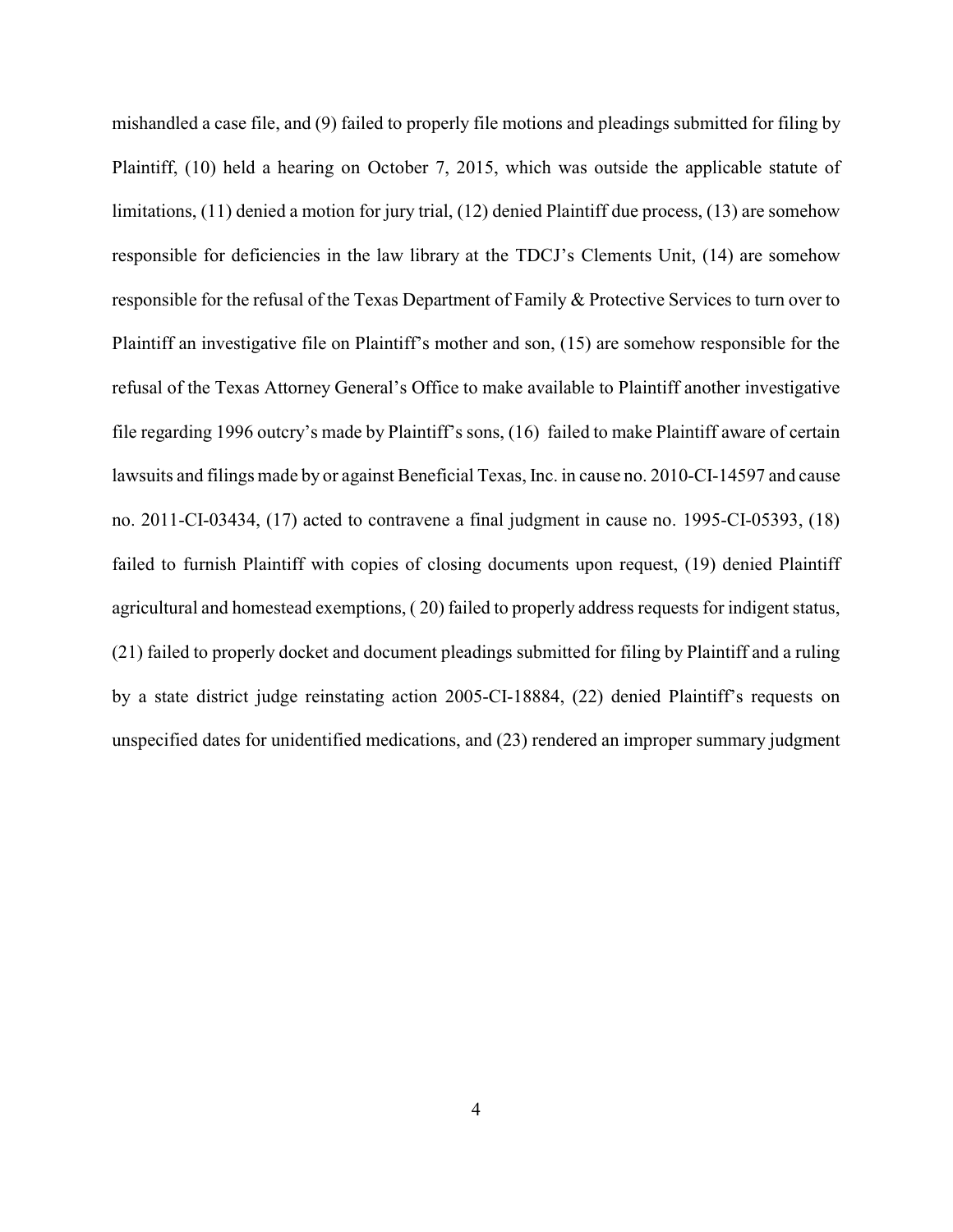against Plaintiff.<sup>2</sup> Plaintiff requests injunctive relief as well as "all relief allowable under State and

Federal law," including "any and all damages available."<sup>3</sup>

In an Order issued January 29, 2016 (ECF no. 3), this Court explained to Plaintiff that (1) his claims against the judicial officers named as Defendants appeared to be foreclosed by the doctrine of absolute judicial immunity, (2) many of his claims appeared to be barred by the two-year statute of limitations applicable to § 1983 claims in Texas, (3) his collateral attacks upon various judgments

<sup>3</sup> Plaintiff's Original Complaint, (ECF no. 1), at pp. 4  $\&$  16. Plaintiff also requests that this Court take judicial notice of all documents filed in any and all of Plaintiff's civil lawsuits in the state courts as well as a jury trial, exemplary damages, and a bench warrant, i.e., to be returned to Bexar County. *Id.*

 $2$  Plaintiff's original complaint also included numerous complaints about the conduct of prison personnel and the quality of the law library holdings at the TDCJ's Clements Unit in Amarillo. However, Plaintiff did not name any of these persons as Defendants in this lawsuit and this Court could not exercise personal jurisdiction over such persons even if Plaintiff had done so. Plaintiff also complains about the actions of the Texas Department of Family & Protective Services during a legal proceeding in 2006-07.

The barely legible handwritten pages attached to Plaintiff's original complaint include a rambling series of conclusory and barely intelligible accusations, primarily against Defendant Beneficial Texas, Inc. (henceforth "Beneficial Texas"), including assertions by Plaintiff that this Defendant (1) did not produce a copy of a 2005 loan agreement when requested to do so by Plaintiff, (2) loaned amounts to Plaintiff's late mother which exceeded the proportion of the value of the late Mrs. Rodarte's residence allowable under Texas law, (3) failed to properly document a 2006 loan between Beneficial Texas and the late Mrs. Rodarte, (4) failed to include a provision for an urban homestead exemption in the 2006 loan documents, thereby rendering the loan agreement legally invalid, (5) charged an excessive rate of interest on the 2005 and 2006 loans, (6) transmitted "acceleration letters" in July, 2010 and filed an original petition for foreclosure (presumably in state court) in August, 2010, and (7) thereafter filed multiple motions for summary judgment over a several year period in the foreclosure action, in violation of the state statute of limitations. Plaintiff's Original Complaint (ECF no. 1), at pp. 5-10. Plaintiff alleges that Defendants McKinneyand Gaines failed to timely file and docket pleadings and motions Plaintiff sent to the state district court in several of his civil lawsuits during 2008-11. *Id.*, at pp. 10-12. Plaintiff alleges Defendants Shannon and Mery granted motions for summary judgment in civil cases in which Plaintiff was a party, denied or ignored motions for jury trial filed in those cases by Plaintiff, used their authority to give other parties in Plaintiff's civil lawsuits an unfair advantage, and dismissed at least one civil lawsuit in 2011 without affording Plaintiff a jury trial. *Id.*, at pp. 13-15.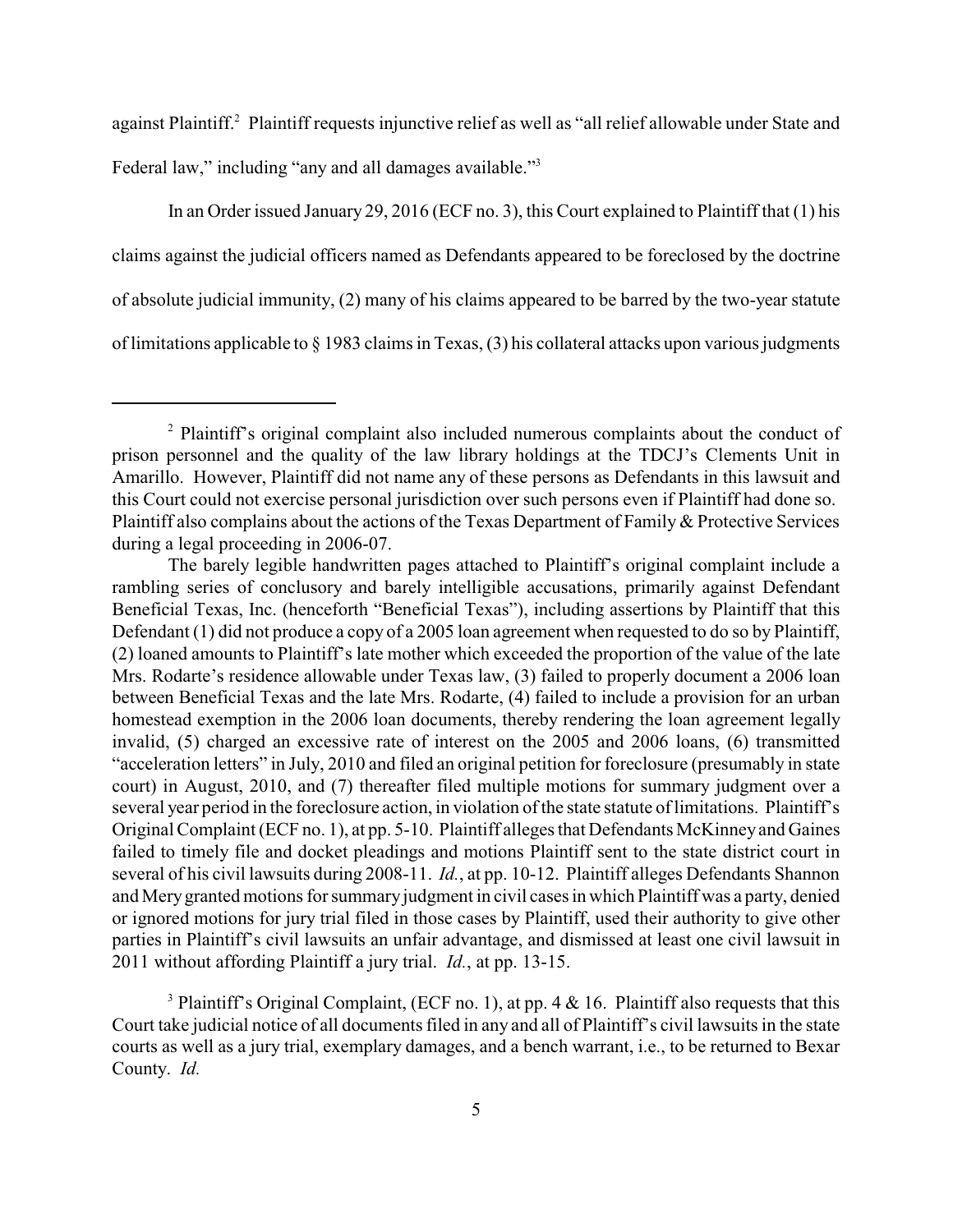in state civil proceedings appeared to be barred by the *Rooker-Feldman* abstention doctrine, and (4) his original complaint failed to state a cause of action against the named defendants. This Court instructed Plaintiff to answer five questions designed to elicit the specific factual bases for Plaintiff's § 1983 claims against each of the named Defendants.

After requesting and obtaining extensions of time to reply to the Court's Order for more definite statement, Plaintiff finally filed his response on March 15, 2016 (ECF no. 13). Plaintiff alleges in his response that (1) his criminal conviction resulted from false testimony, a violation of Double Jeopardy principles, and failure to disclose exculpatory material as mandated by *Brady*, (2) this Court erroneously denied Plaintiff's motions for appointment of counsel, (3) Judges Shannon and Meryviolated Plaintiff's due process right to a jury trial and "acted in absence of all jurisdiction" when they issued Orders granting a summary judgment in state cause 2005-CI-18884 without first affording Plaintiff a jury trial, after another judge had set the same case for jury trial, (4) Judge Shannon issued an order in December, 2011 erroneously reversing an earlier order entered in the same case in 2008, (5) this Court is a court of law and not a court of equity possessing jurisdiction over Plaintiff's suit to retain an interest in an unidentified private trust, (6) both Judges Shannon and Meryrefused to acknowledge a conflict of interest arising from a Bexar Countyattorneyrepresenting a County governmental entity and Sheriff Lopez in cause no. 2005-CI-18884, (7) on October 7, 2015, Judge Mery granted a summary judgment favorable to Beneficial Texas and adverse to Plaintiff in Bexar County cause no. 2010-CI-14597 after Plaintiff unsuccessfully attempted to remove that same action to this Court, in violation of state and federal homestead protections, (8) this Court has wrongfully refused Plaintiff's request that this Court examine the records from Bexar County cause no. 2010-CI-14597, thereby denying Plaintiff access to court, (9) Judge Mery's ruling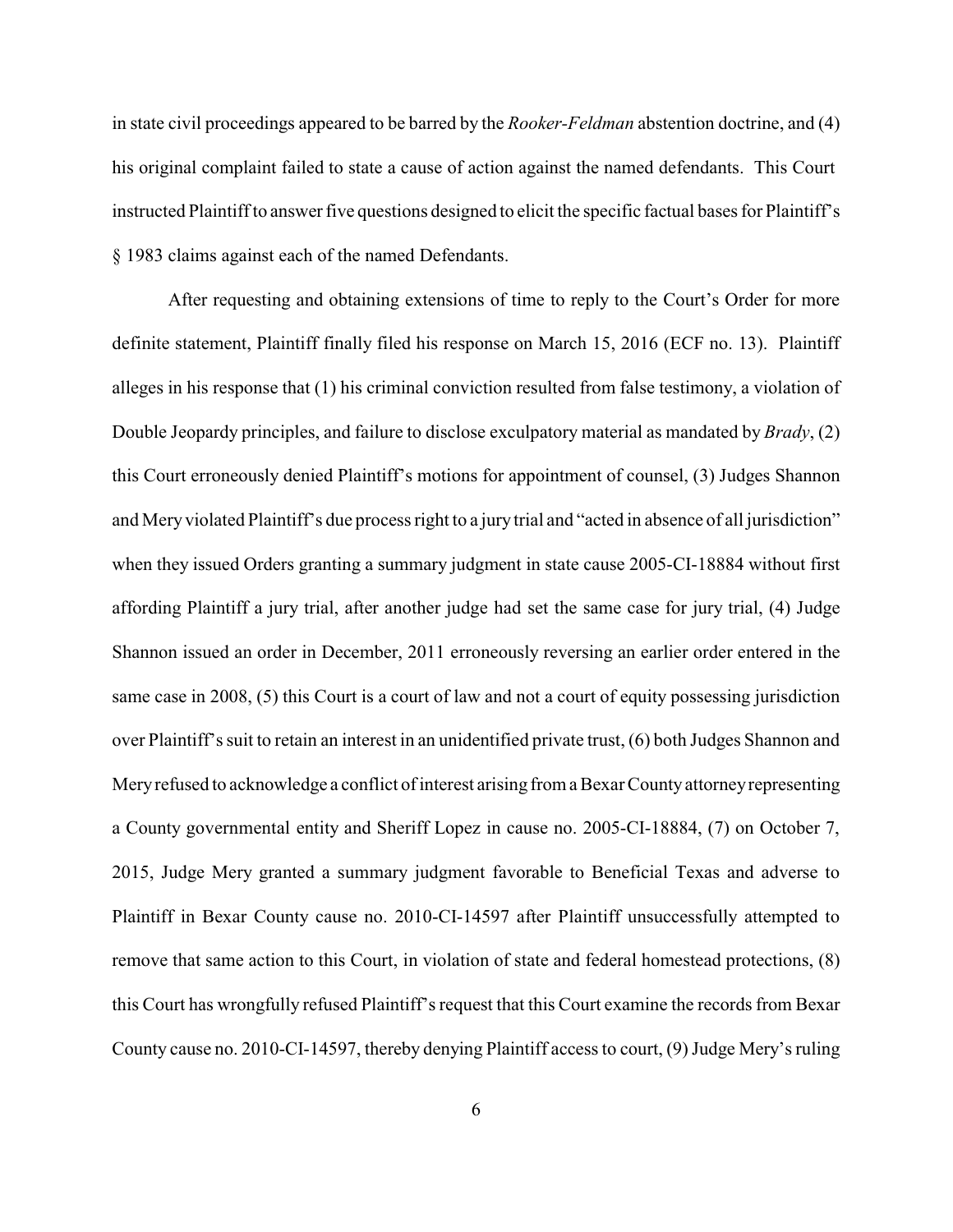in 2010-CI-14597 was contrary to a pair of prior rulings made in the same case by Judge Richard Price on July 11, 2013 and August 28, 2013, and deprived Plaintiff of property which had been awarded to Plaintiff in a 1998 divorce decree, (10) Judge Mery also violated a fiduciary duty to Plaintiff when he ruled against Plaintiff in cause nos. 2010-CI-14597 and 2005-CI-18884, (11) Judge Mery's ruling deprived Plaintiff of a due process interest in Plaintiff's property by clouding title to the property and disregarding the last will and testament of Plaintiff's late mother, (12) all the defendants waived their rights to assert qualified, sovereign, and any other immunity by violating Plaintiff's federal constitutional rights, (13) Judge Shannon and Judge Mery's rulings in cause no. 2005-CI-18884 deprived Plaintiff of his due process right to a jury trial in a state tort lawsuit against former Sheriff Lopez, (14) on unspecified dates, former Sheriff Lopez denied Plaintiff adequate medical care for trauma to Plaintiff's lower back, discs, broken and healed tail bone, pain, leg discomfort, which rendered Plaintiff unable to work for an unspecified period, (15) on unspecified dates, former Sheriff Lopez also failed to properly train deputies responsible for transporting Plaintiff on a bus which had a loose seat, which injured Plaintiff, (16) on unspecified dates, Defendants McKinney and Gaines failed to include documentary evidence in the record which Plaintiff had sent to the state district court in his civil lawsuits, (17) on March 13, 2015, Plaintiff mailed a "petition for original petition for lawsuit against Beneficial Texas, Inc.'s successor Caliber Home Loans" addressed to defendant McKinney, (18) on October 8, 2015, Plaintiff mailed to defendant McKinney a separate "Original Petition For Lawsuit," (19) Plaintiff has not yet received any acknowledgments from Defendant McKinney of her receipt of either of those two documents, despite Plaintiff's request that she send him such an acknowledgment, (20) a "Motion to Reinstate" mailed by Plaintiff on January 30, 2008, to the Bexar County District Clerk (or possibly Defendant Gaines) in cause 2005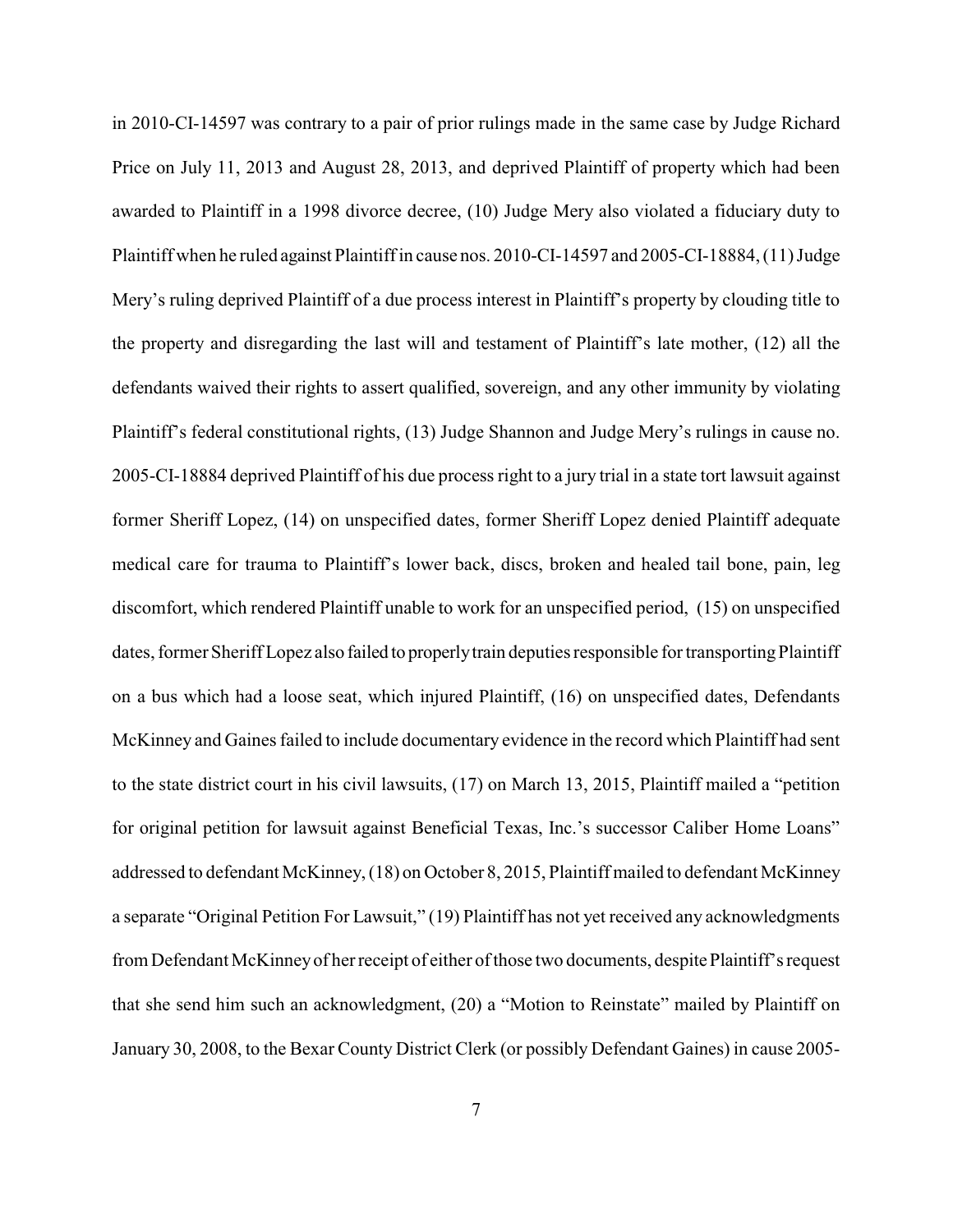CI-18884 was not filed and docketed until February 13, 2008, (21) medical records which Plaintiff sent to the Bexar County District Clerk (or possibly Defendant Gaines) in October and November, 2008 and possibly in November, 2011 were neverfiled in the appropriate case and, as a result, Judge Shannon entered a summary judgment adverse to Plaintiff in December, 2011, (22) Plaintiff is entitled to re-argue in this action his claims attacking his state criminal conviction in state cause no. 2003-CR-6651, (23) Beneficial Texas, Inc.'s legal action seeking foreclosure against Plaintiff's real property was itself foreclosed by operation of applicable Texas law and the Judgments entered in favor of Plaintiff in 2013 which were erroneously invalidated in 2015, (24) Defendants Gaines and McKinney failed to present Plaintiff's motions to a "jury docket judge" prior to the October 7, 2015 entry [in cause no. 2010-CI-14597] of a summary judgment adverse to Plaintiff, (25) Judges Shannon and Mery failed to investigate a subpoena directed to Dr. Maxwell and Dr. Wheeler issued by the Bexar County District Clerk's Office, and (26) Beneficial Texas illegally seized Plaintiff's home with a court order obtained through fraud, undue duress, distress, mental anguish, pain and suffering, and discrimination, in violation of the state and federal constitutions.

# **III. Standard of Review Under Rule 12(b)(6), FED.R.CIV.P.**

The pleading standard set forth in Rule 8(a)(2), FED.R.CIV.P., (which requires only "a short and plain statement of the claim showing that the pleader is entitled to relief") does not require detailed factual allegations but it does demand more than an unadorned, the-defendant-unlawfullyharmed-me accusation. *Ashcroft v. Iqbal,* 556 U.S. 662, 678 (2009); *Bell Atlantic Corp. v. Twombly*, 550 U.S. 544, 555 (2007). "To survive a motion to dismiss, a complaint must contain sufficient factual matter, accepted as true, to state a claim to relief that is plausible on its face." *Ashcroft v. Iqbal,* 556 U.S. at 678; *Central States, Southeast and Southwest Areas Health and Welfare Fund ex*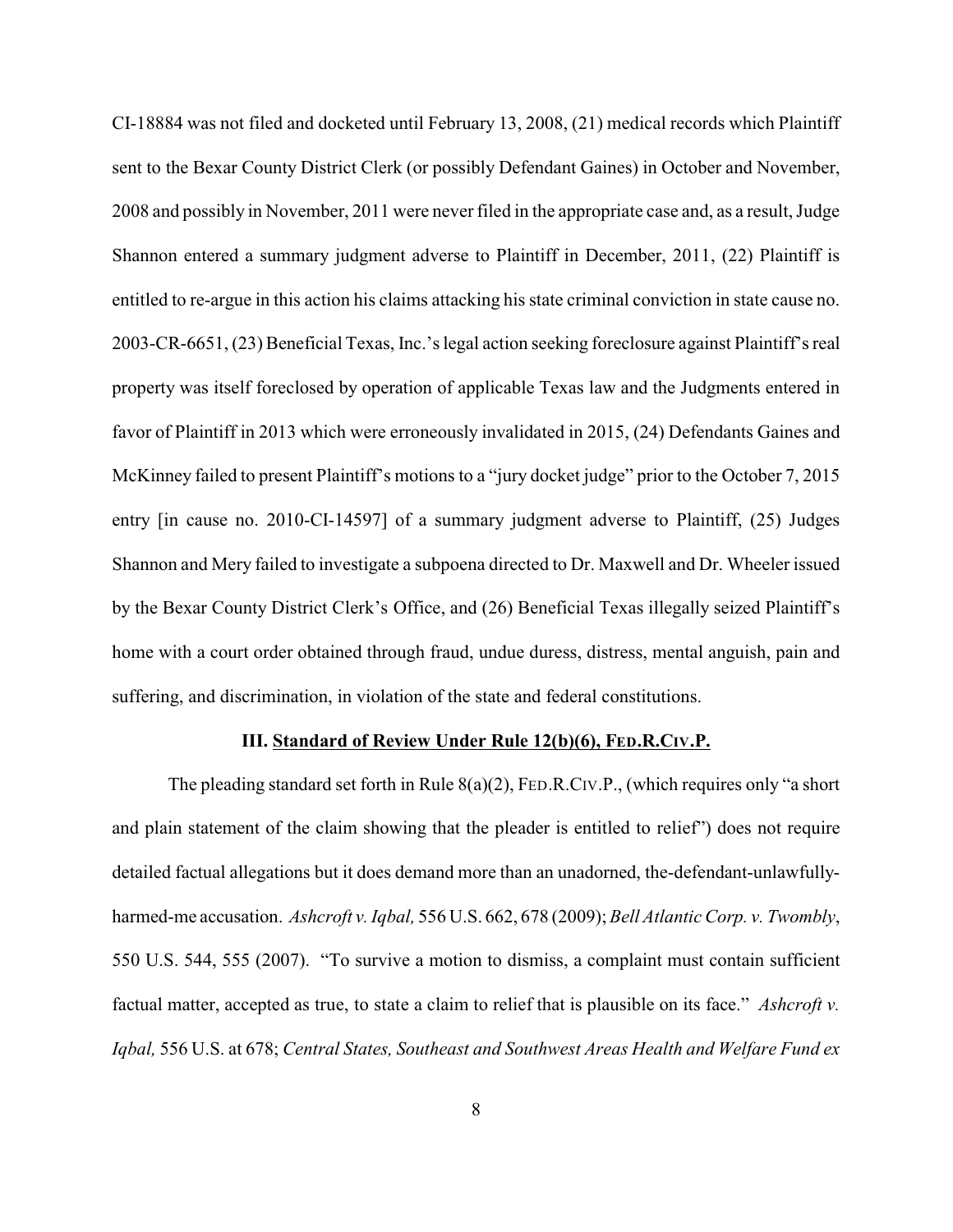*rel. Bunte v. Health Special Risk, Inc.*, 756 F.3d 356, 360 (5th Cir. 2014). "A claim has facial plausibility when the plaintiff pleads factual content that allows the court to draw the reasonable inference that the defendant is liable for the misconduct alleged." *Ashcroft v. Iqbal,* 556 U.S. at 678; *Whitley v. Hanna*, 726 F.3d 631, 638 (5th Cir. 2013), *cert. denied*, 134 S. Ct. 1935 (2014). "Factual allegations must be enough to raise a right to relief above the speculative level, on the assumption that all the allegations in the complaint are true (even if doubtful in fact)." *Bell Atlantic Corp. v. Twombly,* 550 U.S. at 555; *Central States, Southeast and Southwest Areas Health and Welfare Fund ex rel. Bunte v. Health Special Risk, Inc.*, 756 F.3d at 360. A pleading that offers "labels and conclusions" or a "formulaic recitation of the elements of a cause of action" will not do. *Ashcroft v. Iqbal*, 556 U.S. at 678; *Bell Atlantic Corp. v. Twombly*, 550 U.S. at 555. Nor does a complaint suffice if it renders "naked assertions" devoid of further factual enhancement. *Ashcroft v. Iqbal*, 556 U.S. at 678; *Bell Atlantic Corp. v. Twombly*, 550 U.S. at 557.

### **IV. Standard for Review Under Sections 1915(e) (2) (B)**

When Congress enacted the Prison Litigation Reform Act of 1996 ("PLRA"), it specifically amended Title 28 U.S.C.  $\S$  1915(e) (2) (B) (i) and added new  $\S$  1915A to provide that a complaint filed by a prisoner could be dismissed as frivolous regardless of whether any filing fee or portion thereof had been paid. *Martin v. Scott*, 156 F.3d 578, 579-80 (5th Cir. 1998), *cert. denied*, 527 U.S. 1041 (1999). Therefore, Plaintiff's claims herein are subject to review under §§ 1915(e) and 1915A(b) for dismissal as frivolous regardless of whether he paid any portion of the filing fee in this cause. *See Ruiz v. United States*, 160 F.3d 273, 275 (5th Cir. 1998) (holding the federal district courts are required to dismiss any action brought by a prisoner that is frivolous, malicious, fails to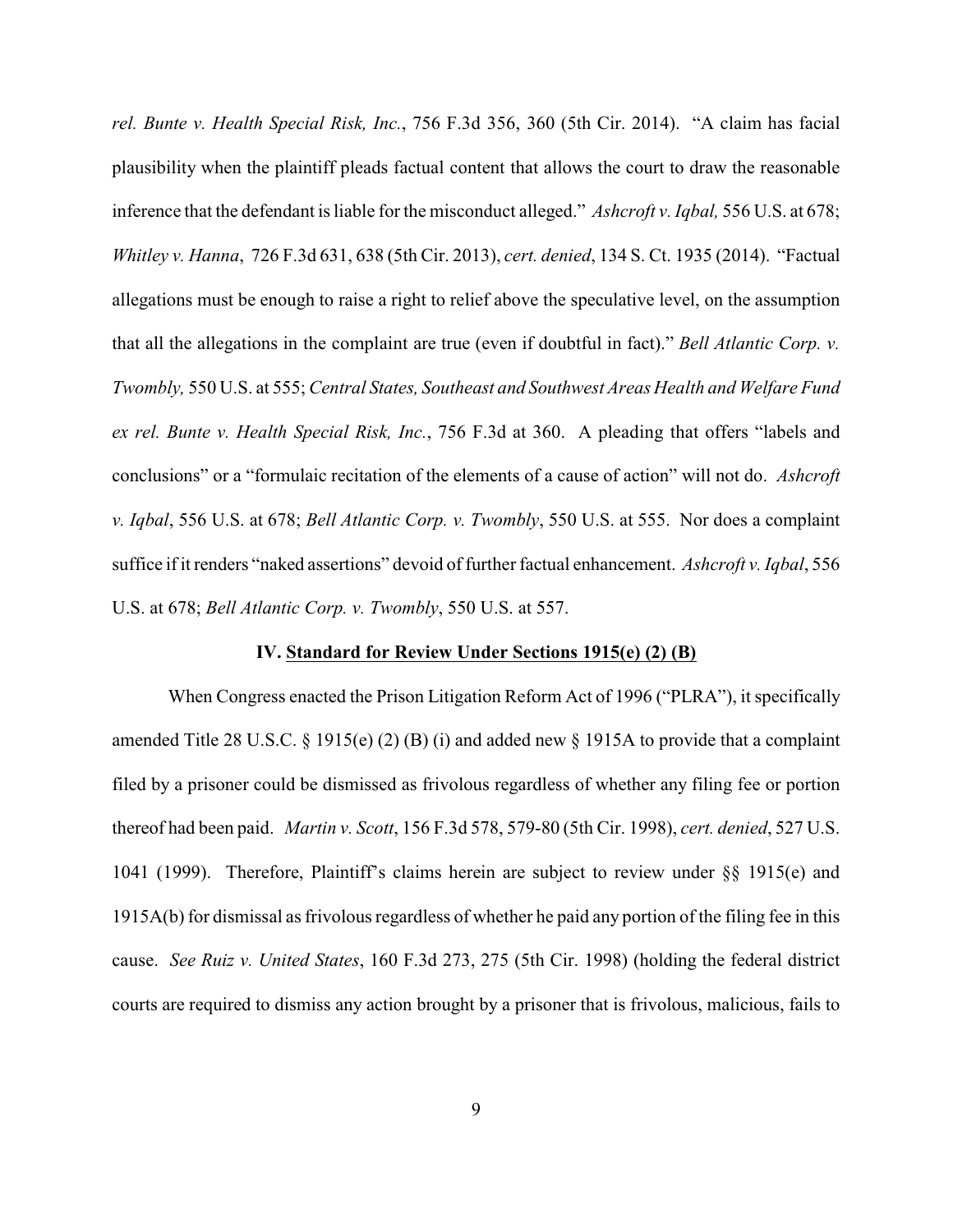state a cause of action, or seeks monetary damages from a defendant who is immune from such relief); 42 U.S.C. §1997e(c).

Title 28 U.S.C. § 1915(e) accords judges not only the authority to dismiss a claim based on an indisputably meritless legal theory, but also the unusual power to pierce the veil of the complainant's factual allegations and dismiss those claims whose factual contentions are clearly baseless. *Denton v. Hernandez*, 504 U.S. 25, 31-32 (1992); *Neitzke v. Williams*, 490 U.S. 319, 327 (1989); *Schultea v. Wood*, 47 F.3d 1427, 1434 (5th Cir. 1995). In an action filed In Forma Pauperis, a court may raise sua sponte the issue of whether an action is malicious or frivolous under § 1915(e). *Neitzke v. Williams*, 490 U.S. at 327; *Harris v. Hegmann,* 198 F.3d 153, 156 (5th Cir. 1999) (holding it appropriate for a district court to *sua sponte* determine whether a claim was barred by limitations); *Schultea v. Wood*, 47 F.3d at 1434. Dismissal of a claim as frivolous under § 1915(e) is permissible where the claim lacks an arguable basis either in law or in fact. *Neitzke v. Williams*, 490 U.S. at 325; *Rogers v. Boatright*, 709 F.3d 403, 407 (5th Cir. 2013).

A complaint lacks an arguable basis in law if it is based on an indisputably meritless legal theory. *Rogers v. Boatright*, 709 F.3d at 407; *Samford v. Dretke*, 562 F.3d 674, 678 (5th Cir. 2009); *Harris v. Hegmann*, 198 F.3d at 156; *Harper v. Showers*, 174 F.3d 716, 718 (5th Cir. 1999); *Talib v. Gilley*, 138 F.3d 211, 213 (5th Cir. 1998). A complaint lacks an arguable basis in fact if, after providing the plaintiff the opportunity to present additional facts when necessary, the facts alleged are clearly baseless. *Denton v. Hernandez*, 504 U.S. at 32-33; *Rogers v. Boatright*, 709 F.3d at 407; *Brewster v. Dretke*, 587 F.3d 764, 767-68 (5th Cir. 2009) (holding dismissal as frivolous appropriate after the plaintiff is given an opportunity to amend or allege additional facts through answers to a post-complaint questionnaire), *cert. denied*, 560 U.S. 944 (2010); *Samford v. Dretke*, 562 F.3d at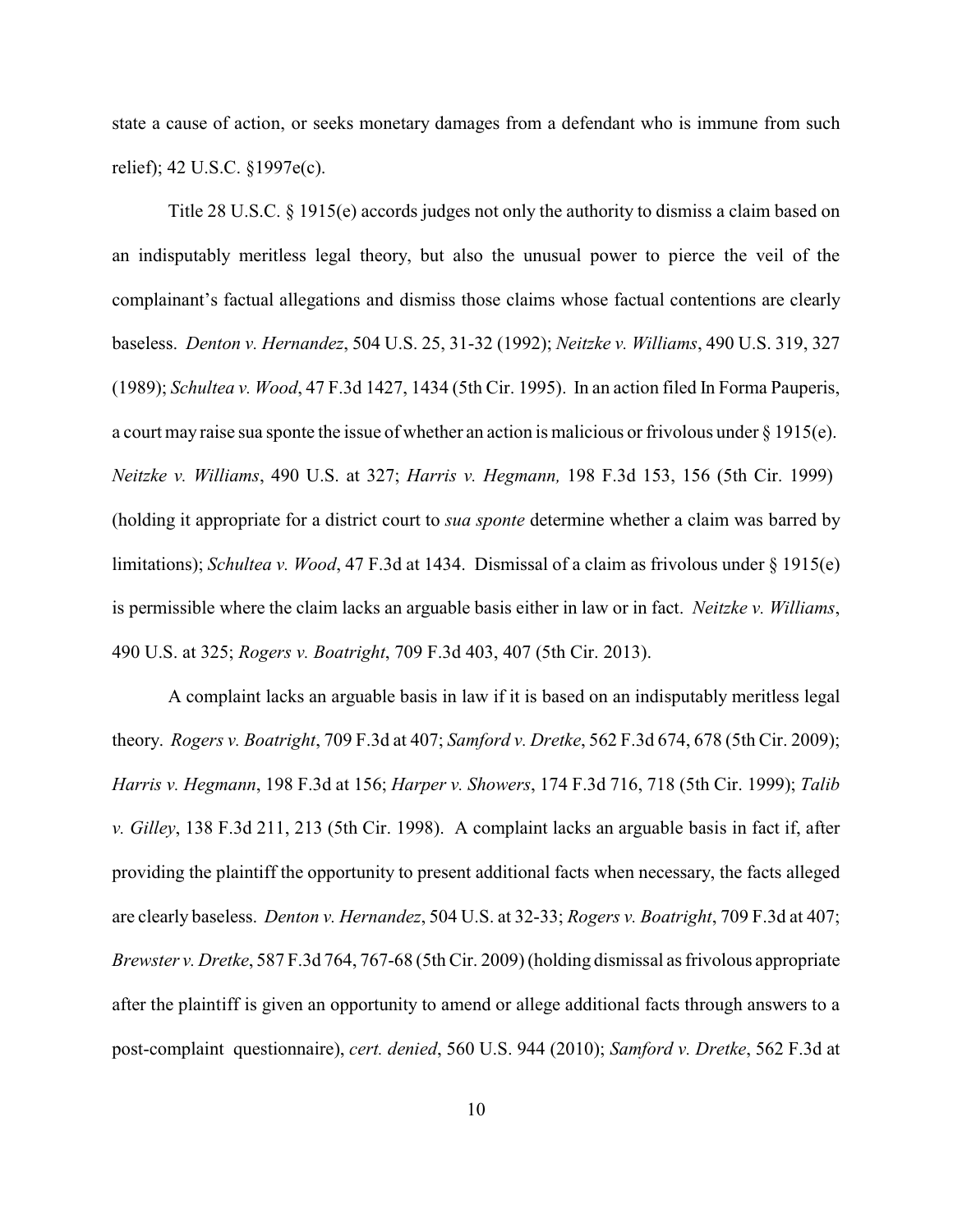678; *Harris v. Hegmann*, 198 F.3d at 156 (holding a complaint is factually frivolous when the facts alleged are fantastic or delusional or the legal theory upon which a complaint relies is indisputably meritless).

Typical examples of claims which can be dismissed pursuant to  $\S 1915(e)$  include (1) claims against which it is clear that the defendants are immune from suit (*Neitzke v. Williams*, 490 U.S. at 327; *Krueger v. Reimer*, 66 F.3d 75, 76-77 (5th Cir. 1995) (upholding the dismissal as frivolous of civil rights lawsuits on the grounds that the defendants were entitled to absolute judicial and prosecutorial immunity; *Boyd v. Biggers,* 31 F.3d 279, 284-85 (5th Cir. 1994) (holding the same)); (2) claims of infringement of a legal interest that clearly does not exist (*Neitzke v. Williams*, 490 U.S. at 327; *Longoria v. Dretke*, 507 F.3d 898, 901 (5th Cir. 2007) (upholding dismissal as frivolous of complaints about prison grooming regulations); *Hicks v. Garner*, 69 F.3d 22, 25 (5th Cir. 1995) (holding a state prisoner possessed no constitutionally-protected right to grow a beard or his hair long); *Wilson v. Budney*, 976 F.2d 957, 958 (5th Cir. 1992) (affirming the dismissal as frivolous of a claim by a convicted prisoner that he had been denied the opportunity to attend religious and educational classes with the general inmate population based upon his diagnosis as a mental patient)); and (3) claims barred by limitations (*Harris v. Hegmann*, 198 F.3d at 156; *Moore v. McDonald*, 30 F.3d 616, 620 (5th Cir. 1994); *Gartrell v. Gaylor*, 981 F.2d 254, 259 (5th Cir. 1993); *Henson-El v. Rogers*, 923 F.2d 51, 53 (5th Cir.), *cert. denied*, 501 U.S. 1235 (1991)).

In reviewing a complaint under  $\S$  1915(e), a court is not bound to accept without question the truth of the Plaintiff's allegations. *Denton v. Hernandez*, 504 U.S. at 32; *Ancar v. Sara Plasma, Inc.*, 964 F.2d 465, 468 (5th Cir. 1992). A court may dismiss a claim as factually frivolous only if the facts alleged are clearly baseless, fanciful, fantastic, delusional, or otherwise rise to the level of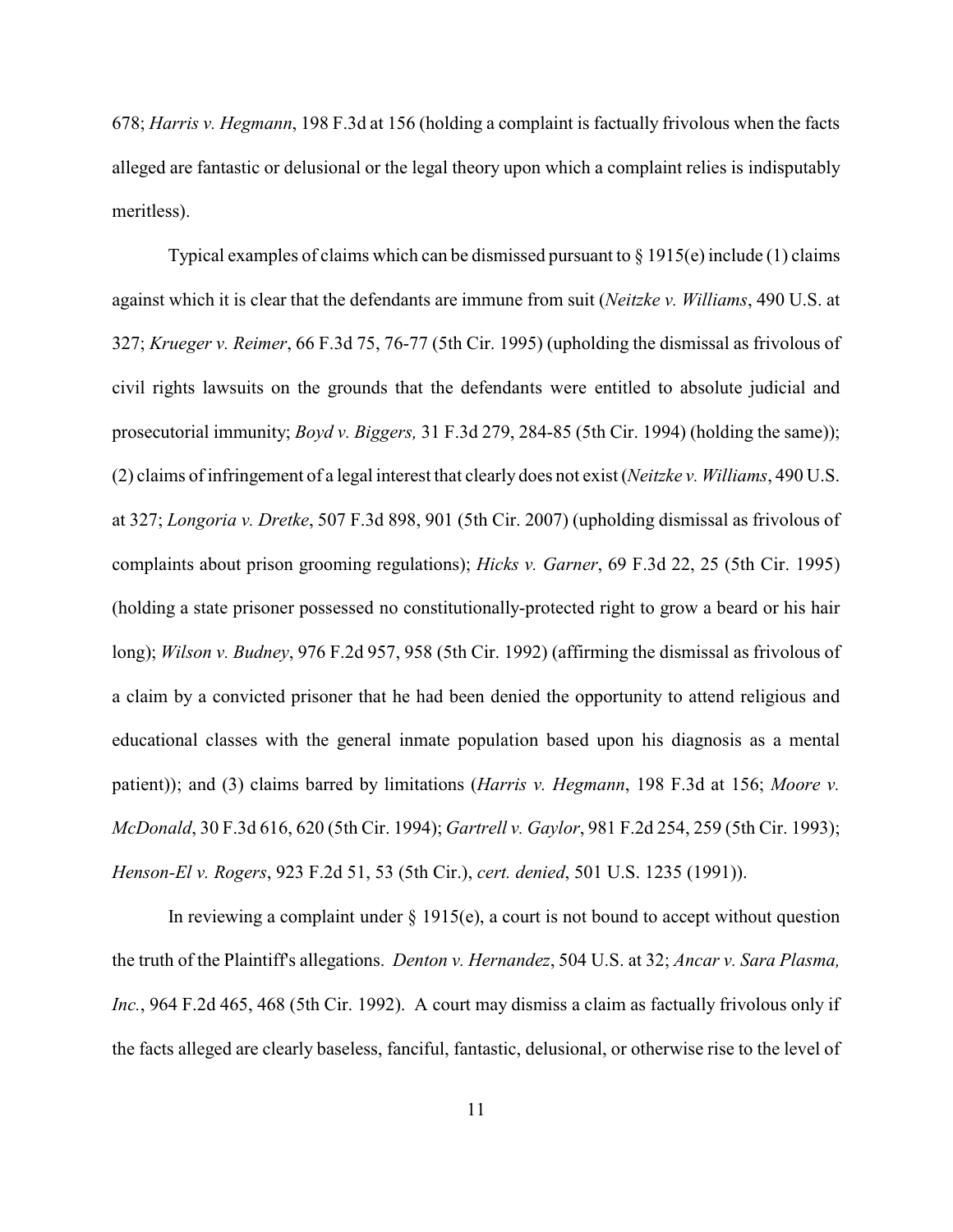the irrational or the wholly incredible, regardless of whether there are judicially noticeable facts available to contradict them. *Denton v. Hernandez*, 504 U.S. at 32-33; *Harris v. Hegmann*, 198 F.3d at 156; *Gartrell v. Gaylor*, 981 at 259. A district court may dismiss an In Forma Pauperis proceeding as frivolous under 28 U.S.C. § 1915(e) whenever it appears that the claim has no arguable basis in law or fact. *Stanley v. Foster*, 464 F.3d 565, 569 (5th Cir. 2006) (upholding dismissal as frivolous of prisoner's complaint about the confiscation of a medical pass that was re-issued the same date it was confiscated); *Geiger v. Jowers*, 404 F.3d 371, 373-74 (5th Cir. 2005) (upholding dismissal as frivolous of prisoner's complaints (1) about alleged failure of prison officials to investigate prisoner's grievances against prison mail room and security staff, (2) of retaliation based upon prisoner's failure to exhaust administrative remedies, and (3) about allegedly negligent loss of property); *Velasquez v. Woos*, 329 F.3d 420, 421 (5th Cir. 2003) (upholding dismissal as frivolous of prisoner's complaint about collection of DNA sample from him); *McCormick v. Stalder*, 105 F.3d 1059, 1061 (5th Cir. 1997) (dismissing as frivolous a prisoner's complaint he was forced to undergo medical treatment for Tuberculosis while incarcerated). In the course of making that determination, a federal court may employ an evidentiary hearing (as suggested by the Fifth Circuit's opinion in *Spears v. McCotter*, 766 F.2d 179, 180-81 (5th Cir. 1985)), or a questionnaire (as suggested by the Fifth Circuit's opinions in *Talib v. Gilley*, 138 F.3d at 213; *Macias v. Raul A.*, 23 F.3d 94, 97 (5th Cir. 1994), *cert. denied*, 513 U.S. 883 (1994); and *Parker v. Carpenter*, 978 F.2d 190, 191 (5th Cir. 1992)). This Court's Order for More Definite Statement was intended to comply with the foregoing suggestions by furnishing Plaintiff with notice of the deficiencies in his original complaint and an opportunity to file an amended pleading which alleged specific facts sufficient to avoid summary dismissal of his claims herein as frivolous. *See Brewster v. Dretke*, 587 F.3d at 767-68 (recognizing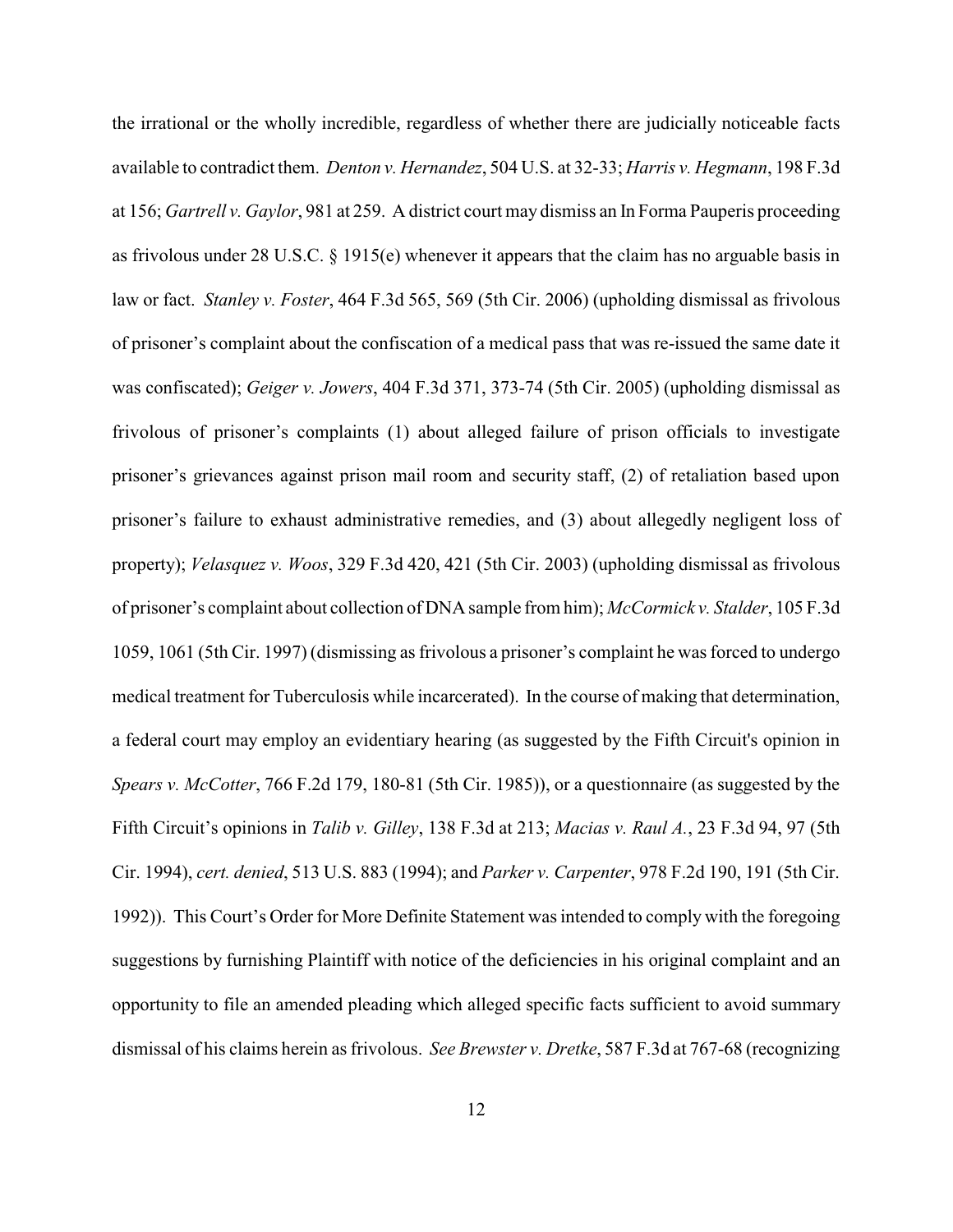general rule that a Plaintiff should be offered an opportunity to amend his complaint before it is dismissed).

In an action proceeding under § 1915(e), a federal court may consider *sua sponte* affirmative defenses that are apparent from the record even where they have not been addressed or raised in the pleadings on file. *Harris v. Hegmann*, 198 F.3d at 156 (recognizing the propriety of a district court's raising the defense of limitations *sua sponte*); *Schultea v. Wood*, 47 F.3d at 1434 (recognizing the authority of the district court to dismiss an action based on the doctrine of qualified immunity); *Ali v. Higgs*, 892 F.2d 438, 440 (5th Cir. 1990) (limitations); *Burrell v. Newsome*, 883 F.2d 416, 418 (5th Cir. 1989) (limitations). Significantly, the court is authorized to test the proceeding for frivolousness or maliciousness even before service of process or before the filing of an answer. *Brewster v. Dretke*, 587 F.3d at 767 ("The district court may dismiss an *in forma pauperis* proceeding 'before service of process or before the filing of the answer' as long as certain safeguards are met.").

A case is not frivolous simply because it fails to state a claim. *Neitzke v. Williams*, 490 U.S. at 331; *Gartrell v. Gaylor*, 981 F.2d at 259; *Ancar v. Sara Plasma, Inc*., 964 F.2d at 468. However, if the claim has no arguable basis in law or fact, the complaint can be dismissed under  $\S 1915(e)$ . *Gartrell v. Gaylor*, 981 F.2d at 259; *Parker v. Carpenter*, 978 F.2d at 191 n.1; *Mayfield v. Collins*, 918 F.2d 560, 561 (5th Cir. 1990). "A complaint is legally frivolous if it is premised on an 'undisputably meritless legal theory.'" *Boyd v. Biggers*, 31 F.3d at 281-82 (*quoting Neitzke v. Williams*, 490 U.S. at 327). An In Forma Pauperis complaint that recites bare legal conclusions, with no suggestion of supporting facts, or that postulates facts of an entirely fanciful nature, is a prime candidate for dismissal under § 1915(e). *Ancar v. Sara Plasma, Inc.*, 964 F.2d at 468 (complaints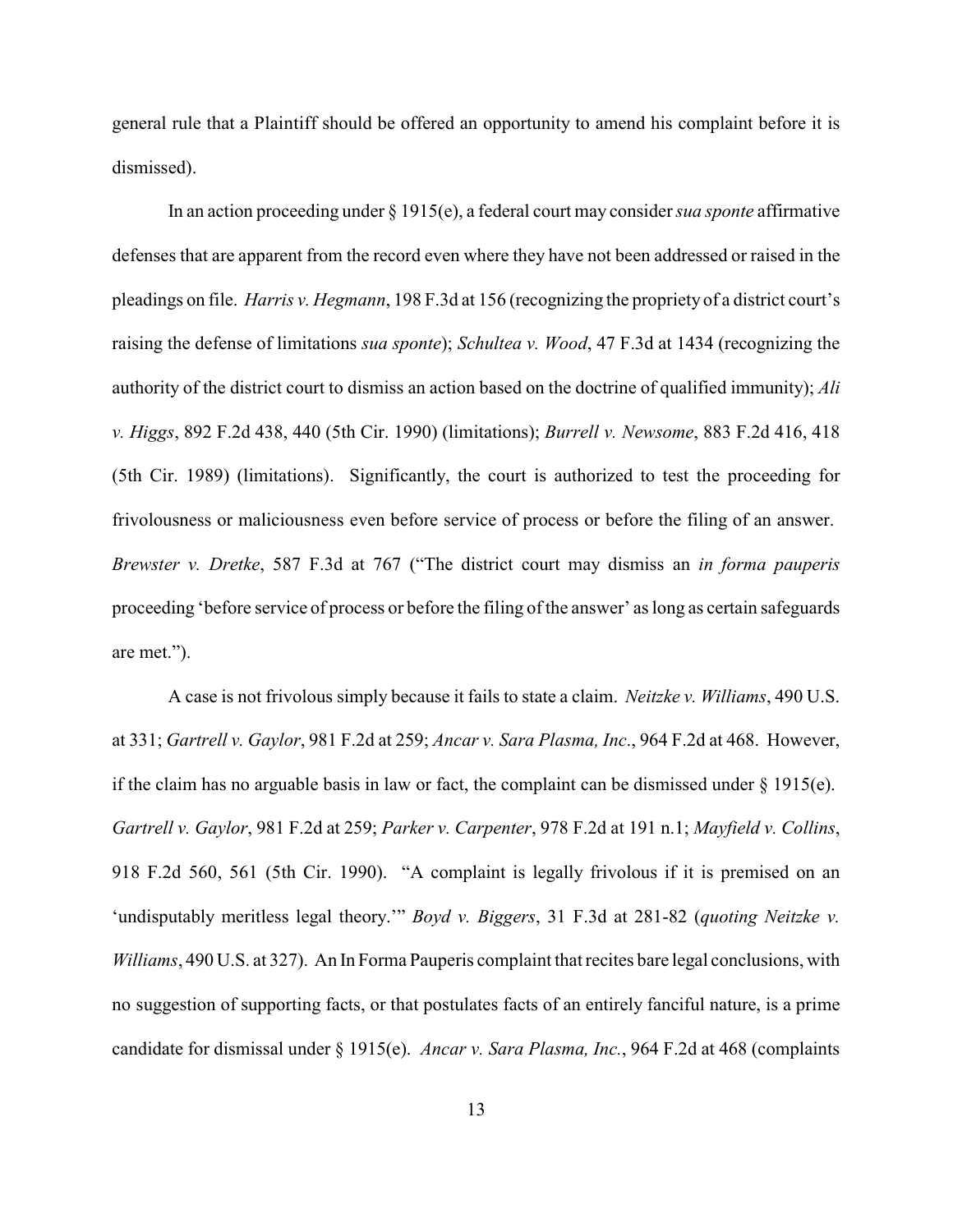that are clearly baseless include those which describe fanciful, fantastic, or delusional scenarios). Furthermore, when it is clear from the face of the complaint that the claims asserted are subject to an obvious meritorious defense, such as a peremptory time bar, dismissal with prejudice is appropriate. *Graves v. Hampton*, 1 F.3d 315, 319-20 (5th Cir. 1993).

### **V. The Nature of § 1983 Generally**

Title 42 U.S.C. Section 1983 does not create any substantive rights, but instead was designed to provide a remedy for violations of federal statutory and constitutional rights. *Sepulvado v. Jindal*, 729 F.3d 413, 420 n.17 (5th Cir. 2013), *cert. denied,* 134 S. Ct. 1789 (2014); *Southwestern Bell Telephone, LP v. City of Houston*, 529 F.3d 257, 260 (5th Cir. 2008); *Hernandez ex rel. Hernandez v. Texas Department of Protective and Regulatory Services*, 380 F.3d 872, 879-80 (5th Cir. 2004); *Flores v. City of Palacios*, 381 F.3d 391, 404 (5th Cir. 2004). There are two essential elements to a Section 1983 action: (1) the conduct in question must be committed by a person acting under color of state law; and (2) the conduct must deprive the plaintiff of a right secured by the Constitution or the laws of the United States. *Whitley v. Hanna*, 726 F.3d 631, 638 (5th Cir. 2013), *cert. denied*, 134 S. Ct. 1935 (2014); *Romano v. Greenstein*, 721 F.3d 373, 377 (5th Cir. 2013); *Wyatt v. Fletcher*, 718 F.3d 496, 517 (5th Cir. 2013); *Doe ex rel. Magee v. Covington County School District*, 675 F.3d 849, 854 (5th Cir. 2012); *D.A. ex rel. Latasha A. v. Houston Independent School District*, 629 F.3d 450, 456 (5th Cir. 2010); *Resident Council of Allen Parkway Village v. U.S. Department of Housing and Urban Development*, 980 F.2d 1043, 1050 (5th Cir. 1993), *cert. denied*, 510 U.S. 820 (1993).

In order to state a cause of action under Section 1983, a plaintiff must allege facts establishing that an otherwise private defendant acted "under color" of state law. *Rundus v. City of Dallas, Texas*, 634 F.3d 309, 312 (5th Cir. 2011) (to show there is state action by an otherwise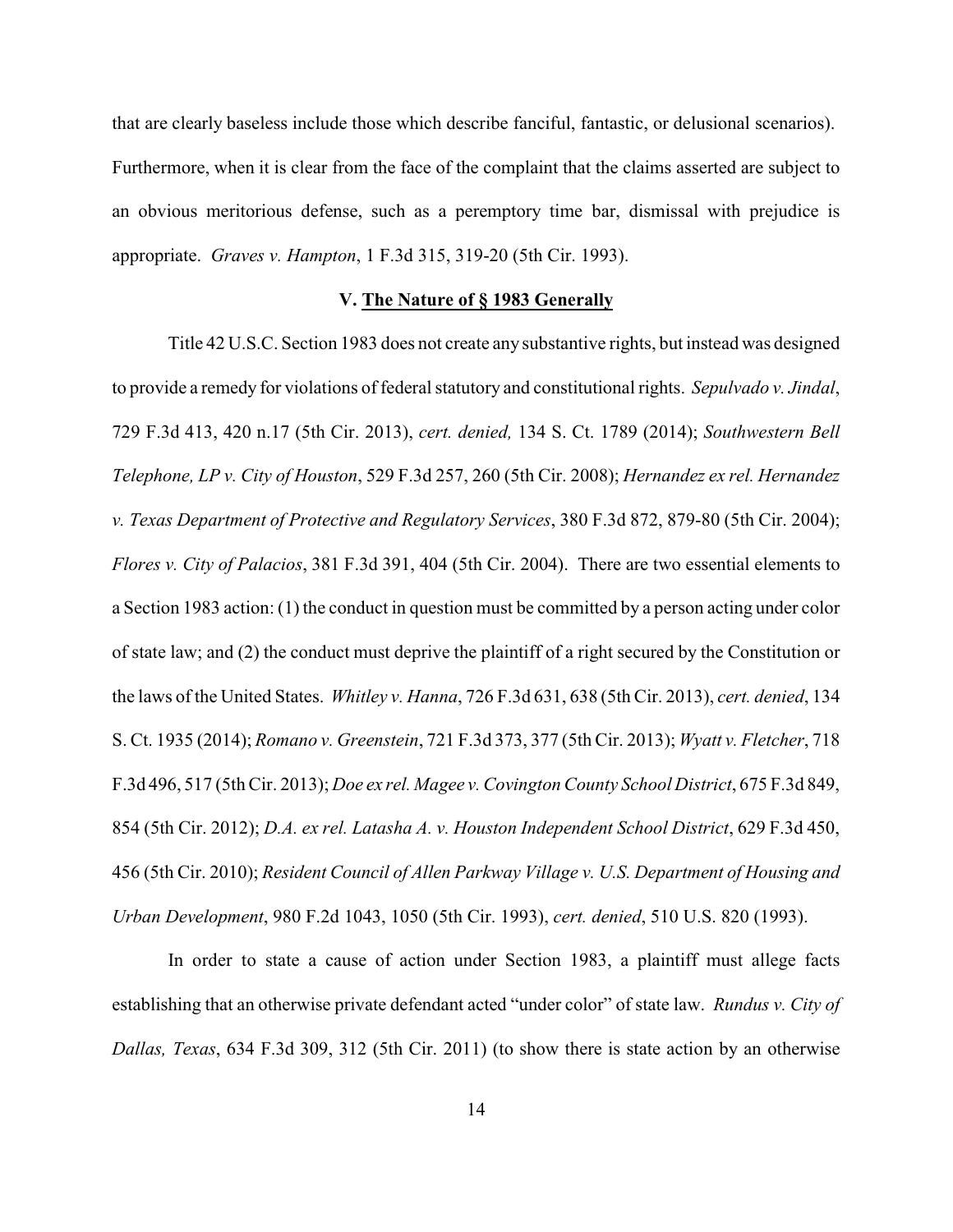private entity, the plaintiff must show either (1) the private entity's action represents an official-City policy or custom or (2) the defendant's action in enacting and enforcing the restriction is "fairly attributable" to the City), *cert. denied*, 132 S. Ct. 107 (2011); *Castro Romero v. Becken*, 256 F.3d 349, 354 (5th Cir. 2001) (holding no §1983 liability could exist with regard to private defendants absent allegations the non-governmental defendants acted in concert with a governmental entity to deprive the plaintiff of his rights); *Brummett v. Camble*, 946 F.2d 1178, 1184 (5th Cir. 1991), *cert. denied*, 504 U.S. 965 (1992); *Auster Oil &Gas, Inc. v. Stream*, 764 F.2d 381, 386-88 (5th Cir. 1985), *cert. denied*, 488 U.S. 848 (1988). Stated somewhat differently, a claim for relief under 42 U.S.C. § 1983 must contain two elements: (1) that plaintiff has been deprived of a right secured by the Constitution or laws of the United States; and (2) that the defendant acted under color of state law. *Kovacic v. Villarreal*, 628 F.3d 209, 213 (5th Cir. 2010), *cert. denied*, 131 S. Ct. 2995 (2011); *Bustos v. Martini Club Inc.*, 599 F.3d 458, 464 (5th Cir. 2010) (a person acts under color of state law if he misuses "power" possessed by virtue of state law and made possible only because the wrongdoer is clothed with the authority of state law); *Wong v. Stripling*, 881 F.2d 200, 202 (5th Cir. 1989).

Whether an officer is acting under color of state law does not depend on his on- or off-duty status at the time of the alleged violation. Rather, the court must consider: (1) whether the officer "misuse[d] or abuse[d] his official power," and (2) if "there is a nexus between the victim, the improper conduct, and [the officer's] performance of official duties." If an officer pursues personal objectives without using his official power as a means to achieve his private aim, he has not acted under color of state law.

*Bustos v. Martini Club Inc.*, 599 F.3d at 464-65 (*Footnotes omitted*).

Thus, not all actions of a state official are necessarily taken under color of state law; where the actor's motivation was personal and the actor did not invoke or use any official authority, there is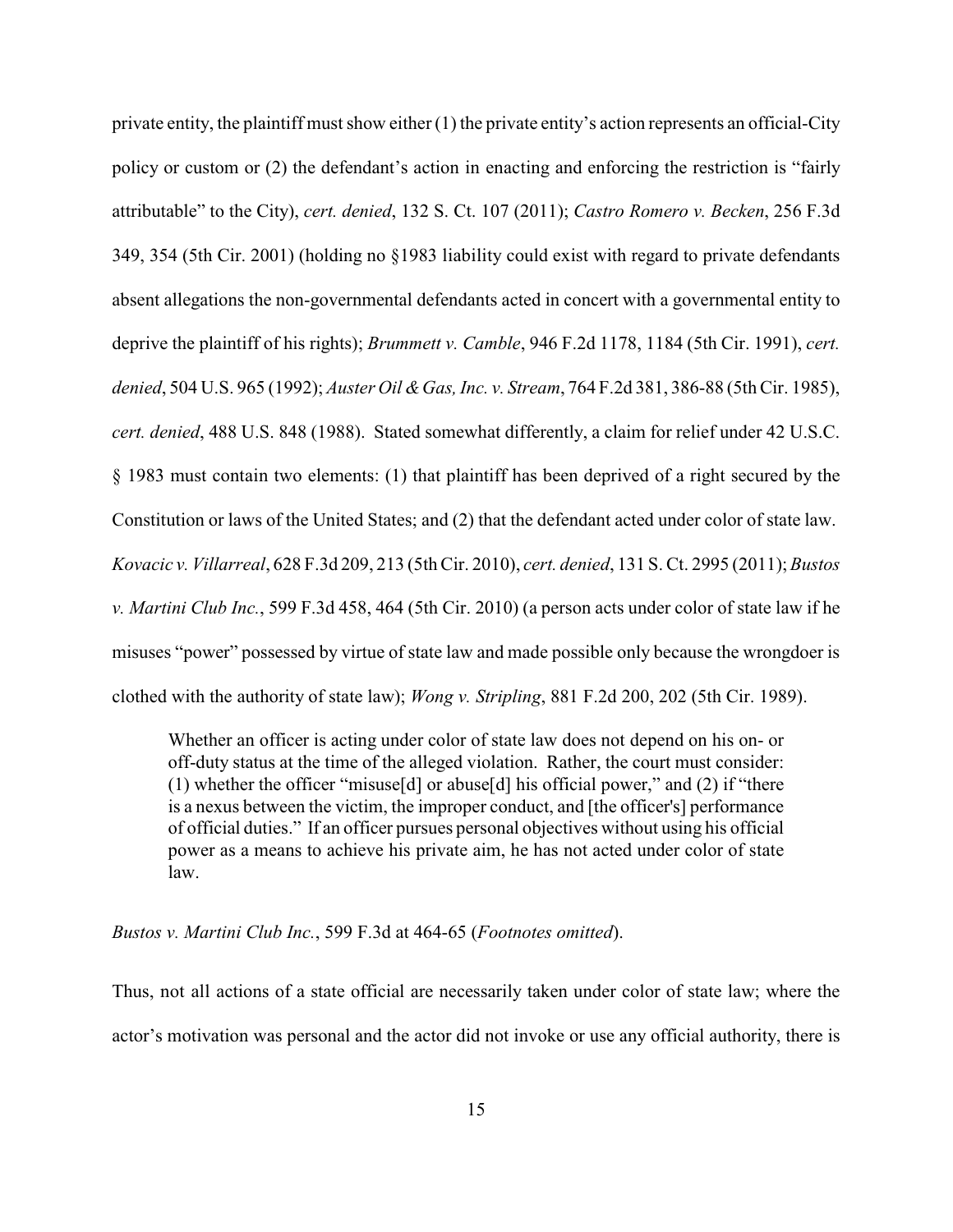an absence of a showing of action "under color of state law." *Bryant v. Military Department of Mississippi*, 597 F.3d 678, 686-87 (5th Cir. 2010), *cert. denied*, 562 U.S. 893 (2010).

### **VI. The Requirement of State Action**

Insofar as Plaintiff argues Defendant Beneficial Texas, Inc., may be held liable under § 1983 for its actions in bringing and defending civil legal actions in state court in which Plaintiff was a party because Texas Beneficial, Inc. is incorporated in the State of Texas or otherwise enjoys the privilege of conducting business within the State of Texas in conformity with Texas corporations law generally, that argument is specious. *See Blum v. Yaretsky*, 457 U.S. 991, 1004 (1982) ("the mere fact that a business is subject to state regulation does not by itself convert its action into that of the State for purposes of the Fourteenth Amendment."); *Rendell-Baker v. Kohn*, 457 U.S. 830, 840-41 (1982) (private contractors do not become state actors by reason of the significance of their actions or even their total engagement in performing public contracts); *Cornish v. Correctional Service Corp*., 402 F.3d 545, 550 (5th Cir. 2005) (holding the same). Rather, "the complaining party must show that there is a sufficiently close nexus between the State and the challenged action of the regulated entity so that the action of the latter may be fairly treated as that of the State itself." *Blum v. Yaretsky*, 457 U.S. at 1004*.* Plaintiff alleges no facts showing Beneficial Texas, Inc. either (1) operated in concert, or under contract, with any state or government agency, (2) took any actions with regard to Plaintiff or its litigation against Plaintiff which represented official state or municipal policy, or (3) was ever delegated official state or municipal policy-making authority which rendered Beneficial Texas, Inc.'s conduct fairly attributable to any state or local governmental entity. Plaintiff's § 1983 claims against Beneficial Texas, Inc. are, therefore, frivolous. *See Rundus v. City of Dallas, Texas*, 634 F.3d at 312 (holding a private non-profit corporation which contracted with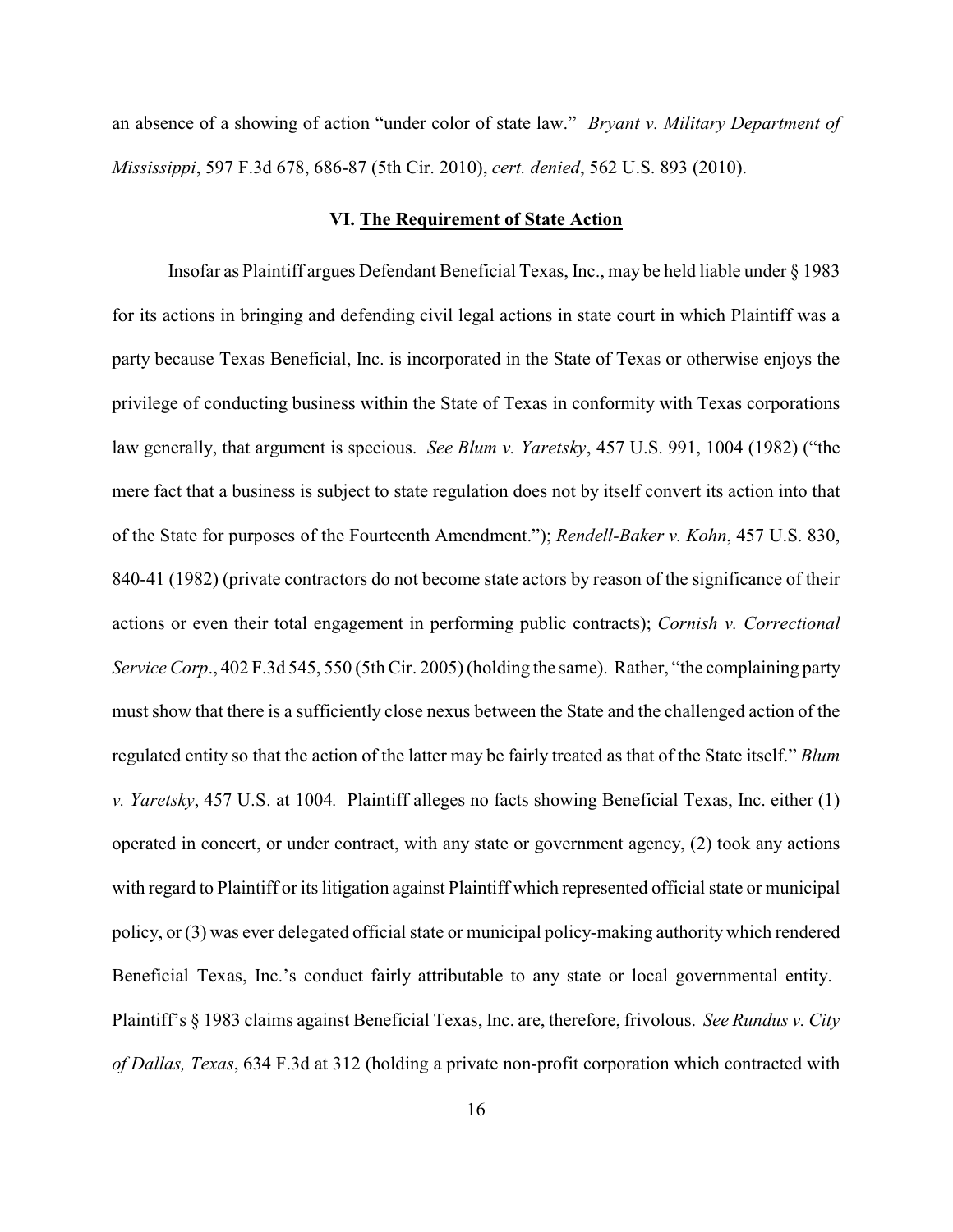the city to run the state fair could not be held liable under § 1983 absent proof that either (1) the corporation's actions represented an official-City policy or custom or (2) the corporation's actions in enacting and enforcing a challenged restriction were "fairly attributable" to the City); *Cornish v. Correctional Services Corp.*, 402 F.3d at 549-50 (holding private corporation delegated authority to run juvenile correctional facility did not act under color of state law when it discharged one of its employees after the employee reported alleged violations in the corporation's operation of the facility).

A private corporation like Beneficial Texas, Inc. does not become a state actor or otherwise act "under color of state law" simply by virtue of the fact it filed or defended civil actions in the state courts in its own name or the name of any of its legal successors, as alleged by Plaintiff. *See Priester v. Lowndes County*, 354 F.3d 414, 423 (5th Cir.) ("For the purpose of section 1983, private action may be deemed state action when the defendant's conduct is 'fairly attributable to the State.' Under the 'fair attribution' test, the plaintiff must show: (1) that the deprivation was caused by the exercise of some right or privilege created by the state or by a rule of conduct imposed by the state, or by a person for whom the state is responsible, and (2) that the party charged with the deprivation may fairly be said to be a state actor." (Citation omitted)), *cert. denied*, 543 U.S. 829 (2004). Plaintiff has failed to allege any facts showing the conduct of Beneficial Texas, Inc. about which Plaintiff complains so vociferously in his pleadings in this action is "fairly attributable" to the State of Texas or to any other governmental entity.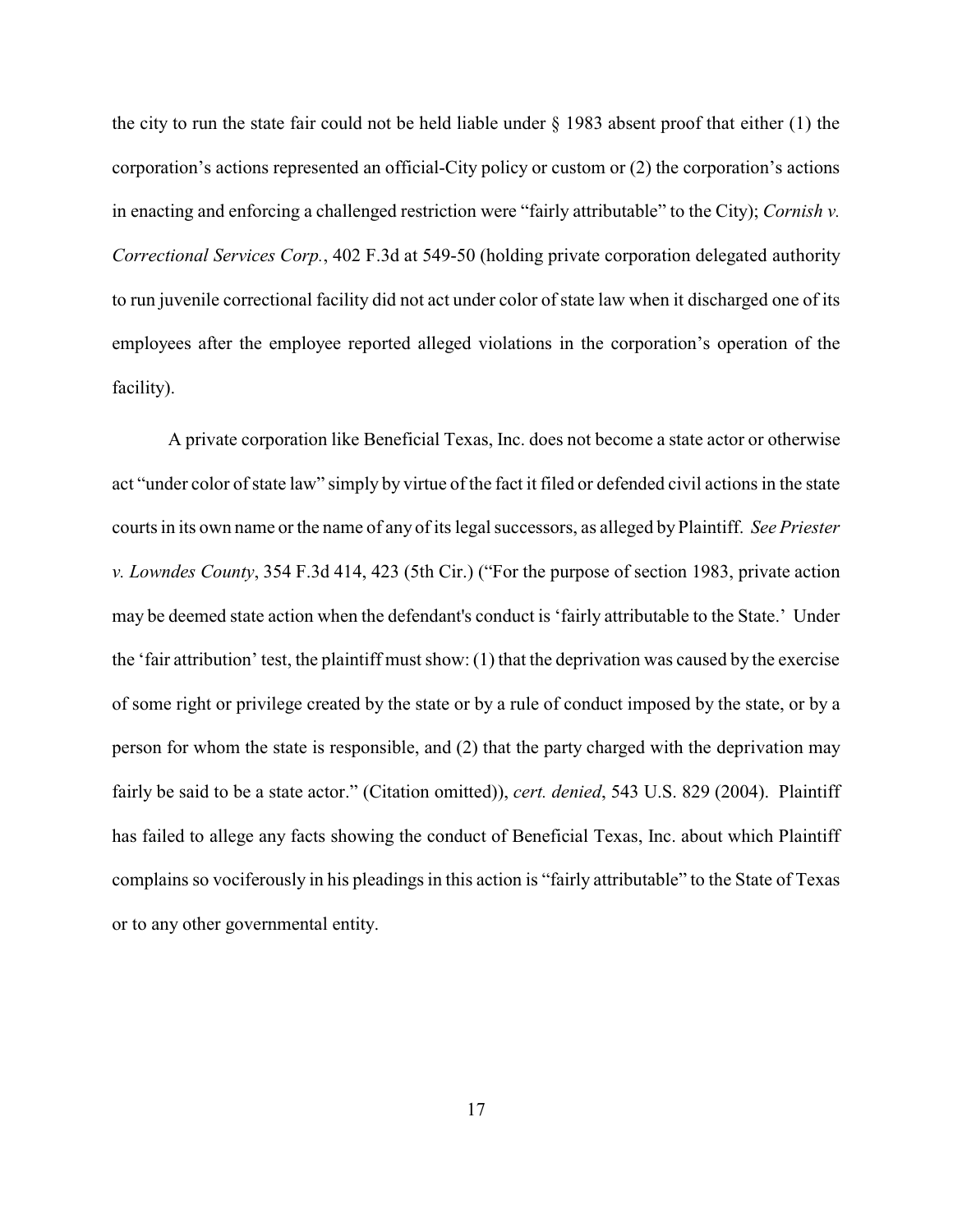#### **VII. Violations of State Statutes Not a Basis for § 1983 Liability**

Insofar as Plaintiff complains that any of the Defendants failed to comply with a variety of state statutes and code provisions, that claim is *non sequitur*. Absent some showing that the defendants violated Plaintiff's *federal* constitutional rights, complaints about the violation of state statutes, state procedural or evidentiary rules, or state agency regulations are insufficient as a matter of law to support a claim for relief under Section 1983. *See Jones v. Lowndes County, Mississippi*, 678 F.3d 344, 352 (5th Cir. 2012) ("[A]n alleged violation of a state statute does not give rise to a corresponding § 1983 violation, unless the right encompassed in the state statute is guaranteed under the United States Constitution."); *Black v. Warren*, 134 F.3d 732, 734 (5th Cir. 1998) (holding alleged violations of TDCJ procedural rules regarding notice and the right to call witnesses and present documentary evidence at a disciplinary hearing did not present an arguable basis to support a due process claim); *Myers v. Klevenhagen*, 97 F.3d 91, 94 (5th Cir. 1996) (holding a prison official's failure to follow the prison's own policies, procedures, and regulations does not constitute a violation of due process if constitutional minima are nevertheless met); *Giovanni v. Lynn*, 48 F.3d 908, 912 (5th Cir. 1995) (holding a mere failure to accord procedural protection called for by state law or regulation does not of itself amount to a denial of due process), *cert. denied*, 516 U.S. 860 (1995); *Murphy v. Collins*, 26 F.3d 541, 543 (5th Cir. 1994) (holding a state's failure to follow its own procedural regulations does not constitute a violation of due process if constitutional minima are met); *Murray v. Mississippi Department of Corrections,* 911 F.2d 1167, 1168 (5th Cir. 1990) (holding alleged violations of a state statute did not give rise to federal constitutional claims), *cert. denied*, 498 U.S. 1050 (1991); *Jackson v. Cain*, 864 F.2d 1235, 1251 (5th Cir. 1989) ("A state's failure to follow its own procedural regulations does not establish a violation of due process, because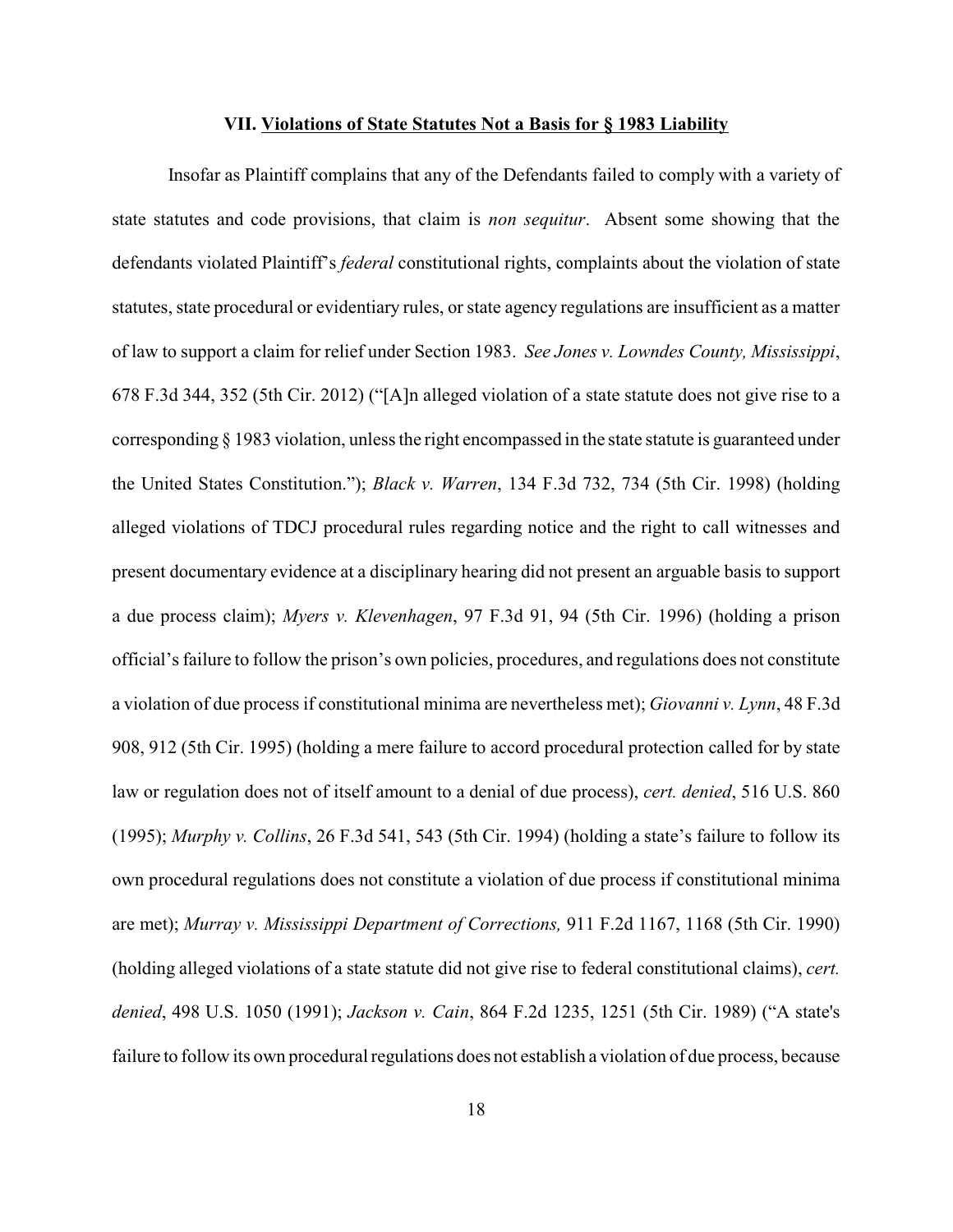'constitutional minima may nevertheless have been met.'"); *Brown v. Texas A&M University*, 804 F.2d 327, 335 (5th Cir. 1986) (holding a state agency's violations of its own internal regulations did not establish a Due Process violation or otherwise give rise to a constitutional claim). Thus, insofar as Plaintiff alleges merely that any of the defendants failed to comply with state rules of civil procedure, state evidentiary rules, state procedures for handling prisoner mail, or state prison rules and regulations, those allegations, standing alone, do not provide even an arguable basis for recovery or a for a finding that Plaintiff is entitled to any relief under Section 1983.

# **VIII. Negligence Insufficient to Establish § 1983 Liability**

Mere negligence by a state official does not give rise to § 1983 liability. *Daniels v. Williams*, 474 U.S. 327, 332-35 (1986). A showing of merely negligent conduct by an official is insufficient to overcome the defense of qualified immunity. *Whitley v. Hanna*, 726 F.3d at 643 ("Actions and decisions by officials that are merely inept, erroneous, ineffective, or negligent do not amount to deliberate indifference and thus do not divest the official of qualified immunity."); *Zarnow v. City of Wichita Falls, Texas*, 500 F.3d 401, 410 (5th Cir. 2007 (negligence will not support the denial of qualified immunity); *Estate of Davis ex rel. McCully v. City of North Richland Hills*, 406 F.3d 375, 381 (5th Cir. 2005) (holding the same). Negligent failure to supervise or train does not satisfy the "deliberate indifference" standard and will likewise not support a Section 1983 claim against a municipal entity. *City of Canton, Ohio v. Harris*, 489 U.S. 378, 392 (1989) (holding only a showing of deliberate indifference by municipal policy makers will support Section 1983 liability based on a failure-to-train claim); *Zarnow v. City of Wichita Falls, Texas*, 614 F.3d 161, 170 (5th Cir. 2010) ("'Unintentionally negligent oversight' does not satisfy the deliberate indifference standard."), *cert. denied*, 562 U.S. 1286 (2011); *Valle v. City of Houston*, 613 F.3d 536, 542 (5th Cir. 2010) (holding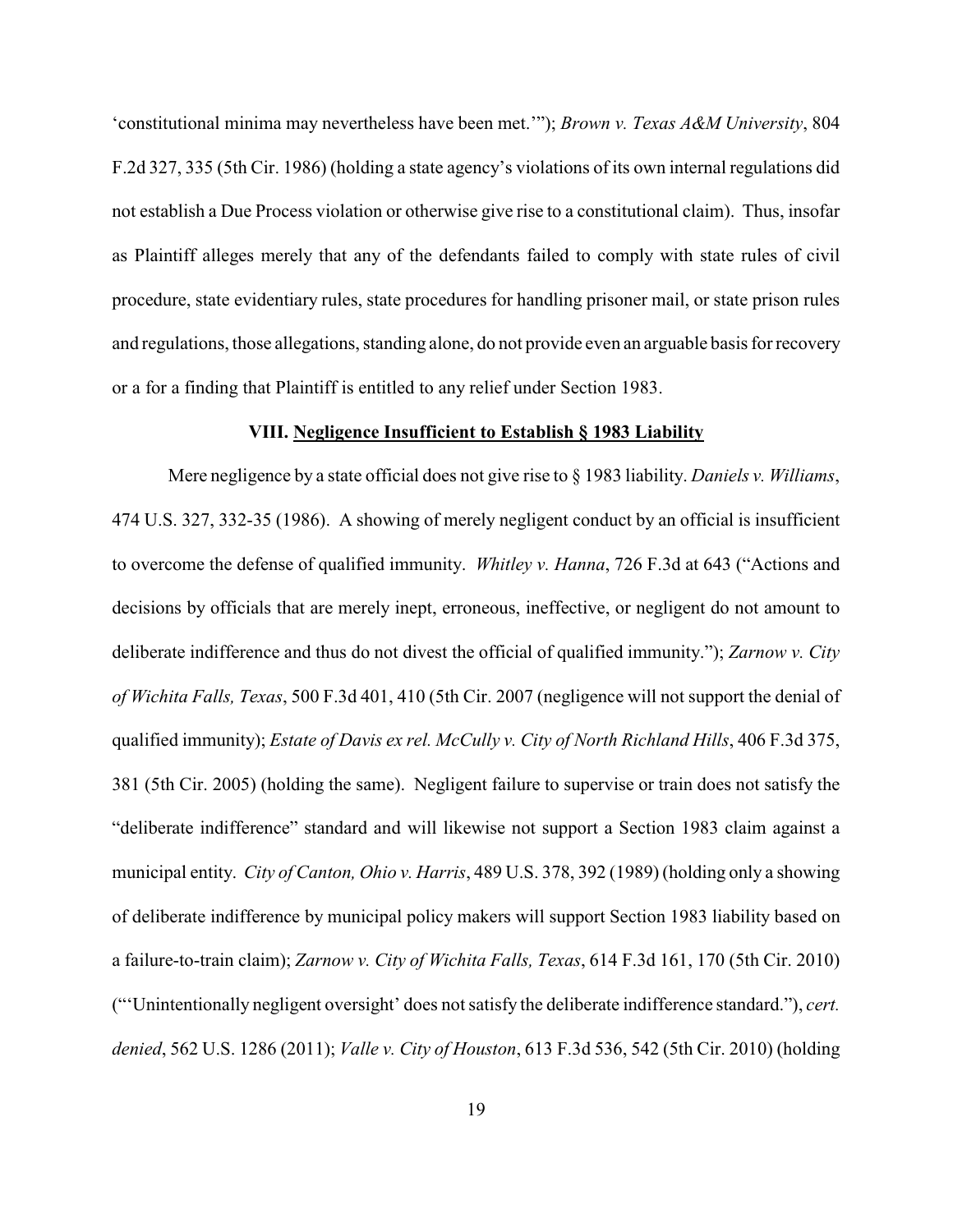the same), *cert. denied*, 563 U.S. 935 (2011). Plaintiff has failed to allege any facts showing that either (1) the alleged mishandling by Defendants McKinney or Gaines of Plaintiff's legal documents submitted to the Bexar County District Clerk's office or (2) former Sheriff Lopez's alleged failure to properly train Bexar County Sheriff's Deputies in the proper safety measures for transporting inmates such as Plaintiff ever rose above the level of ordinary negligence. Plaintiff's claims against these supervisory officials are frivolous.

# **IX. No Vicarious Liability Under § 1983**

Plaintiff has failed to allege any specific facts showing that either formerSherif Lopez, Bexar County District Clerk McKinney, or Defendant Gaines were personally involved in any of the incidents about which Plaintiff complains in this lawsuit. Plaintiff does allege that he was not properly secured while being transported from the BCADC on an unspecified occasion and, as a result, he suffered physical injuries to his back and leg. Plaintiff does not allege any specific facts, however, showing former Sheriff Lopez was physically present on the occasion in question or played any role in transporting Plaintiff on that date. Likewise, Plaintiff complains that various items he mailed to the Bexar County District Clerk's office were mishandled or not properly filed and never presented to the state courts. Yet Plaintiff alleges no specific facts showing that either Defendant McKinney or Defendant Gaines were personally involved in the alleged mishandling of Plaintiff's legal submissions. Plaintiff may not rely upon these three Defendants' supervisory roles over the BCADC or the Bexar County District Clerk's office as a basis for holding them liable under § 1983.

This is because vicarious liability does not apply to § 1983 claims. *See Connick v. Thompson*, 563 U.S. 51, 60 (2011) (municipality could not be held liable under section 1983 absent proof its failure to adequately train its employees rose to the level of deliberate indifference to the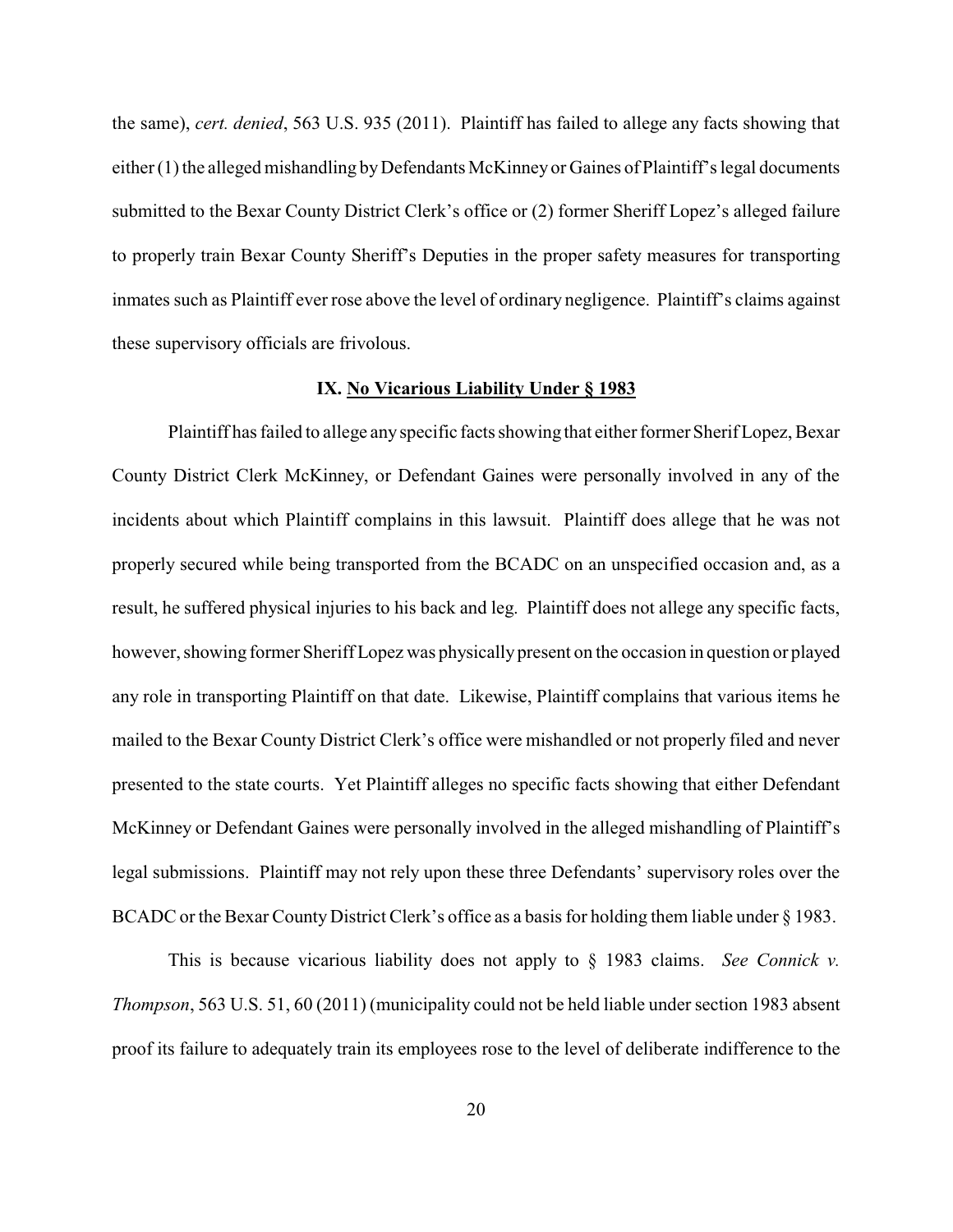rights of its citizens); *Ashcroft v. Iqbal*, 556 U.S. 662, 676 (2009) (government officials may not be held liable for the unconstitutional conduct of their subordinates under a theory of *respondeat superior); Monell v. New York City Dept. of Social Services,* 436 U.S. 658, 694 (1978) (a local government may not be sued under § 1983 for injury inflicted solely by its non-policymaking employees or agents). Under § 1983, supervisory officials are not liable for the actions of subordinates on any theory of vicarious liability; the doctrine of *respondeat superior* does not apply to such actions. *See Carnaby v. City of Houston*, 636 F.3d 183, 189 (5th Cir. 2011) (under § 1983, a government official may be held liable solely for his own conduct). Only the direct acts or omissions of government officials, not the acts of subordinates, will give rise to individual liability under Section 1983. *See Jones v. Lowndes County, Mississippi*, 678 F.3d 344, 349 (5th Cir. 2012) ("A Section 1983 claimant must 'establish that the defendant was either personally involved in the deprivation or that his wrongful actions were causally connected to the deprivation.'"); *Zarnow v. City of Wichita Falls, Texas*, 614 F.3d at 169 ("To support a supervisory liability claim, the misconduct of a subordinate must be conclusively linked to the action or inaction of the supervisor.").

Generally, a supervisor may be held liable only if there exists either (1) his personal involvement in the constitutional deprivation, or (2) a sufficient causal connection between the supervisor's wrongful conduct and the constitutional violation, such as where the supervisor implemented or enforced unconstitutional policies which actually resulted in the plaintiff's injuries. *Porter v. Epps*, 659 F.3d 440, 446 (5th Cir. 2011). A supervisor may be held personally liable for inadequate supervision or a failure to train subordinates only where the failure to train or supervise amounts to deliberate indifference and is a proximate cause of a constitutional violation. *See Porter*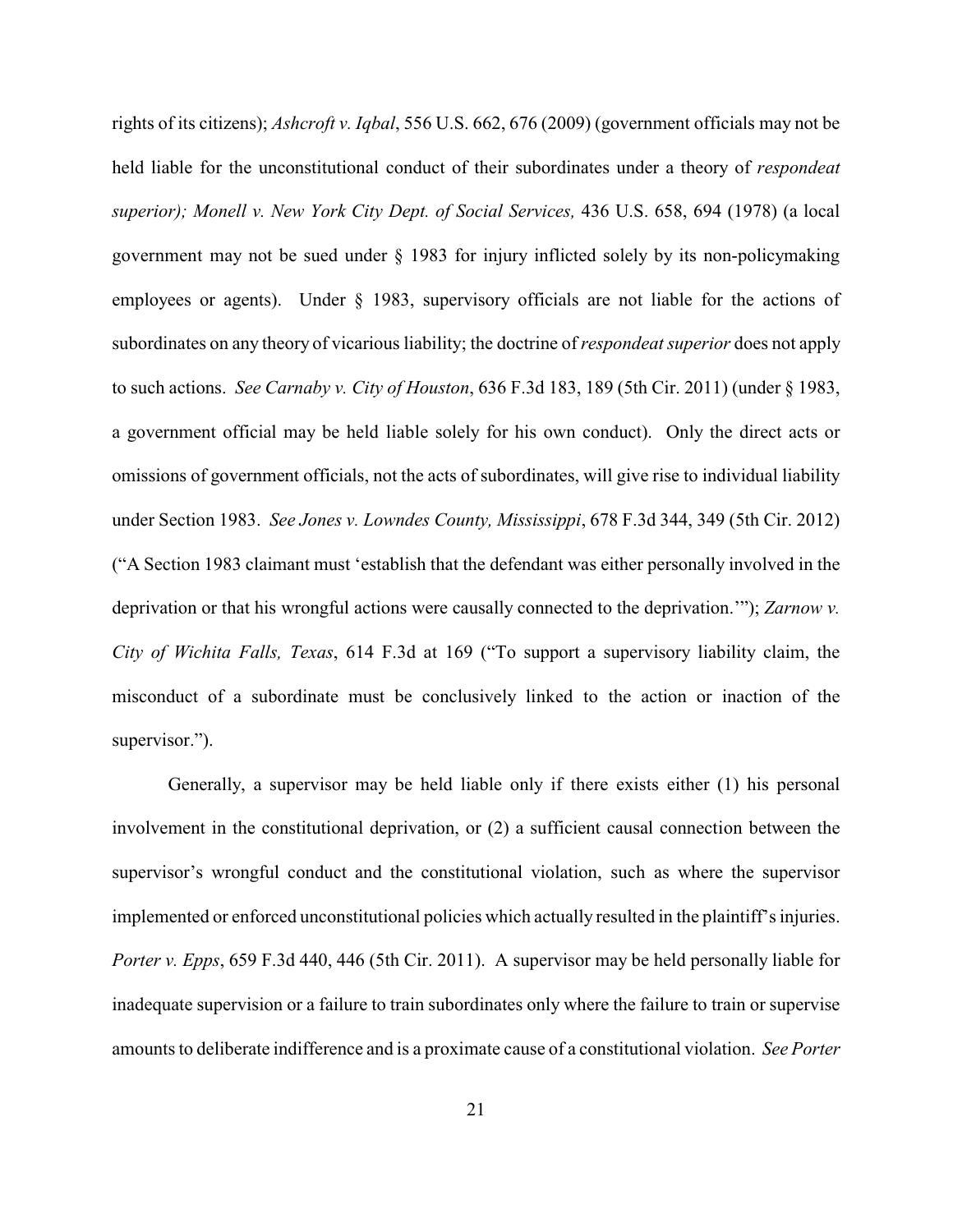*v. Epps*, 659 F.3d at 446 ("A supervisor may also be liable for failure to supervise or train if: '(1) the supervisor either failed to supervise or train the subordinate official; (2) a causal link exists between the failure to train or supervise and the violation of the plaintiff's rights; and (3) the failure to train or supervise amounts to deliberate indifference.'"); *Brown v. Callahan*, 623 F.3d 249, 254 n.1 (5th Cir. 2010) (supervisor may be held liable under Section 1983 for failure to train or supervise subordinates if (1) the supervisor failed to train or supervise, (2) a causal link exists between the failure and violation of plaintiff's rights, and (3) the failure to train or supervise amounts to deliberate indifference), *cert. denied*, 131 S. Ct. 2932 (2011). Merely negligent or incompetent supervision cannot form a basis for liability under Section 1983; the supervisor's actions or inactions must rise to the level of "deliberate indifference." *Id.*

"'[D]eliberate indifference' is a stringent standard of fault, requiring proof that a municipal actor disregarded a known or obvious consequence of his action." *Connick v. Thompson,* –– U.S. -––, 131 S. Ct. 1350, 1360, 179 L. Ed. 2d 417 (2011) (internal quotation marks omitted, alteration in original) (quoting *Bd. of Cnty. Comm'rs v. Brown,* 520 U.S. 397, 409, 117 S. Ct. 1382, 137 L. Ed. 2d 626 (1997)). To establish that a state actor disregarded a known or obvious consequence of his actions, there must be "actual or constructive notice" "that a particular omission in their training program causes...employees to violate citizens' constitutional rights" and the actor nevertheless "choose[s] to retain that program." *Id.* (citing *Bryan Cnty.,* 520 U.S. at 407, 117 S. Ct. 1382). "A pattern of similar constitutional violations by untrained employees is ordinarily necessary to demonstrate deliberate indifference," because "[w]ithout notice that a course of training is deficient in a particular respect, decisionmakers can hardlybe said to have deliberatelychosen a training program that will cause violations of constitutional rights." *Id.*

*Porter v. Epps*, 659 F.3d at 446-47.

Plaintiff has alleged no specific facts showing former Bexar County Sheriff Lopez, the current Bexar County District Clerk, or Defendant Gaines had any personal involvement in or personal knowledge of any of the matters about which Plaintiff complains in this Section 1983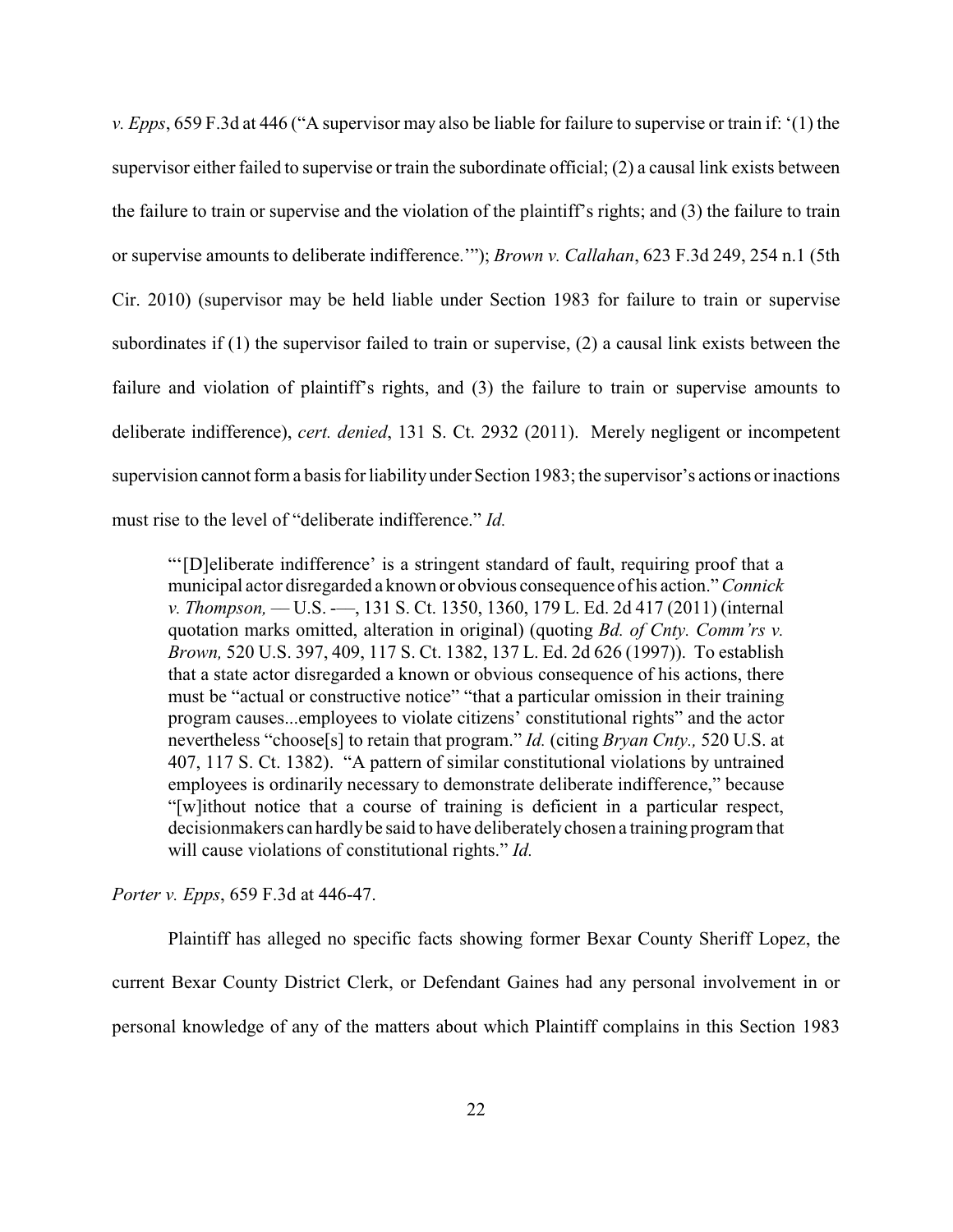lawsuit or that any of these three Defendants' actions or omissions in question rose above ordinary negligence to become deliberate indifference to Plaintiff's constitutional rights.

## **X. Limitations Under § 1983**

Plaintiff filed his complaint in this action not earlier than January 11, 2016, i.e., the date Plaintiff signed his original complaint (ECF no. 1). There is no federal statute of limitations for § 1983 actions. *Hardin v. Straub*, 490 U.S. 536, 538 (1989) ("Because no federal statute of limitations governs, federal courts routinely measure the timeliness of federal civil rights suits by state law."); *Edmonds v. Oktibbeha County, Miss.,* 675 F.3d 911, 916 (5th Cir. 2012); *Rotella v. Pederson*, 144 F.3d 892, 897 (5th Cir. 1998); *Piotrowski v. City of Houston*, 51 F.3d 512, 514 n.5 (5th Cir. 1995); *Henson-El v. Rogers*, 923 F.2d 51, 52 (5th Cir. 1991), *cert. denied*, 501 U.S. 1235 (1991). Therefore, the Supreme Court has directed federal courts to borrow the forum state's general personal injury limitations period. *Wallace v. Kato*, 549 U.S. 384, 387 (2007) ("Section 1983 provides a federal cause of action, but in several respects relevant here federal law looks to the law of the State in which the cause of action arose. This is so for the length of the statute of limitations: It is that which the State provides for personal-injury torts."); *Owens v. Okure*, 488 U.S. 235, 249-50 (1989); *Edmonds v. Oktibbeha County, Miss.,* 675 F.3d at 916; *Piotrowski v. City of Houston*, 237 F.3d 567, 576 (5th Cir. ), *cert. denied*, 534 U.S. 820 (2001); *Harris v. Hegmann*, 198 F.3d at 156.

In Texas, the applicable limitations period is two years. *Crostley v. Lamar County, Texas*, 717 F.3d 410, 421 (5th Cir. 2013) ("the limitations period for a § 1983 claim is the same as for personal injury actions in the forum state, which in Texas is two years"); *Cuadra v. Houston Independent School District*, 626 F.3d 808, 814 n.7 (5th Cir. 2010) ("Under the general Texas tort statute, Cuadra had two years after the day the cause of action accrued to bring his claims."), *cert.*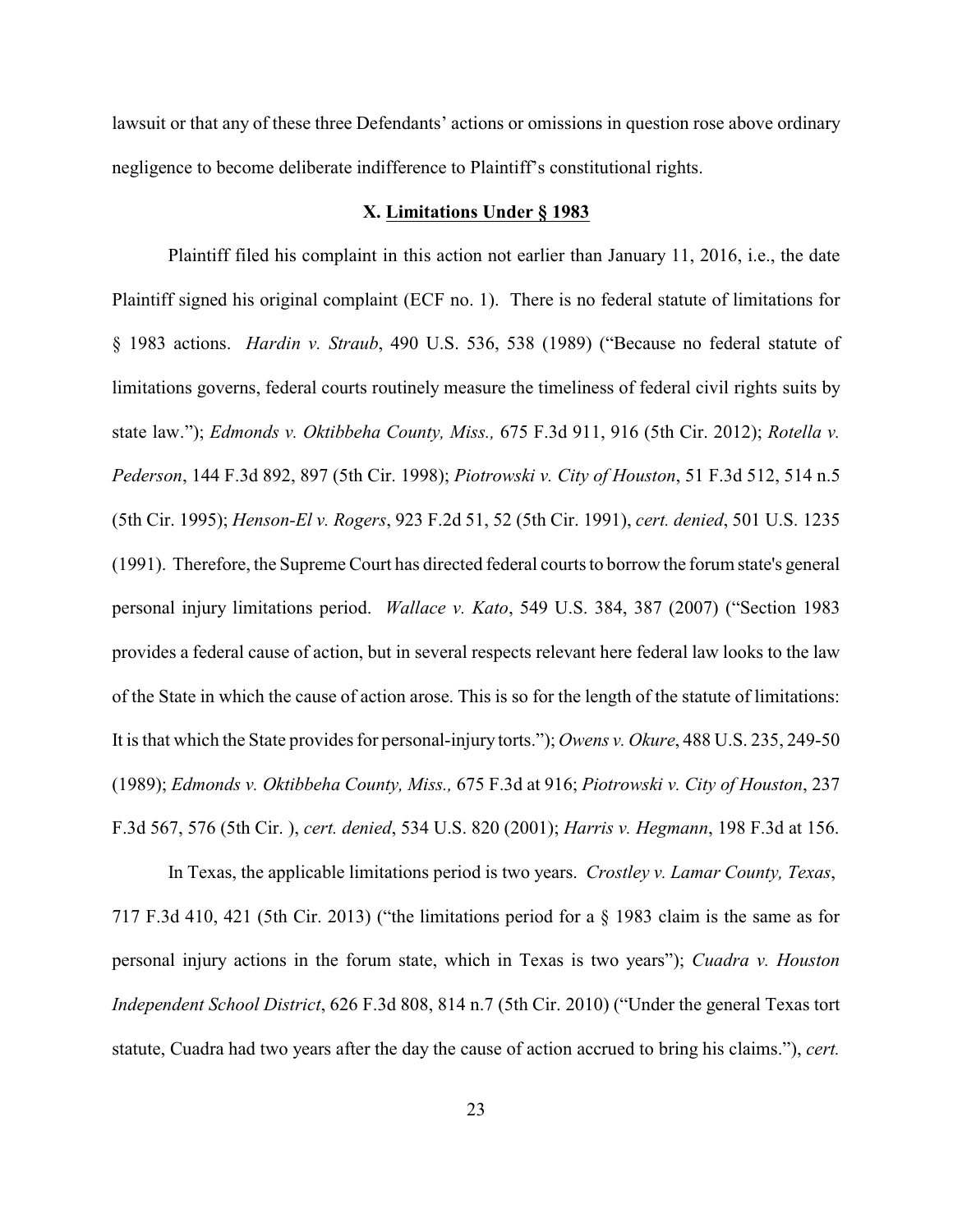*denied*, 131 S. Ct. 2972 (2011); *Whitt v. Stephens County*, 529 F.3d 278, 282 (5th Cir. 2008) (holding the applicable limitations period for a Section 1983 claim in Texas is two years); *Price v. City of San Antonio, Tex.,* 431 F.3d 890, 892 (5th Cir. 2005) ("There is no dispute that the applicable statute provides that claims must be brought 'not later than two years after the day the cause of action accrues.'"); *Texas Civil Practice and Remedies Code* §16.003(a). *See also Vaught v. Showa Denko K.K.*, 107 F.3d 1137, 1140 (5th Cir.) (holding the Texas discoveryrule requires a plaintiff to exercise due diligence), *cert. denied*, 522 U.S. 817 (1997).

While the Supreme Court's opinion in *Wilson v. Garcia*, 471 U.S. 261 (1985), could be read as mandating that federal courts sitting in Texas apply that state's specific limitations periods for each type of individual claim presented in a Section 1983 proceeding, the Supreme Court's subsequent opinion in *Owens v. Okure*, 488 U.S. 235 (1989), clarified that the federal courts should borrow the state's general personal injury limitations period for Section 1983 actions. *Wallace v. Kato*, 549 U.S. at 387; *Owens v. Okure*, 488 U.S. at 249-50; *Edmonds v. Oktibbeha County, Miss.,* 675 F.3d at 916; *Price v. City of San Antonio, Tex.*, 431 F.3d at 892 ("The limitations period for a claim brought under section 1983 is determined by the general statute of limitations governing personal injuries in the forum state.").

Although state law controls the limitations period for Section 1983 claims, federal law determines when the cause of action accrues. *Wallace v. Kato*, 549 U.S. at 388 ("the accrual date of a § 1983 cause of action is a question of federal law that is *not* resolved by reference to state law."); *Cuadra v. Houston Independent School District*, 626 F.3d at 814 n.7 ("Federal law determines the date of accrual for § 1983 claims."); *Walker v. Epps*, 550 F.3d 407, 414 (5th Cir. 2008 ("We determine the accrual date of a § 1983 action by reference to federal law."), *cert. denied*, 558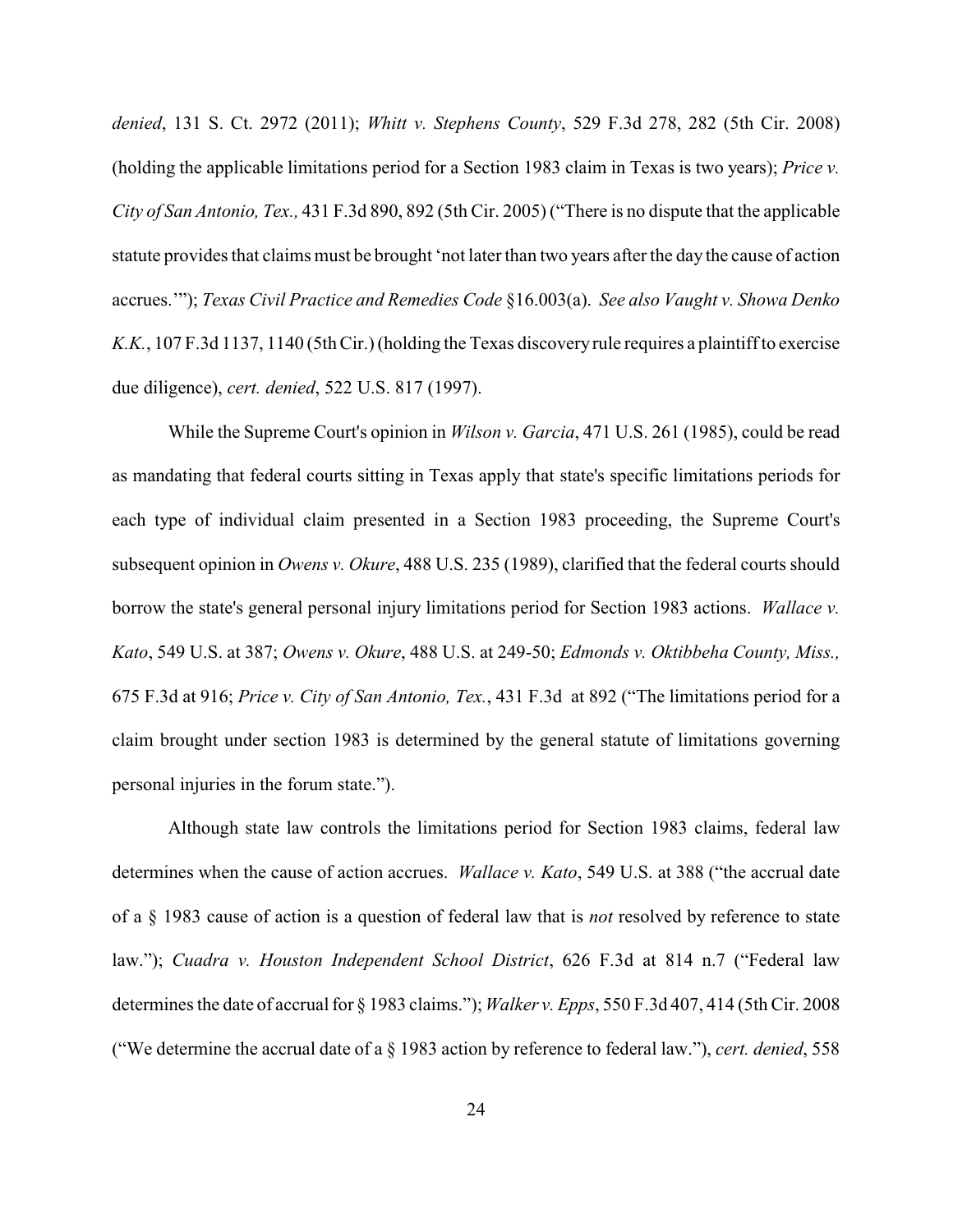U.S. 829 (2009). Under the federal standard, the time of accrual is when the plaintiff knows or has reason to know of the injury which is the basis of the action. *Edmonds v. Oktibbeha County, Miss.,* 675 F.3d at 916 ("Under federal law, the statute of limitations under § 1983 begins to run "the moment the plaintiff becomes aware that he has suffered an injury or has sufficient information to know that he has been injured."); *Cuadra v. Houston Independent School District*, 626 F.3d at 814 n.7 ("A general cause of action accrues when the plaintiff becomes aware that he has suffered an injury or has sufficient information to know that he has been injured."); *Walker v. Epps*, 550 F.3d at 414 ("the limitations period begins to run '"the moment the plaintiff becomes aware that he has suffered an injury or has sufficient information to know that he has been injured.'"); *Piotrowski v. City of Houston*, 237 F.3d at 576, (holding a plaintiff's awareness encompasses two elements: the existence of injury and causation, i.e., the connection between the injury and the defendant's actions; the plaintiff need not know that he has a cause of action, he need only know the facts that would ultimately support a claim); *Piotrowski v. City of Houston*, 51 F.3d 513, 516 (5th Cir. 1995) (holding a plaintiff need not realize that a legal cause of action exists, as long as he knows the facts that would support a claim); *Gartrell v. Gaylor*, 981 F.2d 254, 257 (5th Cir. 1993) (holding the statute of limitations begins to run when the plaintiff is in possession of the critical facts that he has been hurt and who has inflicted the injury); *Helton v. Clements*, 832 F.2d 332, 335 (5th Cir. 1987) ("the statute of limitations begins to run from the moment the plaintiff becomes aware that he has suffered an injury or has sufficient information to know that he has been injured.").

State law governs the tolling of limitations for Section 1983 claims. *Hardin v. Straub*, 490 U.S. at 539 (holding limitations periods in § 1983 suits are to be determined by reference to appropriate state statutes and coordinate tolling rules); *Board of Regents of University of State of*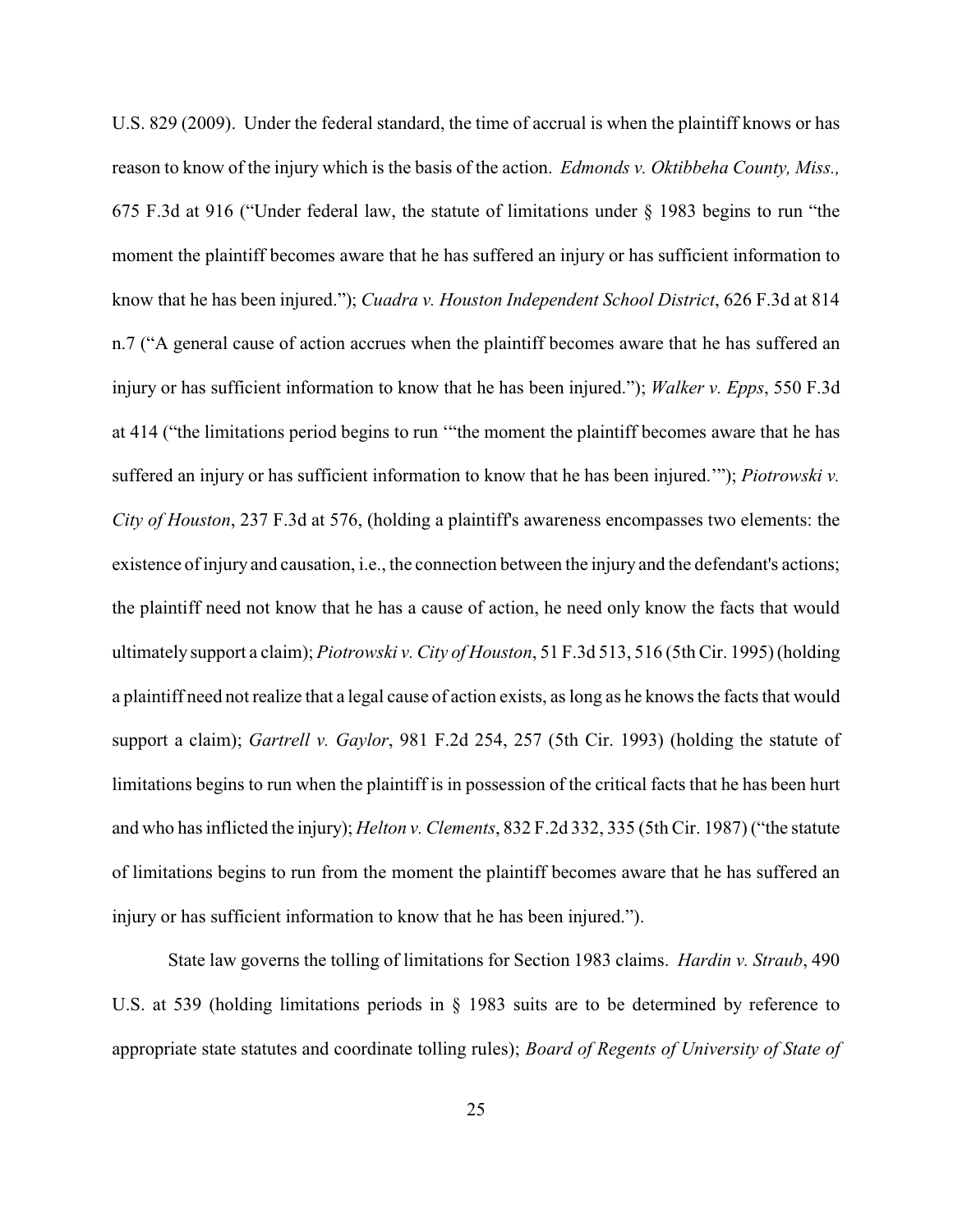*New York v. Tomanio,* 446 U.S. 478, 484 (1980) ("In § 1983 actions, however, a state statute of limitations and the coordinate tolling rules are more than a technical obstacle to be circumvented if possible. In most cases, they are binding rules of law."); *Walker v. Epps*, 550 F.3d at 415 ("Just as we borrow the forum state's statute of limitations for § 1983 purposes, we borrow also the state's tolling principles."); *Cruz v. Louisiana ex rel. Dept. of Public Safety and Corrections*, 528 F.3d 375, 378 n.7 (5th Cir. 2008) ("state law supplies the applicable limitations period and tolling provisions."). *See also Gonzales v. Wyatt*, 157 F.3d 1016, 1020 (5th Cir. 1998) (holding incarceration does not toll limitations under Texas law and the Texas rule regarding tolling of limitations pending service on defendants did *not* apply to federal claims).

Insofar as Plaintiff's pleadings in this cause purport to complain about the actions or omissions of the defendants prior to January 11, 2014, Plaintiff's claims are barred by the two-year statute of limitations applicable to § 1983 actions in Texas. Thus, Plaintiff's claims against former Sheriff Lopez, Defendant McKinney, and defendant Gaines arising from their alleged actions (or more accurately the alleged actions of their subordinates) committed prior to January 11, 2014, are all foreclosed and frivolous.

Plaintiff has not alleged any specific facts showing any of these three Defendants personally engaged in any conduct subsequent to January 11, 2014, which violated Plaintiff's federal constitutional rights. On the contrary, Plaintiff filed a state civil tort lawsuit in 2005 against former Sheriff Lopez complaining about Plaintiff's alleged injuries suffered while being transported from the BCADC. Plaintiff alleges no specific facts indicating former Sheriff Lopez was personally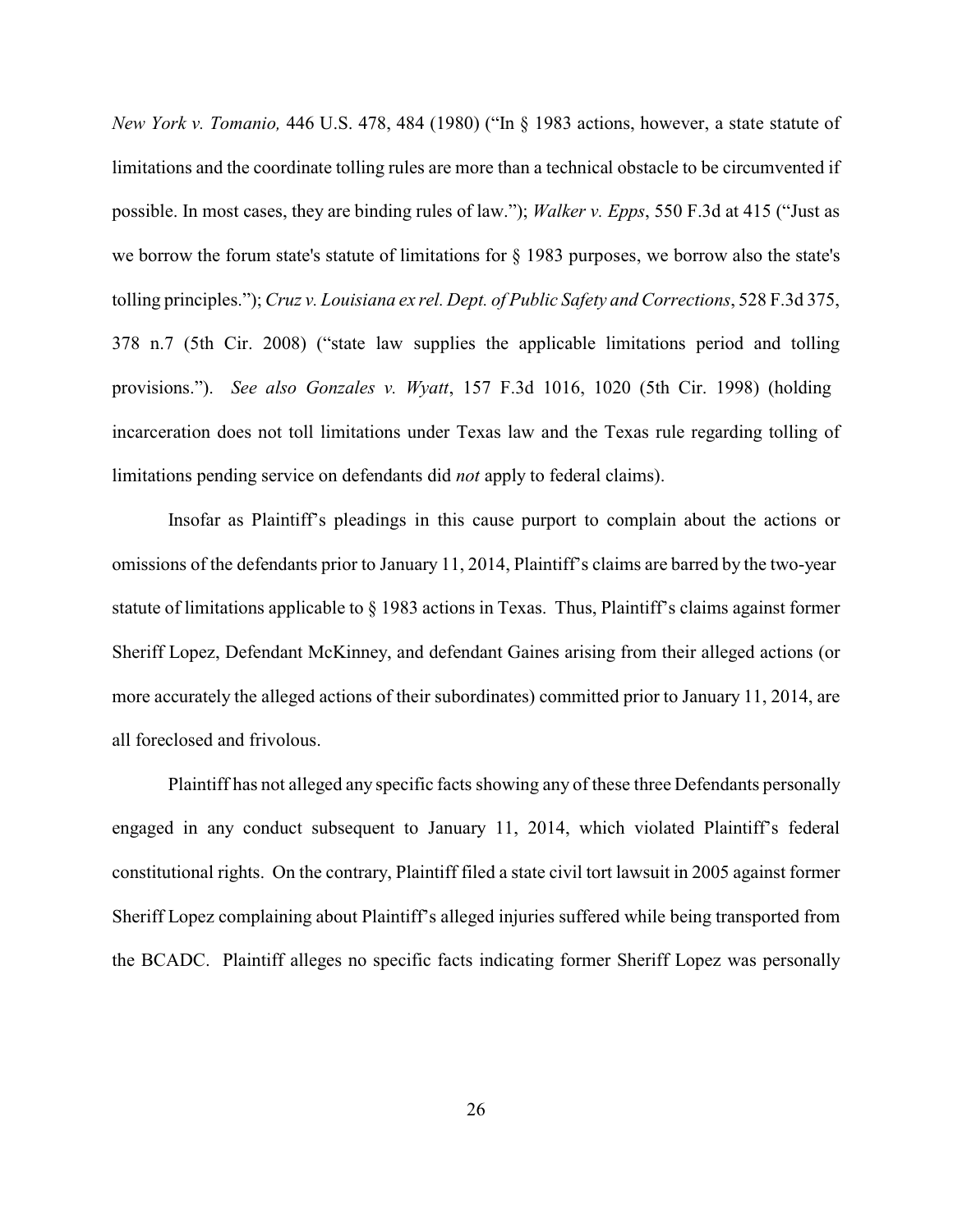involved in any action which harmed Plaintiff subsequent to January 11, 2014.<sup>4</sup> All of Plaintiff's § 1983 claims against Sheriff Lopez are, therefore, barred. Plaintiff's complaints that Defendants Gaines and McKinney mishandled Plaintiff's legal submissions in 2005, 2008, 2010, and 2013 are likewise barred by limitations and wholly frivolous. Insofar as Plaintiff complains about the actions of Beneficial Texas, Inc. which took place prior to January 11, 2014, those claims are also barred by the two-year statute of limitations.

# **XI. Qualified Immunity**

As public officials performing discretionary roles, state district judges Shannon and Mery, former Sheriff Lopez, Bexar County District Clerk McKinney, and Defendant Gaines are entitled to the benefits of the doctrine of qualified immunity. Even when a state official or other person acting under color of state law engages in constitutionally impermissible conduct, the defendant may nevertheless be shielded from liability for civil damages if the defendant's actions did not violate "clearly established statutory or constitutional rights of which a reasonable person would have known." *Hope v. Pelzer*, 536 U.S. 730, 739 (2002). "Qualified immunity gives government officials breathing room to make reasonable but mistaken judgments about open legal questions." *Ashcroft v. al–Kidd,* 583 U.S. 731, \_\_\_, 131 S. Ct. 2074, 2085 (2011); *McCreary v. Richardson*, 738 F.3d 651, 655 (5th Cir. 2013).

The defense of qualified immunity first recognized in *Harlow v. Fitzgerald*, 457 U.S. 800 (1982), is neither a complete barrier to recoverynor a true affirmative defense. Rather, its invocation

<sup>&</sup>lt;sup>4</sup> The Court takes judicial notice of the fact former Bexar County Sheriff Lopez left public office shortly after the election of the current Bexar County Sheriff in November, 2012. Thus, all of Plaintiff's § 1983 claims in this lawsuit against former Sheriff Lopez are barred by the two-year statute of limitations.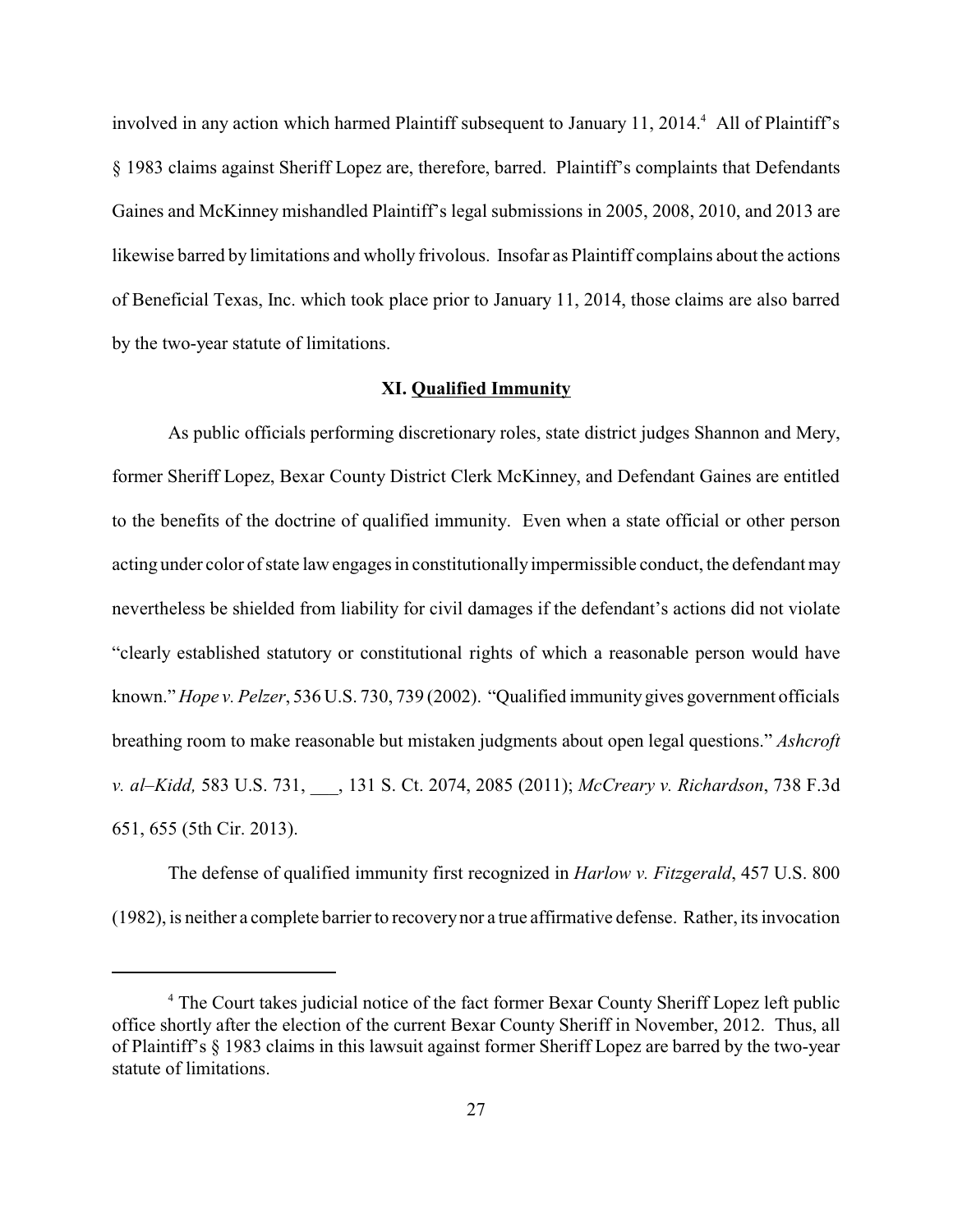serves to shift the burdens of pleading and proof in federal civil rights lawsuits brought against public officials for actions or omissions attending their performance of official duties. A party seeking damages from an official asserting *Harlow* qualified immunity bears the burden of overcoming that defense. *McCreary v. Richardson*, 738 F.3d at 655; *Wyatt v. Fletcher*, 718 F.3d at 802; *Crostley v. Lamar County, Texas*, 717 F.3d 410, 422 (5th Cir. 2013). Once a government official or employee has asserted qualified immunity and established that the allegedlywrongful acts were undertaken within the scope of his discretionary authority, the burden shifts to the party seeking damages to show that qualified immunity does *not* bar recovery. The Fifth Circuit has authorized the dismissal as frivolous of civil rights claims which fail to establish a violation of the plaintiff's "clearly established" federal rights. *See Moore v. Carwell*, 168 F.3d 234, 236-37 (5th Cir. 1999) (affirming summary dismissal of complaint against state prison officials as frivolous on qualified immunity grounds). An official acts within his discretionary authority when he performs nonministerial acts within the boundaries of his official capacity. *Tamez v. City of San Marcos, Texas*, 118 F.3d 1085, 1091-92 (5th Cir. 1997), *cert. denied*, 522 U.S. 1125 (1998); *see also Goodman v. Harris County*, 571 F.3d 388, 395 (5th Cir. 2009) (qualified immunity shields government officials acting within their discretionary authority from liability when their conduct does not violate clearly established statutory or constitutional law of which a reasonable person would have known), *cert. denied sub nom. Ashabranner v. Goodman*, 558 U.S. 1148 (2010); *Gates v. Texas Department of Protective and Regulatory Services*, 537 F.3d 404, 418 (5th Cir. 2008) (holding the same); *Waltman v. Payne*, 535 F.3d 342, 346 (5th Cir. 2008) (holding the same).

An official acts within the scope of his authorityif he discharges the duties generallyassigned to him. *Tamez v. City of San Marcos, Texas*, 118 F.3d at 1091-92. For executive officers in general,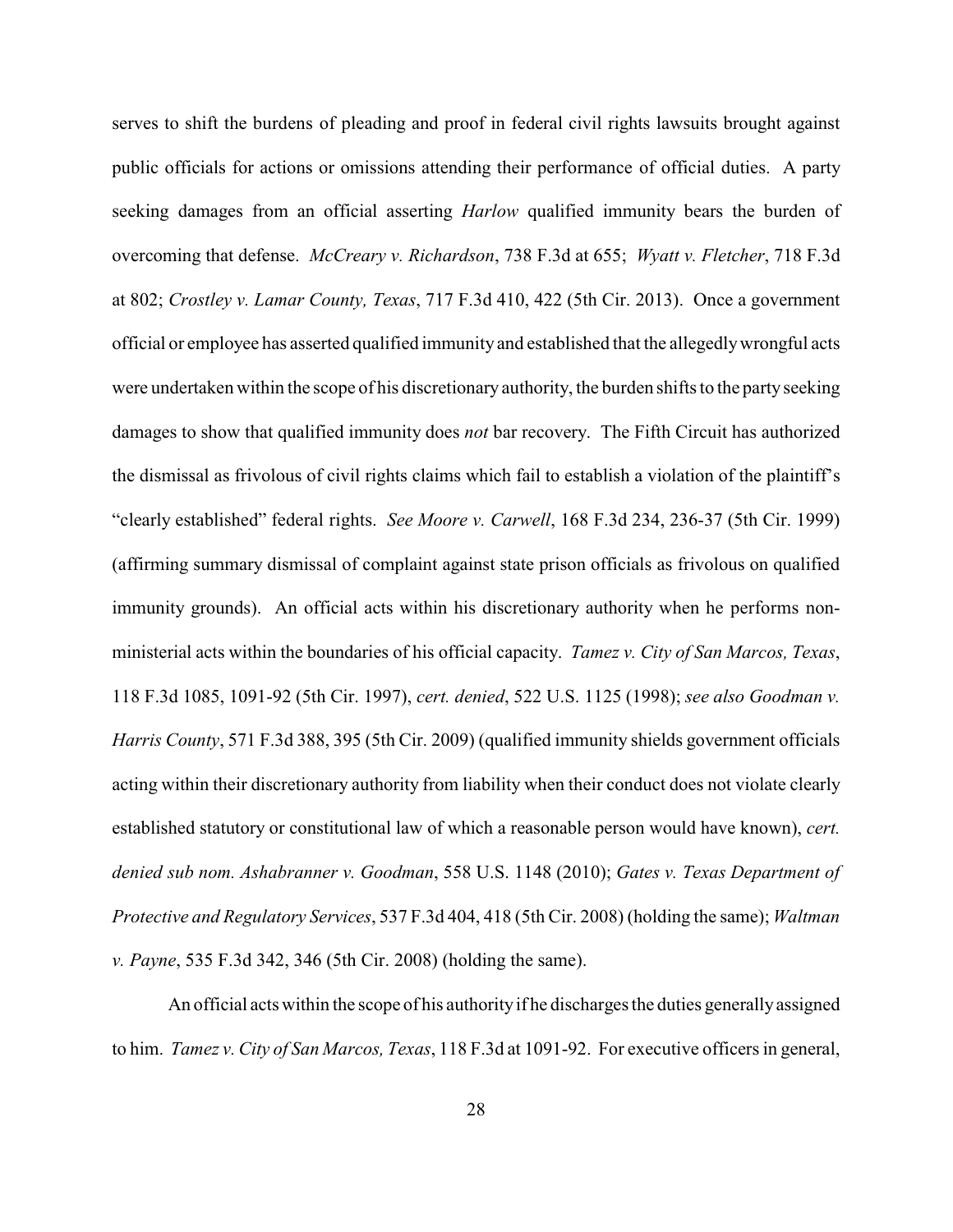qualified immunity is the norm. *Malley v. Briggs*, 475 U.S. at 340; *Harlow v. Fitzgerald*, 457 U.S.

at 807.

[Q]ualified immunity operates "to ensure that before they are subjected to suit, officers are on notice their conduct is unlawful." *Saucier v. Katz,* 533 U.S., at 206, 121 S. Ct. 2151. For a constitutional right to be clearly established, its contours "must be sufficiently clear that a reasonable official would understand that what he is doing violates that right. This is not to say that an official action is protected by qualified immunity unless the very action in question has previously been held unlawful, see Mitchell [v. *Forsyth,* 472 U.S. 511,] 535, n. 12, 105 S. Ct. 2806, 86 L. Ed. 2d 411; but it is to say that in the light of pre-existing law the unlawfulness must be apparent." *Anderson v. Creighton,* 483 U.S. 635, 640, 107 S. Ct. 3034, 97 L. Ed. 2d 523 (1987).

Officers sued in a civil action for damages under 42 U.S.C. § 1983 have the same right to fair notice as do defendants charged with the criminal offense defined in 18 U.S.C. § 242. Section 242 makes it a crime for a state official to act "willfully" and under color of law to deprive a person of rights protected by the Constitution. In *United States v. Lanier,* 520 U.S. 259, 117 S. Ct. 1219, 137 L. Ed. 2d 432 (1997), we held that the defendant was entitled to "fair warning" that his conduct deprived his victim of a constitutional right, and that the standard for determining the adequacy of that warning was the same as the standard for determining whether a constitutional right was "clearly established" in civil litigation under § 1983.

*Hope v. Pelzer*, 536 U.S. at 739-40.

The Supreme Court has admonished district courts that the *Harlow* qualified immunity is an immunity *from suit* rather than a mere defense to liability. *Mitchell v. Forsyth*, 472 U.S. 511, 526 (1985). The Supreme Court and the Fifth Circuit have also strongly encouraged district courts to dispose of §1983 lawsuits in which qualified immunity claims are apparent from the pleadings without resort to cumbersome and expensive discovery. *See Siegert v. Gilley*, 500 U.S. 226, 231-302 (1991) (holding that, until a determination is made that the plaintiff's clearly established constitutional rights were violated, discovery should not be allowed); *Anderson v. Creighton*, 483 U.S. 635, 646 n.6 (1987) (recognizing one of the purposes of qualified immunity is to protect public officials from the broad-ranging discoverythat can be peculiarlydisruptive of effective government);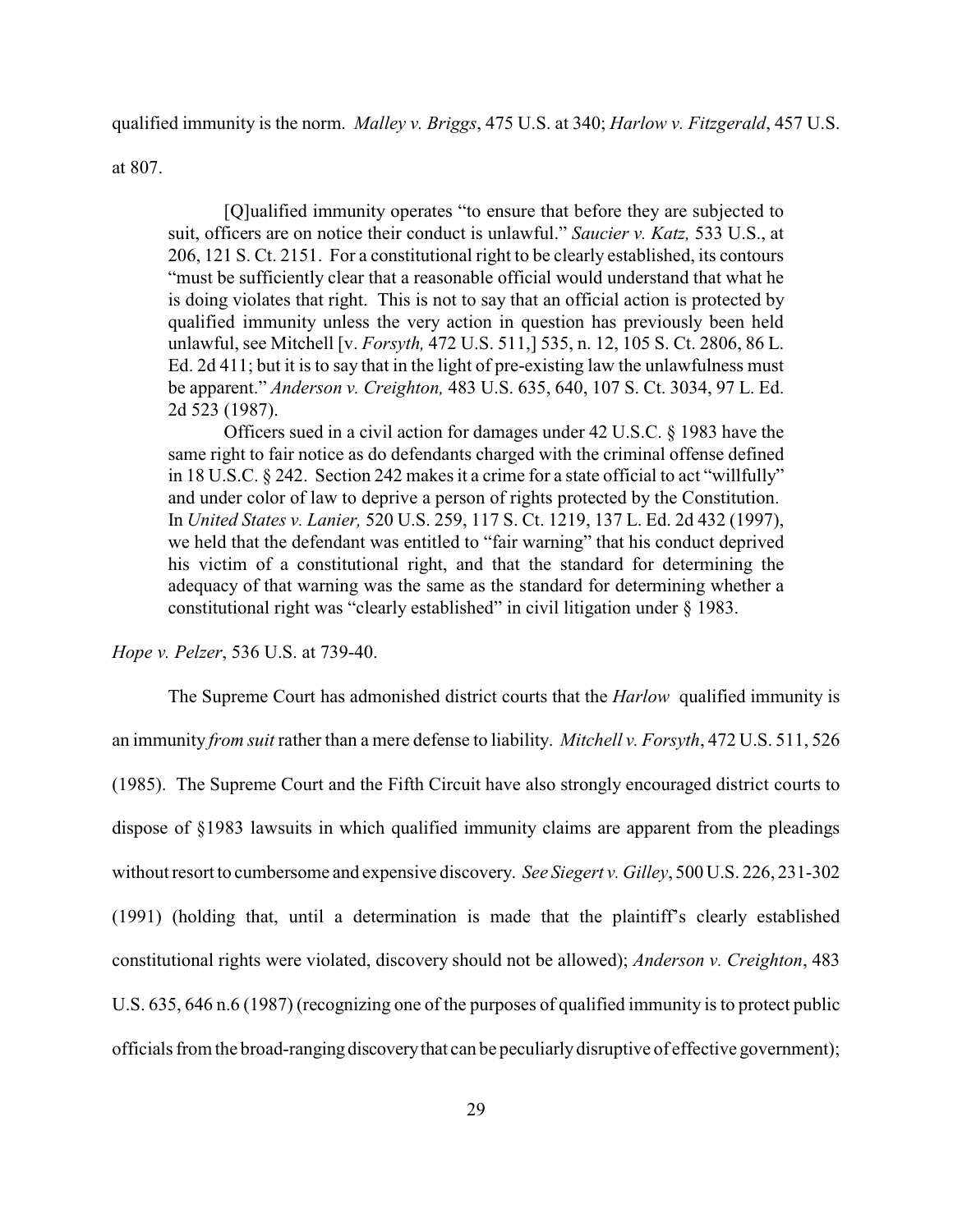*Mitchell v. Forsyth*, 472 U.S. at 526-27 (holding denials of qualified immunity are subject to immediate appellate review because the protection afforded by qualified immunity is one from suit, not just liability); *Harlow v. Fitzgerald*, 457 U.S. at 818 ("If the law at that time was not clearly established, an official could not reasonably be expected to anticipate subsequent legal developments, nor could he fairly be said to 'know' that the law forbade conduct not previously identified as unlawful. Until this threshold immunity question is resolved, discovery should not be allowed.").

Once a defendant pleads qualified immunity, the judge must first determine whether the plaintiff has asserted a violation of a constitutional right, then whether the defendant's actions were objectively reasonable in light of the law that was clearly established at the time the contested action occurred; until this threshold is resolved, discoveryshould not be allowed. *Siegert v. Gilley*, 500 U.S. at 232-33; *Harlow v. Fitzgerald*, 457 U.S. at 818. Currently applicable constitutional standards are used in making the determination as to whether the defendant's conduct violated a plaintiff's "clearly" established" constitutionally-protected right. *Siegert v. Gilley*, 500 U.S. at 231; *Easter v. Powell*, 467 F.3d 459, 462 (5th Cir. 2006). If the plaintiff passes this threshold, the Court must determine whether the defendant's conduct was "objectively reasonable" under legal principles as they existed at the time of the defendant's acts or omissions. *See Wyatt v. Fletcher*, 718 F.3d at 502 (a right is clearly established only if its contours are sufficiently cleat that a reasonable official would understand that what he is doing violates that right); *Easter v. Powell*, 467 F.3d at 462 ("First, we determine whether, under current constitutional standards, the plaintiff has alleged a violation of a clearly established constitutional right. If so, we then decide if the defendant's conduct was objectively reasonable in light of the clearly established law at the time of the incident." (*Footnote*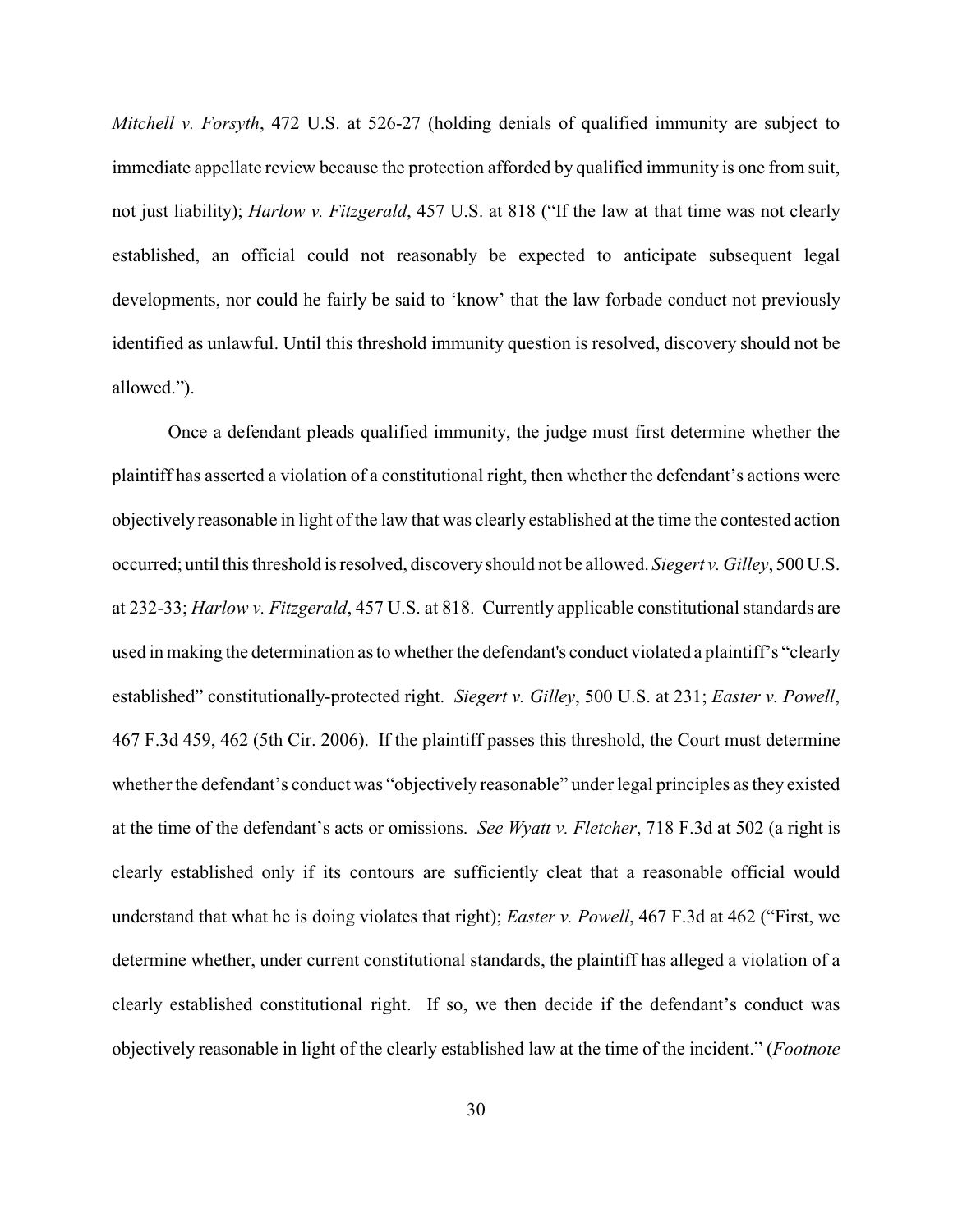*omitted*)); *Spann v. Rainey*, 987 F.2d 1110, 1114 (5th Cir. 1992) ("The contour, or standard, for a constitutional right may expand after the time of the alleged violation, and may be the benchmark for proof at trial of that right and its claimed violation; but as stated, the benchmark for objective reasonableness is that which existed at the time of the alleged violation -- we look to the clearly established law at that time.").

In summary, the two-pronged qualified immunity test inquires first whether the defendant's conduct violated the plaintiff's clearly established constitutional rights and, second, whether the defendant's conduct was nonetheless objectively reasonable in light of legal principles as they existed at that time. *Haverda v. Hays County*, 723 F.3d 586, 598 (5th Cir. 2013); *Wyatt v. Fletcher*, 718 F.3d at 502; *Prison Legal News v. Livingston*, 683 F.3d 201, 224 (5th Cir. 2012).

The Fifth Circuit Court of Appeals has also repeatedly encouraged the district courts to (1) require highly fact-specific pleading by a plaintiff in a §1983 lawsuit who attempts to overcome a plea of *Harlow* qualified immunity (*Reyes v. Sazan*, 168 F.3d 158, 161 (5th Cir. 1999); *Baker v. Putnal*, 75 F.3d 190, 195 (5th Cir. 1996); *Todd v. Hawk*, 72 F.3d at 446; *Schultea v. Wood*, 47 F.3d at 1430); and (2) permit limited discovery pending disposition of the qualified immunity issue only in those extraordinary situations in which the specific facts contained in the plaintiff's pleadings and affidavits are sufficient to defeat the defendant's claims of qualified immunity. *Reyes v. Sazan*, 168 F.3d at 161. This heightened pleading requirement applies to pro se litigants. *Jackson v. City of Beaumont Police Department*, 958 F.2d 616, 621 (5th Cir. 1992); *Jacquez v. Procunier*, 801 F.2d 789, 793 (5th Cir. 1986). "[P]laintiffs must demonstrate *prior to discovery* that their allegations are sufficiently fact-specific to remove the cloak of protection afforded by an immunity defense." *Jackson v. City of Beaumont Police Department*, 958 F.2d at 620; *Reyes v. Sazan*, 168 F.3d at 161;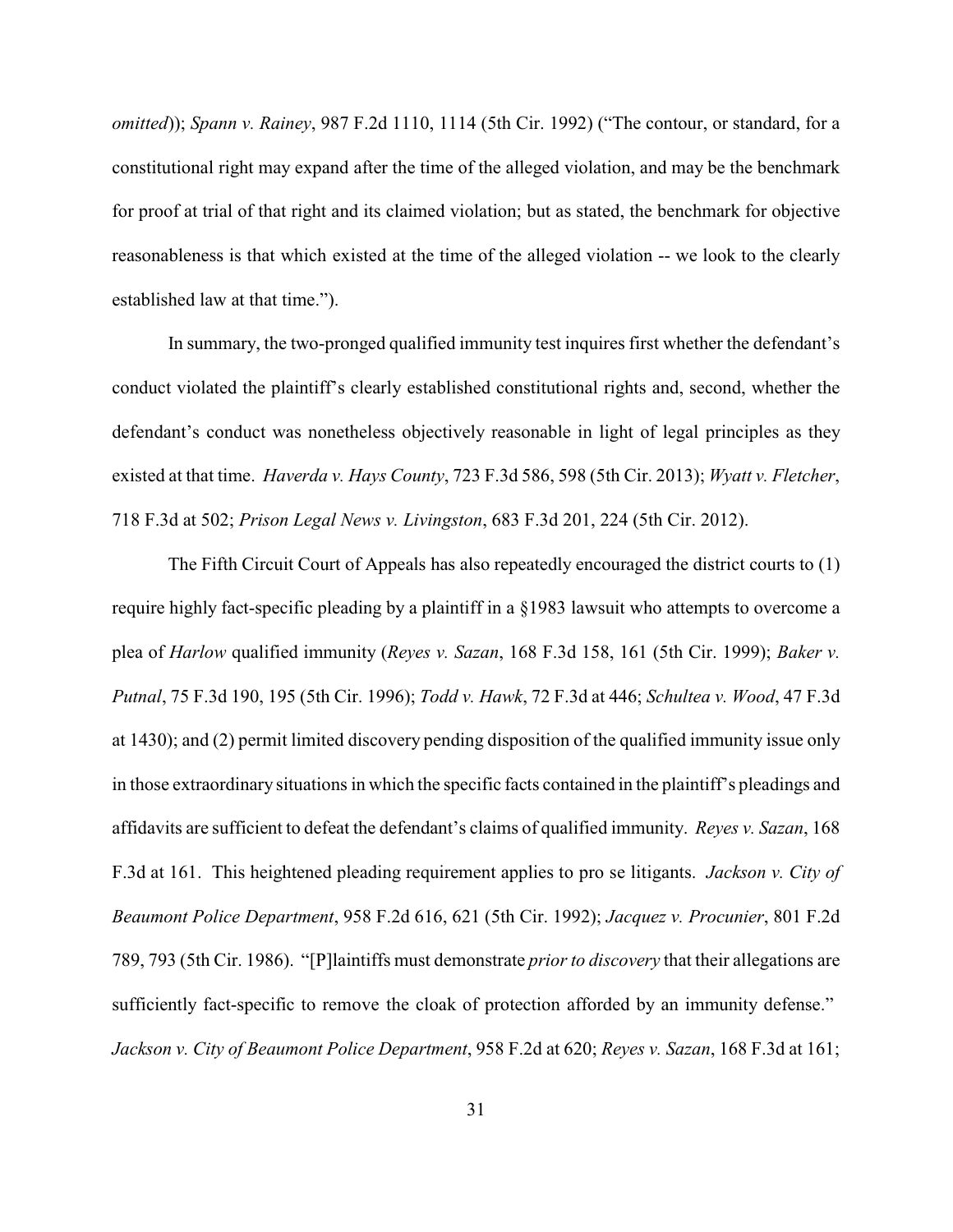*Babb v. Dorman*, 33 F.3d 472, 477 (5th Cir. 1994); *James v. Sadler*, 909 F.2d 834, 838 (5th Cir. 1990) (holding questions regarding qualified immunity are resolved on the face of the pleadings and with limited resort to pre-trial discovery).

A complaint which raises the likely issue of immunity cannot be cast in broad, vague, general, indefinite, or conclusory terms, but must include detailed facts supporting the contention that the plea of immunity cannot be sustained. *Gobert v. Caldwell*, 463 F.3d 339, 348 n.27 (5th Cir. 2006); *Michalik v. Hermann*, 422 F.3d 252, 262 (5th Cir. 2005); *Southard v. Texas Board of Criminal Justice*, 114 F.3d 539, 555 (5th Cir. 1997). Discovery related to the applicability of qualified immunity is appropriate only when factual issues exist as to the applicability of qualified immunity. *Gaines v. Davis*, 928 F.2d 705, 707 (5th Cir. 1991).

Although the exact statement of *Harlow* qualified immunity may vary from case-to-case, as explained above, the Supreme Court and the Fifth Circuit have consistently held that, in order for a civil rights defendant pleading*Harlow*immunity to be liable, the defendant official's conduct must have violated "clearly established statutory or constitutional rights of which a reasonable person would have known." *Ashcroft v. Al-Kidd*, 583 U.S. at \_\_\_, 131 S. Ct. at 2090; *Anderson v. Creighton*, 483 U.S. at 646 n.6; *Harlow v. Fitzgerald*, 457 U.S. at 818; *Wyatt v. Fletcher*, 718 F.3d at 502; *Easter v. Powell*, 467 F.3d at 462. If reasonable public officials could differ on the lawfulness of the defendant's actions, the defendant is entitled to qualified immunity. *See Lewis v. University of Texas Medical Branch*, 665 F.3d 625, 631 (5th Cir. 2011) (fact that reasonable minds could disagree on the proprietyof the plaintiff's termination is insufficient to defeat a public officer's qualified immunity defense); *Zarnow v. City of Wichita Falls, Texas*, 500 F.3d 401, 407-08 (5th Cir. 2007) (if reasonable public officials could differ as to whether the defendant's actions were lawful,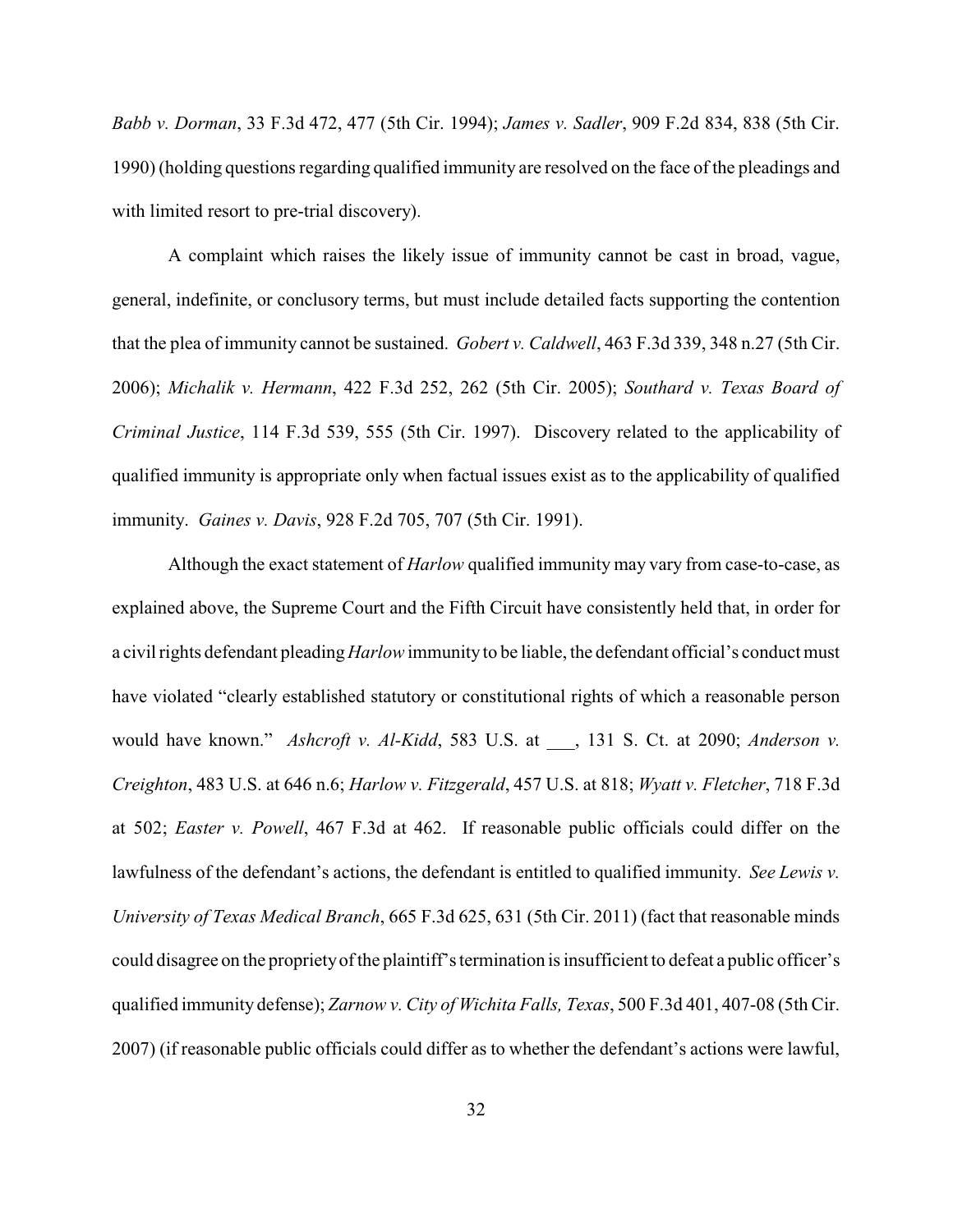the defendant is entitled to immunity); *see also Malley v. Briggs*, 475 U.S. 335, 341(1986) ("Defendants will not be immune if, on an objective basis, it is obvious that no reasonably competent officer would have concluded that a warrant should issue; but if officers of reasonable competence could disagree on this issue, immunity should be recognized."). Whether the conduct of which the plaintiff complains violated clearly established law is essentially a legal question. *Mitchell v. Forsyth*, 472 U.S. 511, 526 (1985). In a § 1983 lawsuit, the relevant inquiry is whether the legal right which the plaintiff asserts was violated was clearly established under federal law. *Pierce v. Smith*, 117 F.3d 866, 871 n.5 (5th Cir. 1997). Whether an official protected by qualified immunity may be held personally liable for an allegedly unlawful act or omission generally turns on the "objective legal reasonableness" of the act or omission assessed in the light of the legal rules that were "clearly established" at the time it was taken. *Anderson v. Creighton*, 483 U.S. at 639.

For the legal rules to be considered "clearly established," the contours of the right alleged to have been violated "must be sufficiently clear that a reasonable official would understand that what he is doing violates the right"; that is, "in the light of preexisting law the unlawfulness must be apparent." *Anderson v. Creighton*, 483 U.S. at 640. While there need not have been a specific ruling squarely in point on the issue in question, the law must have been sufficiently clear to put the official on notice of the impropriety of his actions. *Kinney v. Weaver*, 367 F.3d 337, 372 (5th Cir.), *cert. denied*, 543 U.S. 872 (2004); *Sanchez v. Swyden*, 139 F.3d 464, 466 (5th Cir.), *cert. denied*, 525 U.S. 872 (1998). The Fifth Circuit has directed courts to initially examine Supreme Court and Fifth Circuit precedent, i.e., "controlling authority," in the course of determining whether a legal principle is "clearly established"; the law of other Circuits may be considered when "a consensus of cases of persuasive authority [is] such that a reasonable officer could not have believed that his actions were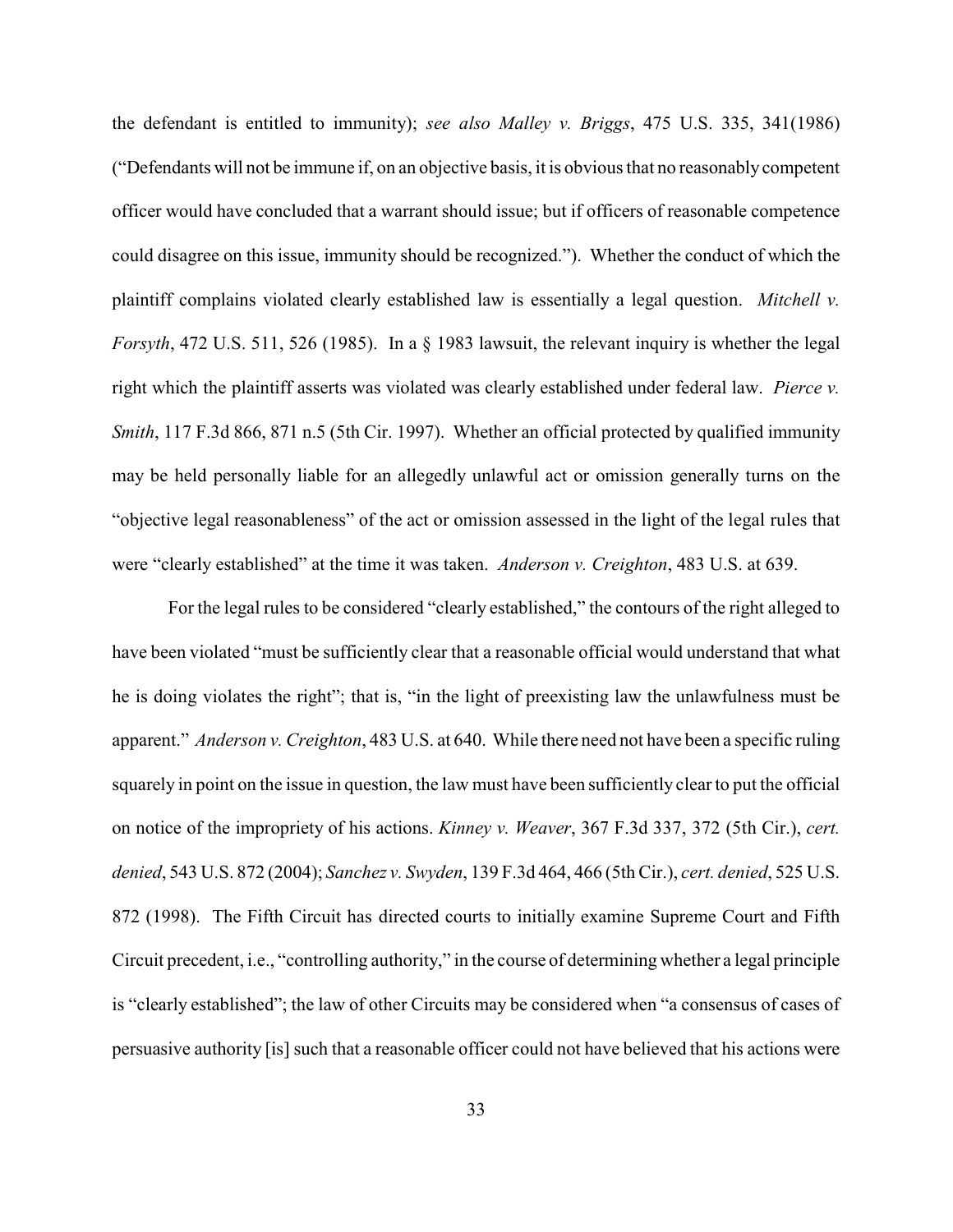lawful." *McClendon v. City of Columbia*, 305 F.3d 314, 328 (5th Cir.) (*en banc*), *cert. denied*, 537 U.S. 1232 (2002).

The second step in the qualified immunity analysis is the determination of the objective reasonableness of the defendant's act or omission. Objective reasonableness is assessed in light of the legal rules clearly established at the time of the incident; an officer's conduct is not objectively reasonable when all reasonable officials would have realized the particular challenged conduct violated the constitutional provisions sued on. The qualified immunity standard gives ample room for mistaken judgments by protecting all but the plainly incompetent or those who knowingly violate the law. *Hunter v. Bryant*, 502 U.S. 224, 229 (1991); *Malley v. Briggs*, 475 U.S. 335, 343 (1986). In addition, merely negligent conduct on the part of a government official cannot meet the rather stringent standard for liability under Title 42 U.S.C. §1983. *Daniels v. Williams*, 474 U.S. at 331-34; *Davidson v. Cannon*, 474 U.S. 344, 347-48 (1986). Plaintiff has failed to allege any specific facts showing any of the public officials or employees named as Defendants in this § 1983 lawsuit ever engaged in any conduct which violated Plaintiff's clearly established federal constitutional rights.

## **XII. Judicial Immunity**

"The federal civil rights laws do not provide a vehicle to attack state court judgments nor to sanction the conduct of state court judges for actions taken within the scope of their judicial authority." *Bogney v. Jones*, 904 F.2d 272, 274 (5th Cir. 1990). It is hornbook law, settled in our jurisprudence for over a century, that a judge enjoys absolute immunity from liability for damages for judicial acts performed within his jurisdiction. *Hale v. Harney*, 786 F.2d 688, 690 (5th Cir. 1986). The doctrine of absolute judicial immunity protects judges from liability for all actions taken in their judicial capacities, so long as they do not act in a clear absence of all jurisdiction. *Mireles*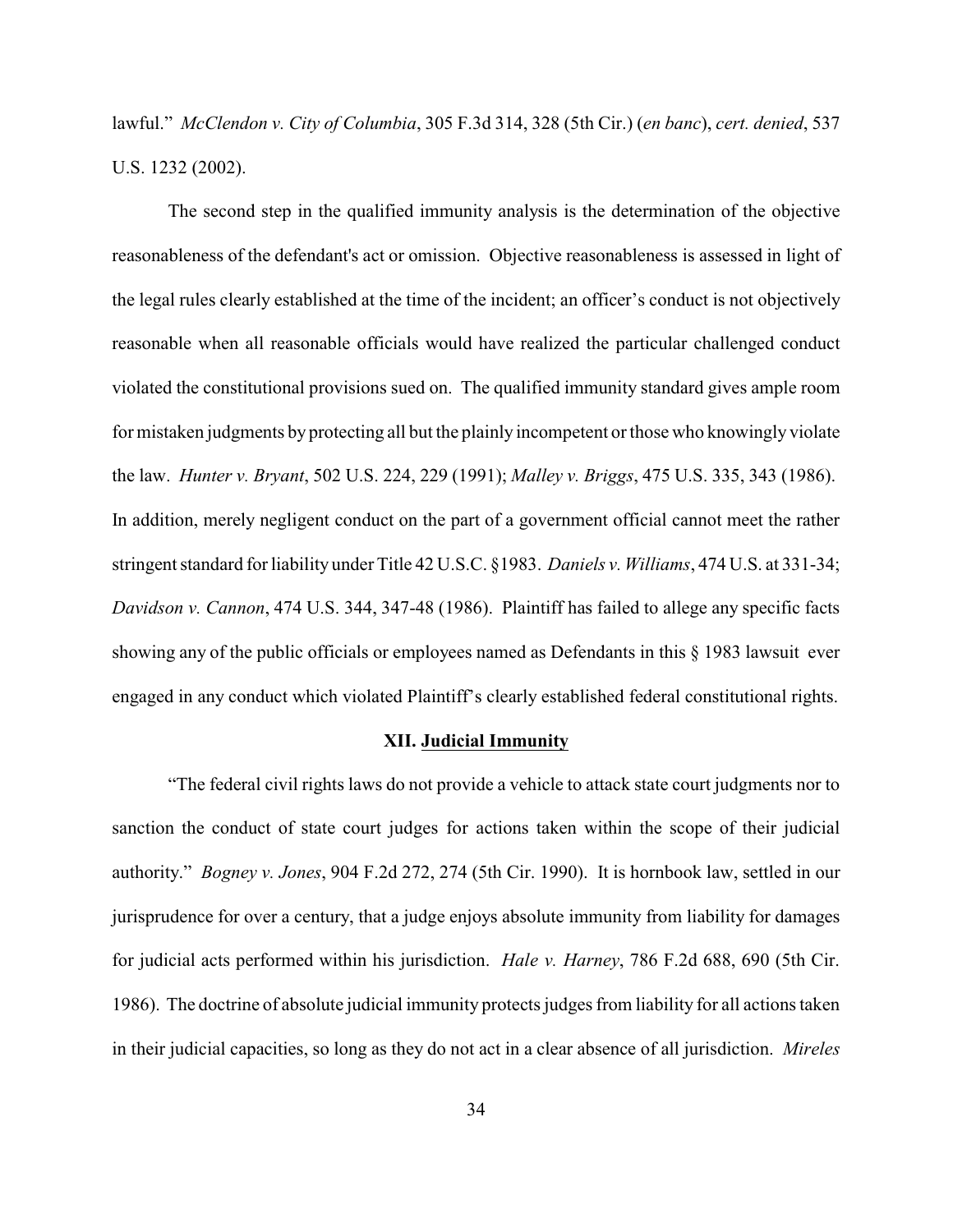*v. Waco*, 502 U.S. 9, 11-12 (1991); *Stump v. Sparkman*, 435 U.S. 349, 356-58 (1978); *Davis v. Tarrant County, Texas*, 565 F.3d 214, 221 (5th Cir.), *cert. denied*, 558 U.S. 1024 (2009); *Ballard v. Wall*, 413 F.3d 510, 515 (5th Cir. 2005); *Mays v. Sudderth*, 97 F.3d 107, 110-11 (5th Cir. 1996); *Davis v. Bayless*, 70 F.3d 367, 373 (5th Cir. 1995); *Krueger v. Reimer*, 66 F.3d 75, 77 (5th Cir. 1995); *Brandley v. Keeshan*, 64 F.3d 196, 200-01 (5th Cir. 1995), *cert. denied*, 516 U.S. 1129 (1996); *Boyd v. Biggers*, 31 F.3d 279, 284 (5th Cir. 1994); *Graves v. Hampton*, 1 F.3d 315, 317 (5th Cir. 1993). It is well-settled that the doctrine of absolute judicial immunity protects judicial officers not only from liability, but also from suit. *Mireles v. Waco*, 502 U.S. at 11; *Davis v. Tarrant County, Texas*, 565 F.3d at 221; *Ballard v. Wall*, 413 F.3d at 515. The doctrine of absolute judicial immunity applies to judicial acts of judges acting within their jurisdiction even in suits brought pursuant to 42 U.S.C. § 1983. *Pierson v. Ray*, 386 U.S. 547, 554 (1967); *Mays v. Sudderth*, 97 F.3d at 111.

Absolute judicial immunity is overcome in only two rather narrow sets of circumstances: first, a judge is not immune from liability for non-judicial actions, i.e., actions not taken in the judge's judicial capacity, and second, a judge is not immune for actions, though judicial in nature, taken in complete absence of all jurisdiction. *Mireles v. Waco*, 502 U.S. at 11-12; *Davis v. Tarrant County, Texas*, 565 F.3d at 221; *Ballard v. Wall*, 413 F.3d at 515. Examination of the cases cited by the Supreme Court in its opinion in *Mireles* illuminates the narrowness of each such exception to the general rule of absolute judicial immunity. As an example of the first exception, i.e., nonjudicial actions, the Supreme Court cited in *Mireles* to its opinion in *Forrester v. White*, 484 U.S. 219 (1988), in which it held that a judge was not immune from liability for allegedly having engaged in illegal discrimination when firing a court employee. *Forrester v. White*, 484 U.S. at 225-29. To help define the parameters of the second exception, i.e., actions taken in complete absence of all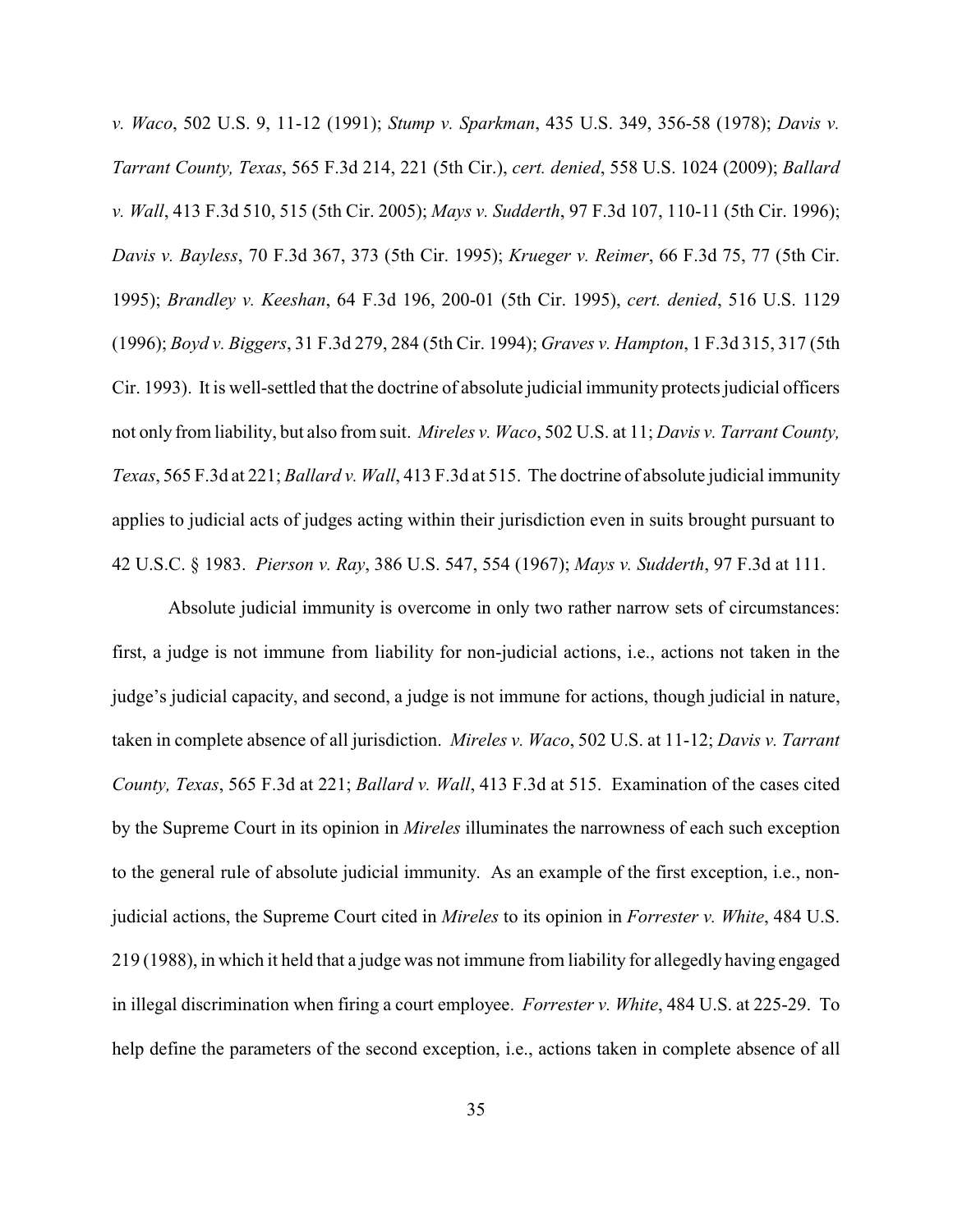jurisdiction, the Supreme Court cited to its opinions in *Bradley v. Fisher*, 13 Wall. 335, 351-52 (1872) (in which it discussed a hypothetical situation in which a judge in a probate court with limited statutory jurisdiction attempted to try parties for public criminal offenses), and *Stump v. Sparkman*, 435 U.S. 349, 357 n.7 (1978) (in which the Supreme Court held a state judge presiding over a court of general jurisdiction absolutely immune from liability for issuing an order permitting a mother to sterilize her somewhat retarded fifteen year old daughter, despite the fact the judge had arguably violated state statutes relating to the sterilization of minors and incompetent persons in so doing).

As will be discussed in detail below, none of the actions of Judges Shannon or Mery identified in Plaintiff's pleadings in this lawsuit fall within either of these two narrow exceptions to the general rule of absolute judicial immunity. This Court takes judicial notice of the fact that, at all times relevant to Plaintiffs' claims herein, Judge Shannon and Judge Mery served as a Texas state district judges, a position which, like the state judge involved in *Stump v. Sparkman* involves presiding over a state trial court of general jurisdiction.

It is well-settled that judges are absolutely immune against an action for damages for acts performed in their judicial capacities, even when such acts are alleged to have been done maliciously or corruptly. *Mireles v. Waco*, 502 U.S. at 11; *Stump v. Sparkman*, 435 U.S. at 356-58; *Ballard v. Wall*, 413 F.3d at 515 ("Judicial immunity is not overcome by allegations of bad faith or malice and applies even when the judge is accused of acting maliciously and corruptly." (*quoting Mireles v. Waco*)) ; *Boyd v. Biggers*, 31 F.3d at 284 ("The alleged magnitude of the judge's errors or the mendacity of his acts is irrelevant."); *Malina v. Gonzales*, 994 F.2d 1121, 1125 (5th Cir. 1993) ("[J]udicial immunity is not overcome by allegations of bad faith or malice."). A judge is absolutely immune for all judicial acts "not performed in clear absence of all jurisdiction however erroneous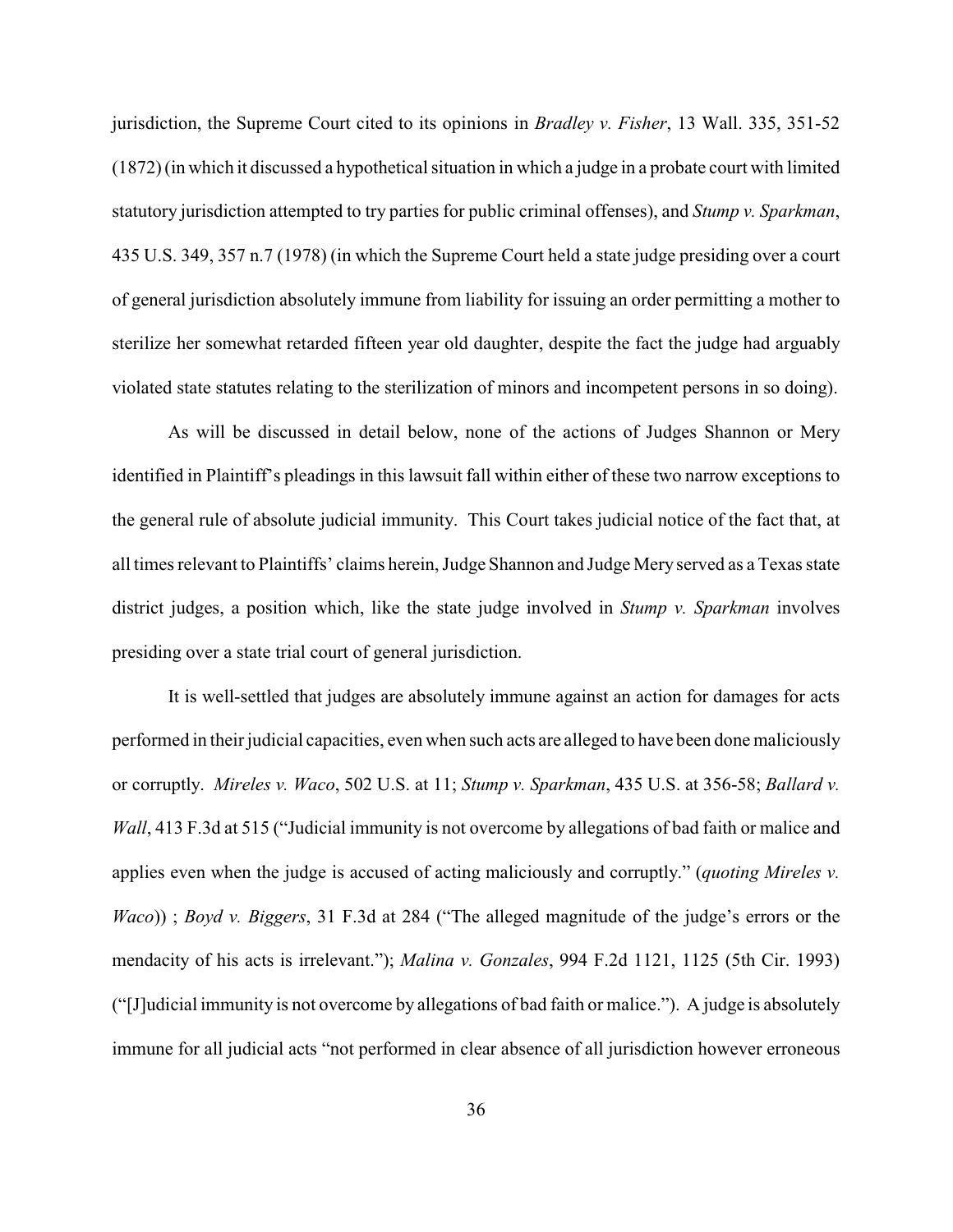the act and however evil the motive." *Mitchell v. McBryde*, 944 F.2d 229, 230 (5th Cir. 1991). "[A]bsolute immunity is justified and defined by the governmental functions it protects and serves, not by the motives with which a particular officer performs those functions." *Brummett v. Camble*, 946 F.2d 1178, 1181 (5th Cir. 1991), *cert. denied*, 504 U.S. 965 (1992). "Judges are absolutely immune from liability for judicial actions unless performed in clear absence of jurisdiction. The alleged magnitude of the error or mendacity of the acts is irrelevant." *Young v. Biggers*, 938 F.2d 565, 569 n.5 (5th Cir. 1991) (*Citations omitted*). Thus, a plaintiff cannot overcome judicial immunity merely by making allegations, as does Plaintiff herein, of bad faith or malice. *Mireles v. Waco*, 502 U.S. at 11; *Ballard v. Wall*, 413 F.3d at 515; *Malina v. Gonzales*, 994 F.2d at 1125. "The fact that it is alleged that the judge acted pursuant to a conspiracy and committed grave procedural errors is not sufficient to avoid absolute judicial immunity." *Mitchell v. McBryde*, 944 F.2d at 230.

Contrary to the arguments contained in Plaintiff's response to this Court's Order for more definite statement, mistakes or erroneous rulings do not deprive a judge of all jurisdiction. *Stump v. Sparkman*, 435 U.S. at 359 ("grave procedural errors do not deprive a judge of all jurisdiction."). Likewise, mere allegations a judge performed judicial acts pursuant to a bribe or a conspiracy will not suffice to overcome absolute immunity. *Holloway v. Walker*, 765 F.2d 517, 522 (5th Cir.), *cert. denied*, 474 U.S. 1037 (1985). "The federal civil rights laws do not provide a vehicle to attack state court judgments nor to sanction the conduct of state court judges for actions taken within the scope of their judicial authority." *Bogney v. Jones*, 904 F.2d at 274 (upholding the imposition of Rule 11 sanctions based upon a civil rights plaintiff's assertion of claims against a state district judge). For these reasons, allegations of bad faith and malice against a judicial officer fail to state a cognizable cause of action under the federal civil rights laws.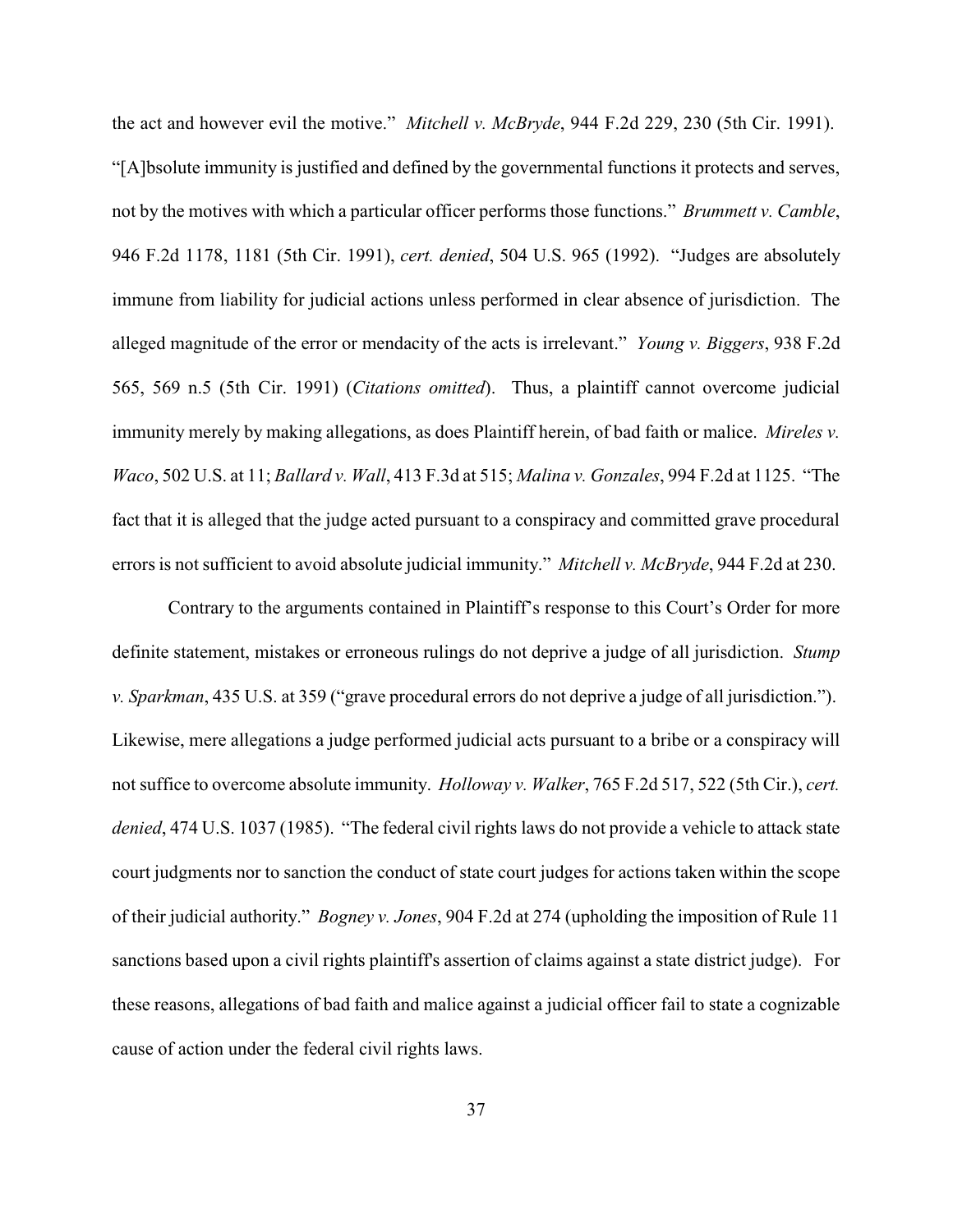In determining whether a judge's actions were "judicial in nature," the federal courts consider whether (1) the precise act complained of is a normal judicial function; (2) the acts occurred in the courtroom or appropriate adjunct spaces such as the judge's chambers; (3) the controversy centered around a case pending before the court; and (4) the acts arose directly out of a visit to the judge in his official capacity. *Davis v. Tarrant County, Texas*, 565 F.3d at 222; *Ballard v. Wall*, 413 F.3d at 515; *Malina v. Gonzales*, 994 F.2d at 1124; *McAlester v. Brown*, 469 F.2d 1280, 1282 (5th Cir. 1972). "A judge's acts are judicial in nature if they are 'normally performed by a judge' and the parties affected 'dealt with the judge in his judicial capacity.'" *Mireles v. Waco*, 502 U.S. at 12; *Stump v. Sparkman*, 435 U.S. at 362. These four factors are broadly construed in favor of immunity and the absence of one or more factors does not prevent a determination that judicial immunity applies in a particular case. *Davis v. Tarrant County, Texas*, 565 F.3d at 223; *Ballard v. Wall*, 413 F.3d at 515; *Malina v. Gonzales*, 994 F.2d at 1124; *Adams v. McIlhany*, 764 F.2d 294, 297 (5th Cir. 1985), *cert. denied*, 474 U.S. 1101 (1986). Stripped of the vitriolic and vituperative invective which permeates Plaintiff's pleadings, Plaintiff's claims against Judges Shannon and Mery are assertions these two judicial officers (1) made legally erroneous rulings on matters pending before their courts, (2) disregarded or ignored pleadings, motions, and other documents submitted by Plaintiff and the legal arguments contained in Plaintiff's submissions, and (3) issued Order and Judgments which disregarded or overruled valid, prior orders and judgments which were favorable to Plaintiff. All of these alleged actions and omissions by Judges Shannon and Mery, even if incorrect under applicable state law, nonetheless constituted "judicial actions" for which those two Defendants are absolutely immune in this § 1983 lawsuit.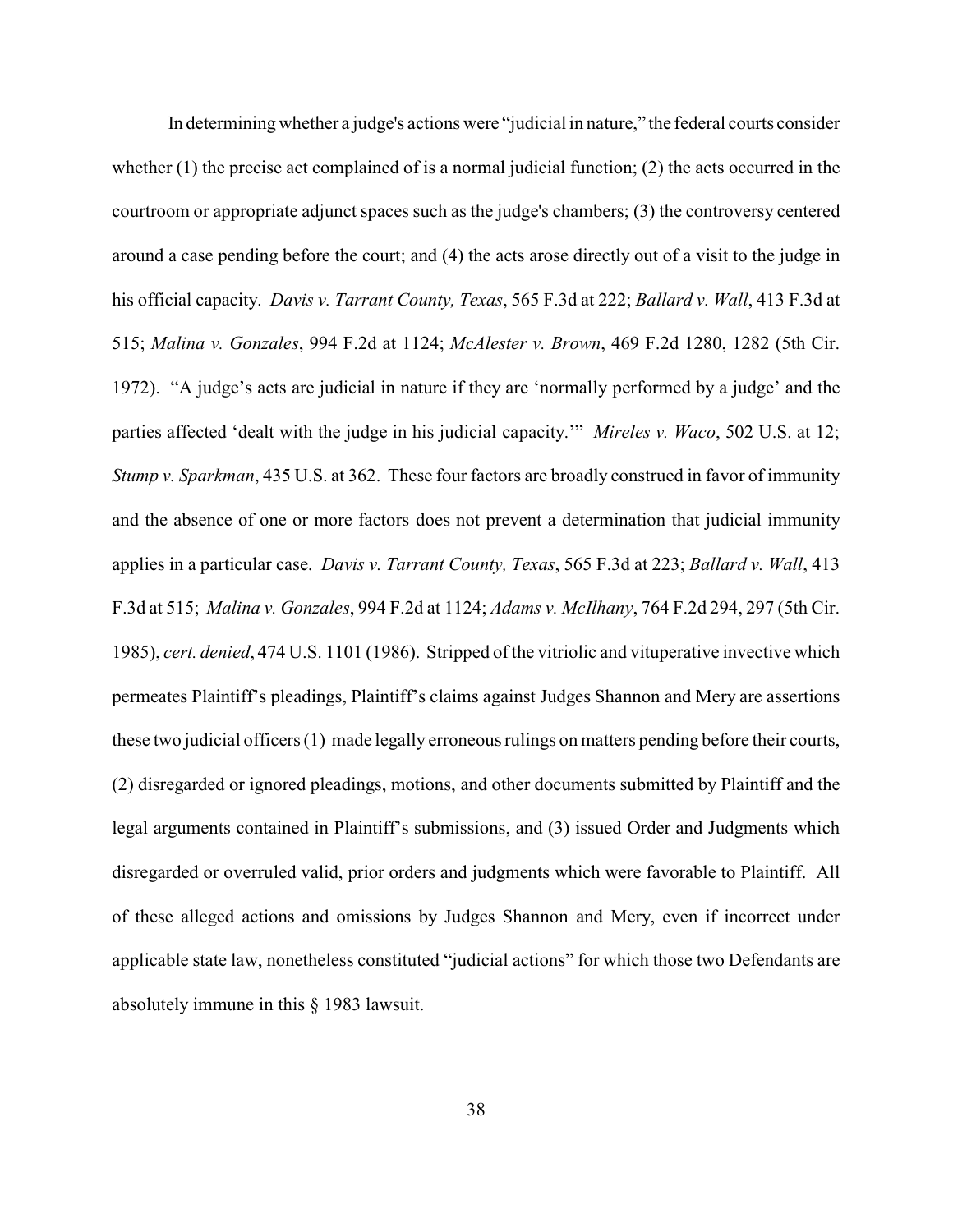Where a court has some subject-matter jurisdiction, there is sufficient jurisdiction for immunity purposes. *Ballard v. Wall*, 413 F.3d at 517; *Malina v. Gonzales*, 994 F.2d at 1125; *Adams v. McIlhany*, 764 F.2d at 298. Plaintiff alleges no facts showing the state district courts in which any of the state civil actions identified in Plaintiff's pleadings in this federal civil rights actions were once pending were without jurisdiction over those state civil actions. For purposes of immunity, the judge's jurisdiction is construed broadly and a judge is not deprived of immunity because the action he took was in error, was done maliciously, or was in excess of his authority; rather, he will be subject to liability only when he has acted in the clear absence of all jurisdiction. *Davis v. Bayless*, 70 F.3d at 373. Because some of the most difficult questions a judge must decide relate to the scope of his own jurisdiction, the proper inquiry is not whether the judge actually had jurisdiction, or even whether the court exceeded its jurisdictional authority, but whether the challenged actions were obviously taken outside the scope of the judge's power. *Ballard v. Wall*, 413 F.3d at 517; *Davis v. Bayless*, 70 F.3d at 373. Plaintiff has alleged no facts showing either Judge Shannon or Judge Mery took any action in any civil matter in which Plaintiff was a party "in clear absence of all jurisdiction." On the contrary, Plaintiff identifies case after case of state civil actions pending before those judges in which Plaintiff alleges those judges made judicial rulings with which Plaintiff now disagrees. Plaintiff's claims against Defendants Shannon and Mery in their individual capacities are barred by the doctrine of absolute judicial immunity and frivolous.

Insofar as Plaintiff seeks damages from the judicial Defendants in their official capacities, those efforts are foreclosed by the Eleventh Amendment. While the doctrine of judicial immunity applies to claims against judges in their individual capacities, Texas judges are entitled to Eleventh Amendment immunityfor claims asserted against them in their official capacities. *Warnock v. Pecos*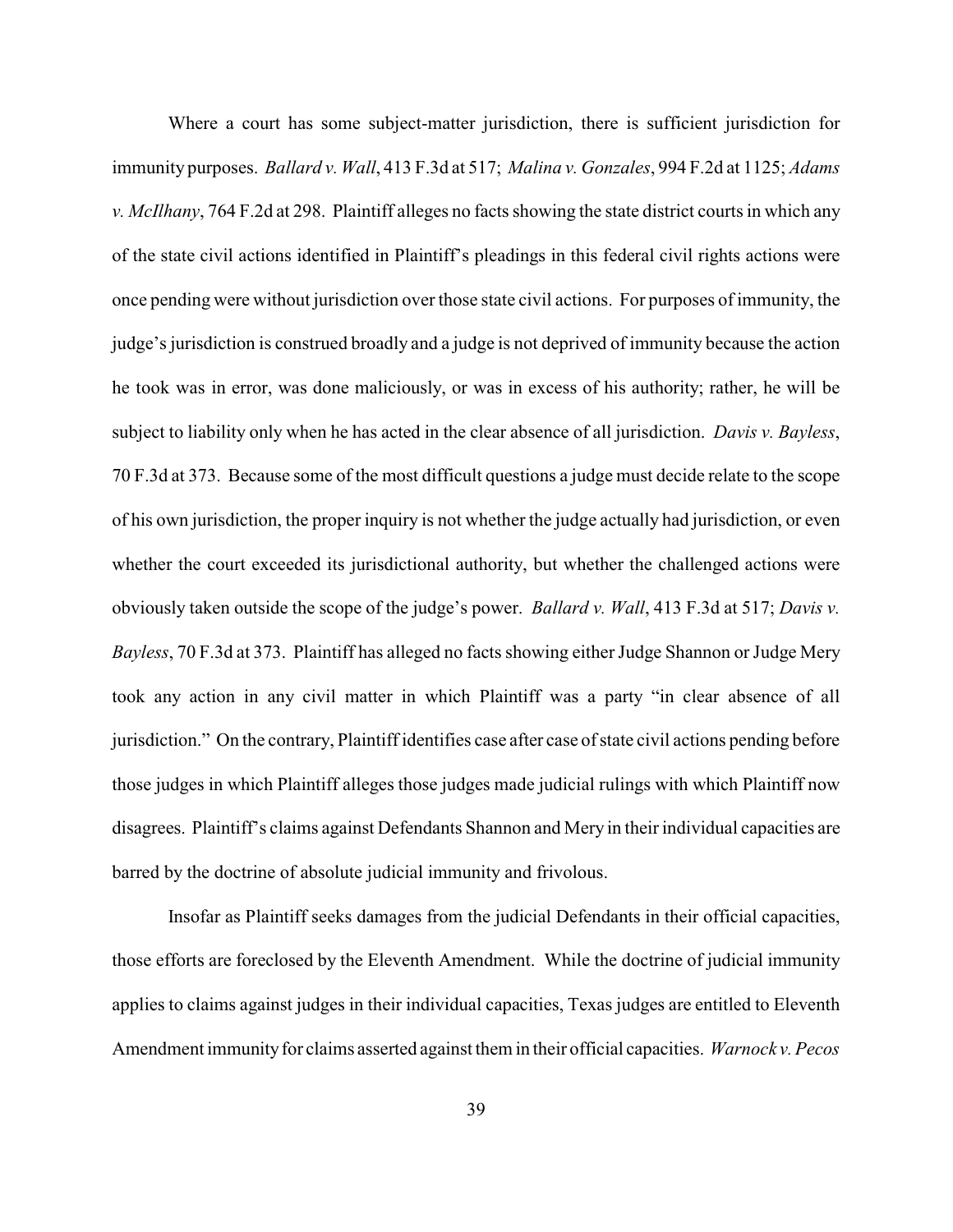*County, Texas*, 88 F.3d 341, 343 (5th Cir. 1996); *Holloway v. Walker*, 765 F.2d 517, 519 (5th Cir.

1985), *cert. denied*, 474 U.S. 517 (1985).

### **XIII.** *Rooker-Feldman* **Abstention**

As this Court previously explained to Plaintiff, he may not employ the federal civil rights

statutes to collaterally attack otherwise final state court judgments in his civil actions. The Supreme

Court has explained the *Rooker-Feldman* Abstention Doctrine as follows:

As we explained in *Exxon Mobil Corp. v. Saudi Basic Industries Corp.,* 544 U.S. 280, 125 S.Ct. 1517, 161 L.Ed.2d 454 (2005), the *Rooker–Feldman* doctrine has been applied by this Court only twice, *i.e.,* only in the two cases from which the doctrine takes its name: first, *Rooker v. Fidelity Trust Co.,* 263 U.S. 413, 44 S.Ct. 149, 68 L.Ed. 362 (1923), then 60 years later, *District of Columbia Court of Appeals v. Feldman,* 460 U.S. 462, 103 S.Ct. 1303, 75 L.Ed.2d 206 (1983). Both cases fit this pattern: The losing party in state court filed suit in a U.S. District Court after the state proceedings ended, complaining of an injury caused by the state-court judgment and seeking federal-court review and rejection of that judgment. Alleging federalquestion jurisdiction, the plaintiffs in *Rooker* and *Feldman* asked the District Court to overturn the injurious state-court judgment. We held, in both cases, that the District Courts lacked subject-matter jurisdiction over such claims, for 28 U.S.C. § 1257 "vests authority to review a state court's judgment solely in this Court." See *Exxon,* 544 U.S., at 292, 125 S.Ct. 1517.

*Skinner v. Switzer*, 562 U.S. 521, 531 (2011).

Plaintiff was advised by this Court when it dismissed Plaintiff's civil rights lawsuit docketed as cause no. SA-14-CA-100-DAEthat theSupremeCourt's *Rooker-Feldman* doctrine precluded this Court from exercising jurisdiction over Plaintiff's civil rights Complaint alleging Judge Shannon and other violated Plaintiff's rights in connection with a state civil personal injury lawsuit which had been dismissed. The same principle applies to Plaintiff's complaints about Judge Mery's October, 2015 ruling in another civil action filed and fully litigated in state court. Insofar as Plaintiff was dissatisfied with the ultimate rulings made by either Judge Shannon or Judge Mery, his remedy was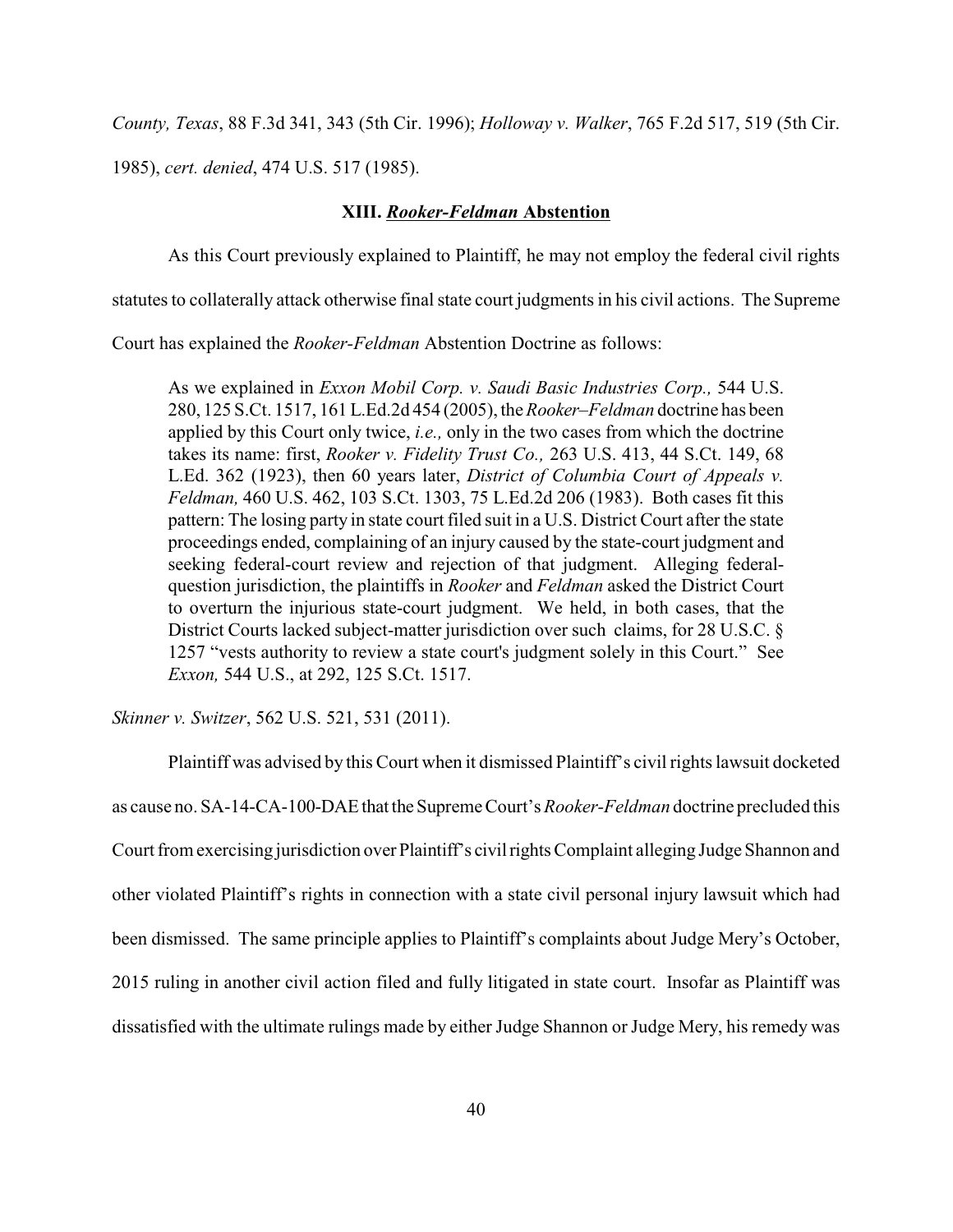to appeal the final trial court judgments in those cases to the appropriate intermediate state appellate court and, if he was dissatisfied with the state appellate court's ruling, to seek review from the Supreme Court of Texas. The federal civil rights statutes do not furnish a means for Plaintiff to relitigate matters he could and should have presented to the state courts in his civil lawsuits.

## **XIV.** *Heck v. Humphrey* **Foreclosure**

A § 1983 cause of action for malicious prosecution accrues when the criminal proceeding against the plaintiff finally terminates favorably to the plaintiff. *Heck v. Humphrey*, 512 U.S. 477, 486-87 (1994); *Eugene v. Alief I.S.D.*, 65 F.3d 1299, 1306 (5th Cir. 1995); *Brandley v. Keeshan*, 64 F.3d 196, 199 (5th Cir. 1995), *cert. denied*, 516 U.S. 1129 (1996); *Brummett v. Camble*, 946 F.2d 1178, 1184 (5th Cir. 1991), *cert. denied*, 504 U.S. 965 (1992). Insofar as Plaintiff's most recent pleading argues he is entitled to re-litigate the claims he raised in his previous federal habeas corpus action or to present new claims collaterally attacking the state criminal conviction and sentence which form the basis for his current incarceration, those arguments are foreclosed by the Supreme Court's landmark opinion in *Heck v. Humphrey,* 512 U.S. 477 (1994), in which the Supreme Court unequivocally held that no cause of action exists under Section 1983 for state prisoners who bring civil rights actions for allegedly unconstitutional conviction or imprisonment, or otherwise collaterally attacking the constitutionality of the convictions that form the basis for their incarceration, unless the state prisoner can show that the state criminal conviction he is collaterally attacking has been invalidated by a state appellate court, a state or federal habeas court, or some other state authority with jurisdiction to do so. *See Heck v. Humphrey*, 512 U.S. at 486-87:

We hold that, in order to recover damages for allegedly unconstitutional conviction or imprisonment, or for other harm caused by actions whose unlawfulness would render a conviction or sentence invalid, a §1983 plaintiff must prove that the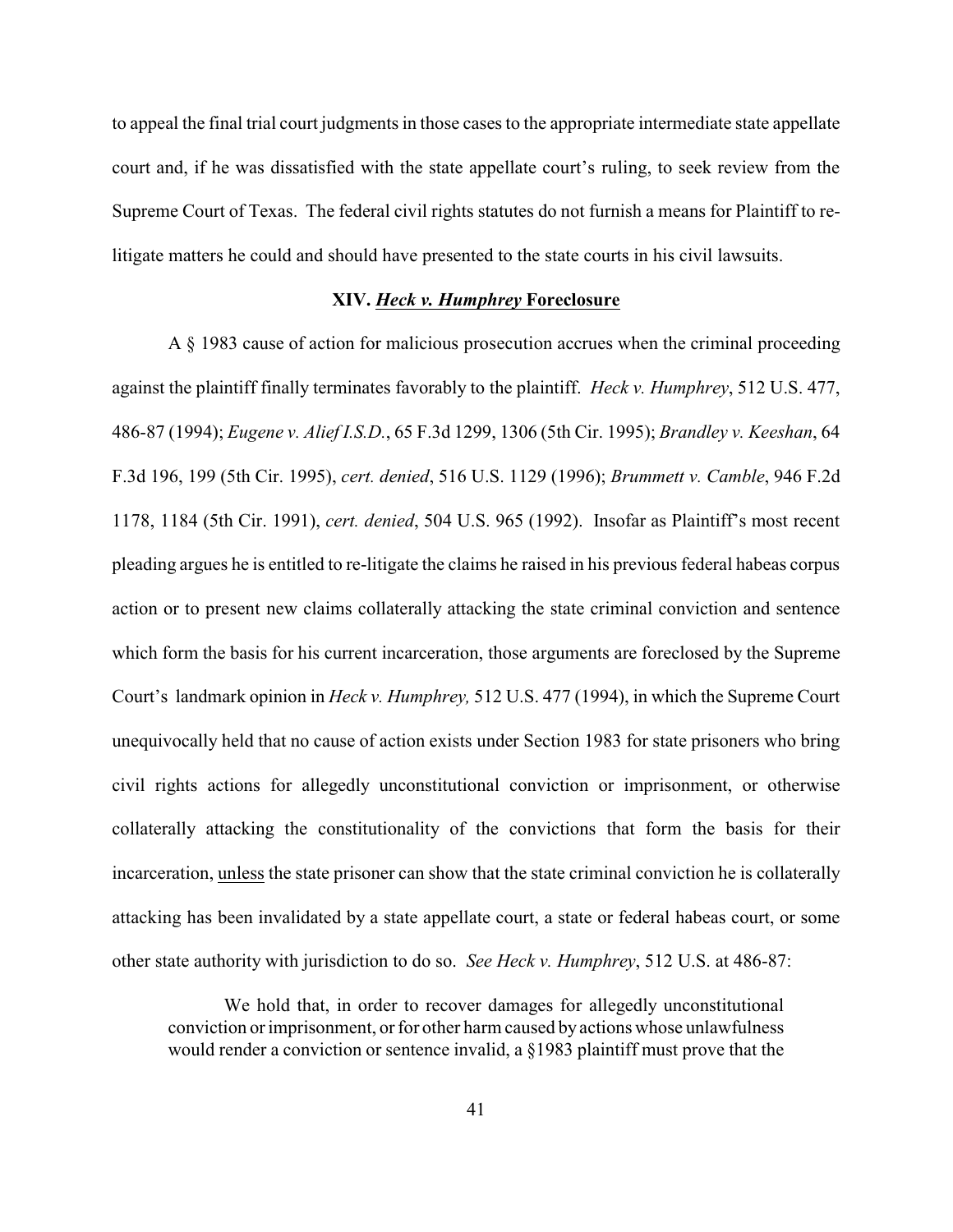conviction or sentence has been reversed on direct appeal, expunged by executive order, declared invalid by a state tribunal authorized to make such a determination, or called into question by a federal court's issuance of a writ of habeas corpus. A claim for damages bearing that relationship to a conviction or sentence that has not been so invalidated is not cognizable under §1983. \* \* \* Even a prisoner who has fully exhausted available state remedies has no cause of action under §1983 unless and until the conviction or sentence is reversed, expunged, invalidated, or impugned by the grant of a writ of habeas corpus.

The Fifth Circuit has applied the rule announced in *Heck* in a wide range of contexts. *See, e.g., Morris v. McAllester*, 702 F.3d 187, 189-90 (5th Cir. 2012) ("Under *Heck,* a §1983 plaintiff may not recover damages for an unconstitutional conviction or for 'harm caused by actions whose unlawfulness would render a conviction or sentence invalid' until he has shown that the conviction or sentence has been 'reversed on direct appeal, expunged by executive order, declared invalid by a state tribunal authorized to make such determination, or called into question by a federal court's issuance of a writ of habeas corpus.' "), *cert. denied*, 134 S. Ct. 80 (2013); *Bush v. Strain*, 513 F.3d 492, 497 (5th Cir. 2008) ("It is well settled under *Heck* that a plaintiff who has been convicted of a crime cannot recover damages for an alleged violation of his constitutional rights if that 'violation arose from the same facts attendant to the charge for which he was convicted, unless he proves 'that his conviction or sentence has been reversed on direct appeal, expunged by executive order, declared invalid by a state tribunal authorized to make such determination, or called into question by a federal court's issuance of a writ of habeas corpus.' "); *Cronn v. Buffington*, 150 F.3d 538, 541 & n.2 (5th Cir. 1998) (holding a federal prisoner bringing a *Bivens* action collaterally attacking the revocation of his federal parole first had to successfully challenge that revocation); *Johnson v. McElveen*, 101 F.3d 423, 424 (5th Cir. 1996) (holding a prisoner's claims of ineffective assistance and state trial court deficiencies had to be pursued first in habeas corpus actions and that claims for monetary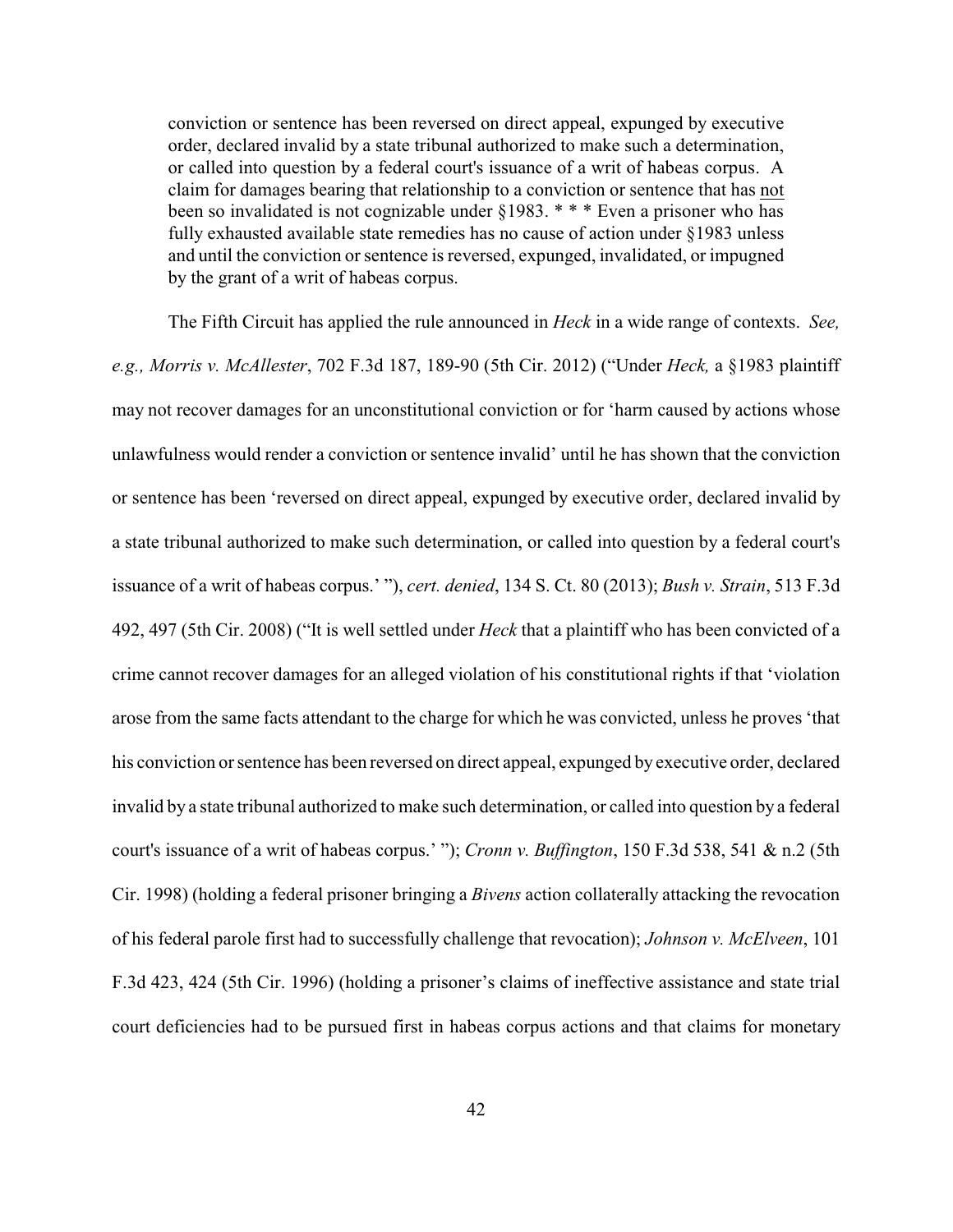damages were foreclosed by *Heck*); *see also Cronn v. Buffington*, 150 F.3d 538, 541 & n.2 (5th Cir. 1998) (holding a federal prisoner bringing a *Bivens* action collaterally attacking the revocation of his federal parole first had to successfully challenge that revocation); *Johnson v. McElveen*, 101 F.3d 423, 424 (5th Cir. 1996) (holding a prisoner's claims of ineffective assistance and state trial court deficiencies had to be pursued first in habeas corpus actions and that claims for monetary damages were foreclosed by *Heck*); *Hudson v. Hughes*, 98 F.3d 868, 872-73 (5th Cir. 1996) (holding a prisoner convicted of battery of an officer and possession of a firearm by a convicted felon could not challenge his arrest for burglary (which led to the other charges against plaintiff) even though the burglarycharge was later dropped); *Hamilton v. Lyons*, 74 F.3d 99, 102-03 (5th Cir. 1996) (applying the rule in *Heck* to collateral attacks upon a criminal conviction and parole revocation arising from an allegedly coerced confession and the suppression, destruction, and alteration of evidence); *Littles v. Board of Pardons and Paroles Division*, 68 F.3d 122, 123 (5th Cir. 1995) (applying the rule in *Heck* to a challenge to a parole-revocation proceeding); *Krueger v. Reimer*, 66 F.3d 75, 76 (5th Cir. 1995) (affirming the dismissal with prejudice as frivolous of a convicted prisoner's Section 1983 complaint against his prosecutor and presiding trial judge); *Hulsey v. Owens*, 63 F.3d 354, 355 n.2 (5th Cir. 1995) (holding the rule in *Heck* foreclosed a prison inmate's Section 1983 action challenging the revocation of his parole); *Jackson v. Vannoy*, 49 F.3d 175, 177 (5th Cir.) (holding rule in *Heck* applies to claims of illegal stop of a vehicle, illegal search and seizure, and illegal arrest which resulted in revocation of the plaintiff's probation and parole), *cert. denied*, 516 U.S. 851 (1995); *McGrew v. Texas Board of Pardons & Paroles*, 47 F.3d 158, 160-61 (5th Cir. 1995) (applying the rule in *Heck* to a collateral attack upon the revocation of the plaintiff's parole); *Wells v. Bonner*, 45 F.3d 90, 95 (5th Cir. 1995) (applying the rule in *Heck* to a convicted prisoner's false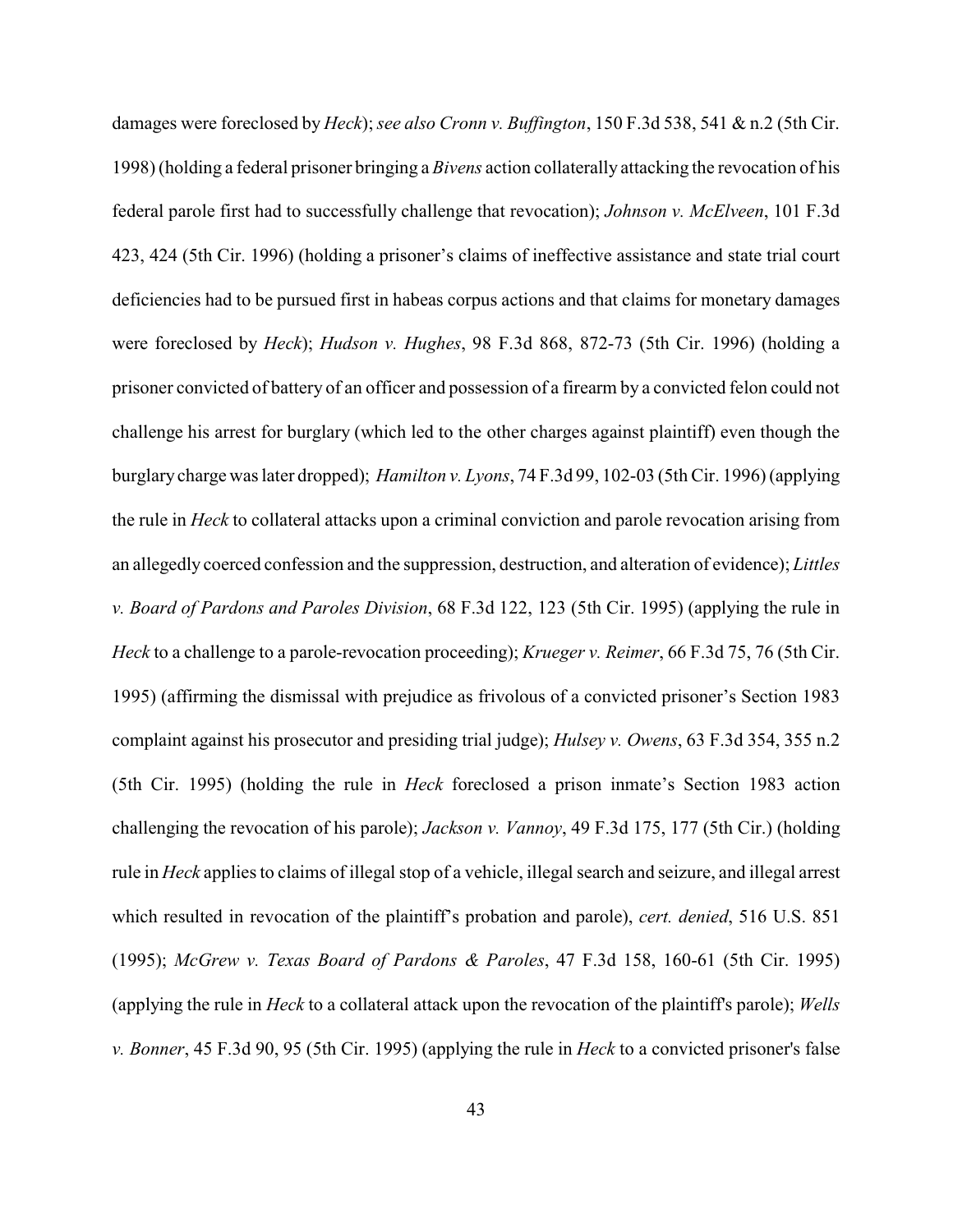arrest and malicious prosecution claims); *Arvie v. Broussard*, 42 F.3d 249, 250 (5th Cir. 1994) (holding suit challenging validity of criminal conviction precluded byrule in *Heck*); *Boyd v. Biggers*, 31 F.3d 279, 282-83 (5th Cir. 1994) (holding a convicted prisoner's civil rights conspiracy claim against a state court judge, prosecutor, court-appointed defense counsel, sheriff, and investigator was foreclosed by the rule in *Heck*); *Stephenson v. Reno*, 28 F.3d 26, 27-28 (5th Cir. 1994) (applying the rule in *Heck* to a convicted federal prisoner's *Bivens* claim). *But contrast Mackey v. Dickson*, 47 F.3d 744, 746 (5th Cir. 1995) (holding a pretrial detainee's challenge to the legality of his arrest did not necessarily implicate the validity of the criminal prosecution then underway against him and suggesting that the district court should stay the § 1983 action until such time that it could be determined whether the plaintiff's illegal arrest claims implicated the criminal prosecution then pending against him).

In this case, it is abundantly clear Plaintiff's conviction for aggravated sexual assault of a child had never been vacated, reversed, or otherwise abrogated. The Supreme Court's opinion in *Heck* is consistent with well-established Fifth Circuit precedent to the effect that a Section 1983 cause of action for malicious prosecution does not accrue unless and until the underlying criminal prosecution terminates favorably to the plaintiff. *Brandley v. Keeshan*, 64 F.3d at 199; *Brummett v. Camble*, 946 F.2d at 1184.

It is well settled that, under *Heck v. Humphrey,* 512 U.S. 477, 486–87, 114 S. Ct. 2364, 129 L. Ed. 2d 383 (1994), a plaintiff who has been convicted of a crime cannot recover damages for an alleged violation of his constitutional rights if the alleged violation arose from the same facts attendant to the charge for which he was convicted, unless he proves "that his conviction or sentence has been reversed on direct appeal, expunged by executive order, declared invalid by a state tribunal authorized to make such determination, or called into question by a federal court's issuance of a writ of habeas corpus." *Heck,* 512 U.S. at 486–87, 114 S. Ct. 2364; *Randell v. Johnson,* 227 F.3d 300, 301 (5th Cir.2000); *Sappington v. Bartee,* 195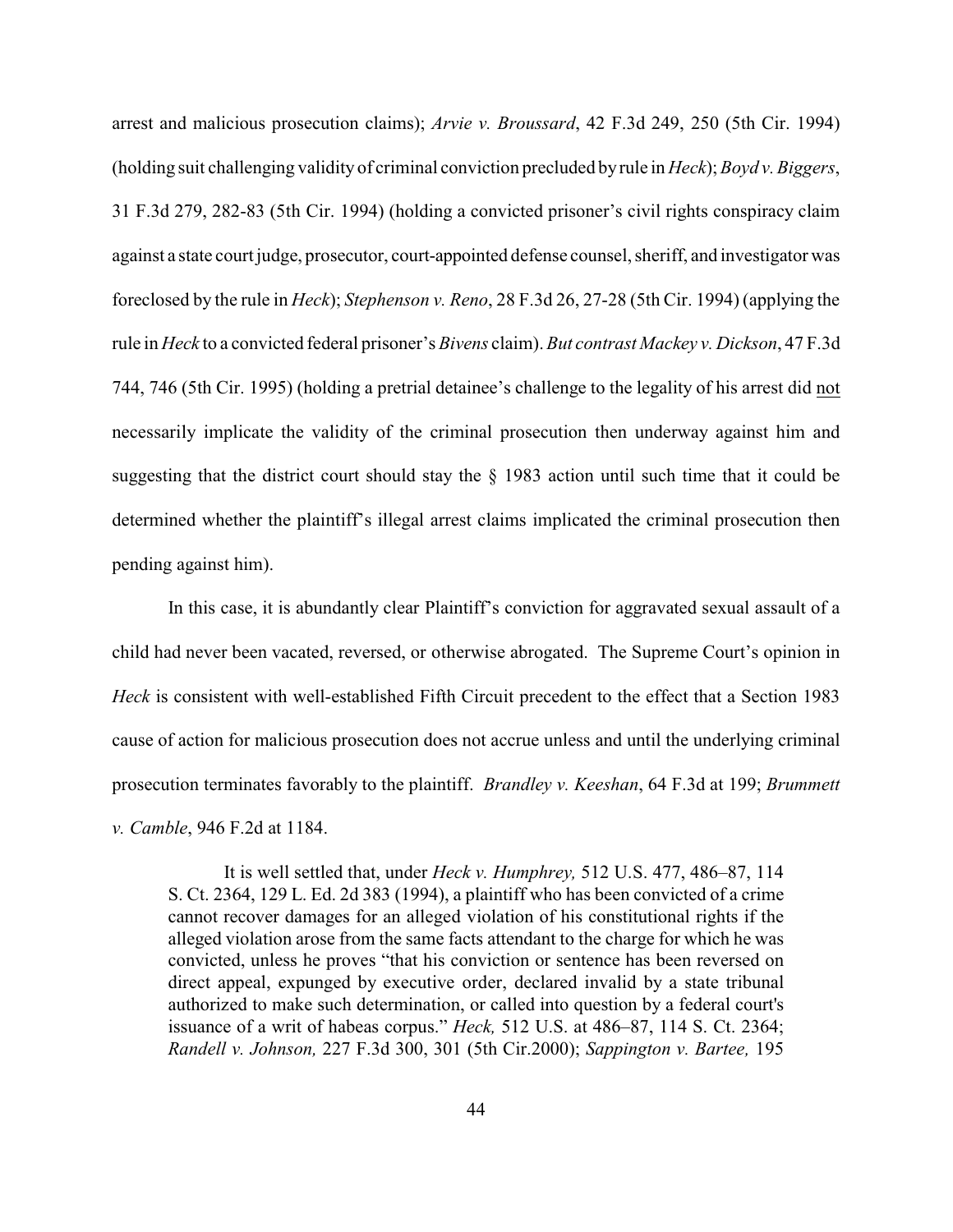F.3d 234, 235 (5th Cir.1999). " *Heck* requires the district court to consider 'whether a judgment in favor of the plaintiff would necessarily imply the invalidity of his conviction or sentence; if it would, the complaint must be dismissed unless the plaintiff can demonstrate that the conviction or sentence has already been invalidated.' " *Jackson v. Vannoy,* 49 F.3d 175, 177 (5th Cir.1995) (citation omitted). This requirement or limitation has become known as the "favorable termination rule." *Sappington,* 195 F.3d at 235.

*Ballard v. Burton*, 444 F.3d 391, 396 (5th Cir. 2006).

Typically, the burden is met by proving that the state court with jurisdiction has so ruled. An acquittal, an order of dismissal based on the running of the statute of limitations on the crime or an order of dismissal reflecting an affirmative decision not to prosecute are examples of such a termination. *A successful writ of habeas corpus may, in some instances, terminate a criminal prosecution in the defendant's favor.* Even a prosecutor's failure to act on remand will at some point entitle the defendant to an order of dismissal. However, the reversal of a conviction and remand for new trial is not, in and of itself, a termination. (*Emphasis added*). Because plaintiff's Section 1983 claims herein are, in part, a form of collateral attack upon the constitutionality of the plaintiff's current incarceration and because the state criminal proceeding that resulted in plaintiff's current incarceration has not been vacated, reversed, or otherwise abrogated, those portions of plaintiff's Section 1983 claims herein which collaterally attack the validity of plaintiff's current incarceration do not state a cause of action cognizable under federal civil rights principles. Regardless of whether plaintiff exhausts state and federal habeas remedies in his efforts to collaterally attack the legality of his current incarceration, the Supreme Court's holding in *Heck* forecloses him from attempting to use Section 1983 for that purpose: "[e]ven a prisoner who has fully exhausted available state remedies has no cause of action under §1983 unless and until the conviction or sentence is reversed, expunged, invalidated, or impugned by the grant of a writ of habeas corpus."

*Brandley v. Keeshan*, 64 F.3d at 199 (*quoting Heck v. Humphrey*, 512 U.S. at 489).

The Fifth Circuit has broadlyconstrued the Supreme Court's opinion in *Heck* to foreclose any civil rights claim that might result in a judgment that would necessarily imply the invalidity of the plaintiff's conviction. *Edwards v. Balisok*, 520 U.S. at 646-49; *Heck v. Humphrey*, 512 U.S. at 486- 87; *Arvie v. Broussard*, 42 F.3d at 250 (holding that, where a suit brought pursuant to Section 1983 challenges the legality of the plaintiff's conviction, the claim is not cognizable unless the conviction